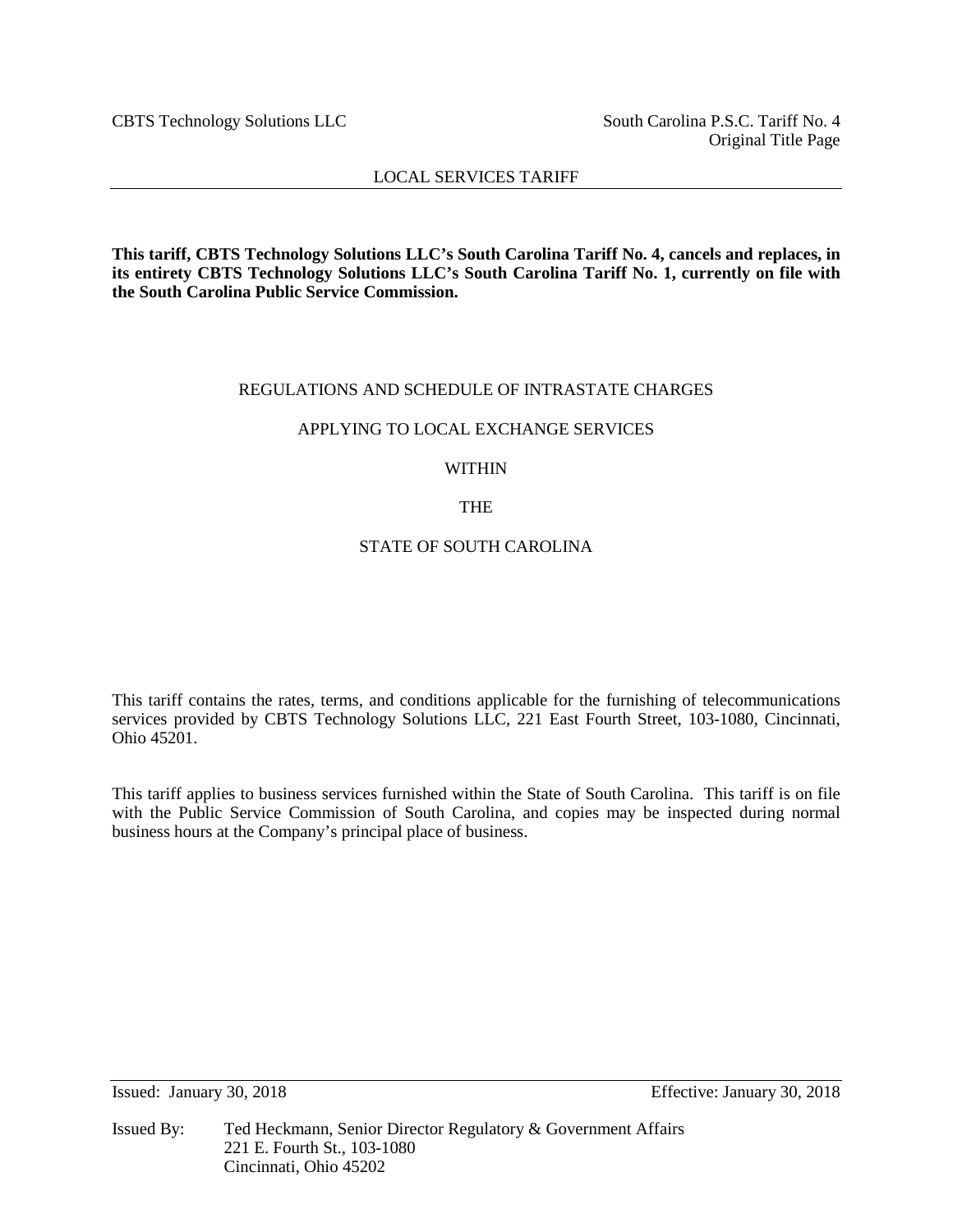#### CHECK SHEET

Pages of this tariff, as indicated below, are effective as of the date shown at the bottom of the respective pages. Original and revised pages, as named below, comprise all changes from the original tariff and are currently in effect as of the date on the bottom of this page.

| <b>PAGE</b>    | <b>REVISION</b> |          | <b>PAGE</b> | <b>REVISION</b> |              | <b>PAGE</b>    | <b>REVISION</b> |
|----------------|-----------------|----------|-------------|-----------------|--------------|----------------|-----------------|
| Title          | Original        | *        | 33          | Original        | $\ast$       |                |                 |
| 1              | Original        | $\ast$   | 34          | Original        | $\ast$       |                |                 |
| $\overline{2}$ | Original        | ∗        | 35          | Original        | $\ast$       |                |                 |
| 3              | Original        | ∗        | 36          | Original        | $\ast$       |                |                 |
| $\overline{4}$ | Original        | $\ast$   | 37          | Original        | $\ast$       |                |                 |
| 5              | Original        | *        | 38          | Original        | $\ast$       |                |                 |
| 6              | Original        | ∗        | 39          | Original        | *            |                |                 |
| 7              | Original        | ∗        | 40          | Original        | *            |                |                 |
| 8              | Original        | ∗        | 41          | Original        | *            |                |                 |
| 9              | Original        | ∗        | 42          | Original        | *            |                |                 |
| 10             | Original        | ∗        | 43          | Original        | *            |                |                 |
| 11             | Original        | $\ast$   | 44          | Original        | $\ast$       |                |                 |
| 12             | Original        | $\ast$   | 45          | Original        | $\ast$       |                |                 |
| 13             | Original        | $\ast$   | 46          | Original        | $\ast$       |                |                 |
| 14             | Original        | ∗        | 47          | Original        | $\ast$       |                |                 |
| 15             | Original        | ∗        | 48          | Original        | $\ast$       |                |                 |
| 16             | Original        | $\ast$   | 49          | Original        | $\ast$       |                |                 |
| 17             | Original        | *        | 50          | Original        | $\ast$       |                |                 |
| 18             | Original        | ∗        | 51          | Original        | $\ast$       |                |                 |
| 19             | Original        | ∗        | 52          | Original        | *            |                |                 |
| 20             | Original        | ∗        | 53          | Original        | *            |                |                 |
| 21             | Original        | ∗        | 54          | Original        | *            |                |                 |
| 22             | Original        | ∗        | 55          | Original        | *            |                |                 |
| 23             | Original        | $\ast$   | 56          | Original        | *            |                |                 |
| 24             | Original        | $\ast$   | 57          | Original        | $\ast$       |                |                 |
| 25             | Original        | $\ast$   |             |                 |              |                |                 |
| 26             | Original        | $\ast$   |             |                 |              |                |                 |
| 27             | Original        | $\ast$   |             |                 |              |                |                 |
| 28             | Original        | $\ast$   |             |                 |              |                |                 |
| 29             | Original        | ∗        |             |                 |              |                |                 |
| 30             | Original        | *        |             |                 |              |                |                 |
| 31             | Original        | *        |             |                 |              |                |                 |
| 32             | Original        | $\ast$   |             |                 |              |                |                 |
|                |                 | $\cdots$ |             | $1 \t1 \t1$     | $2.1 - 11.2$ | C <sub>1</sub> |                 |

\* - indicates those pages included with this filing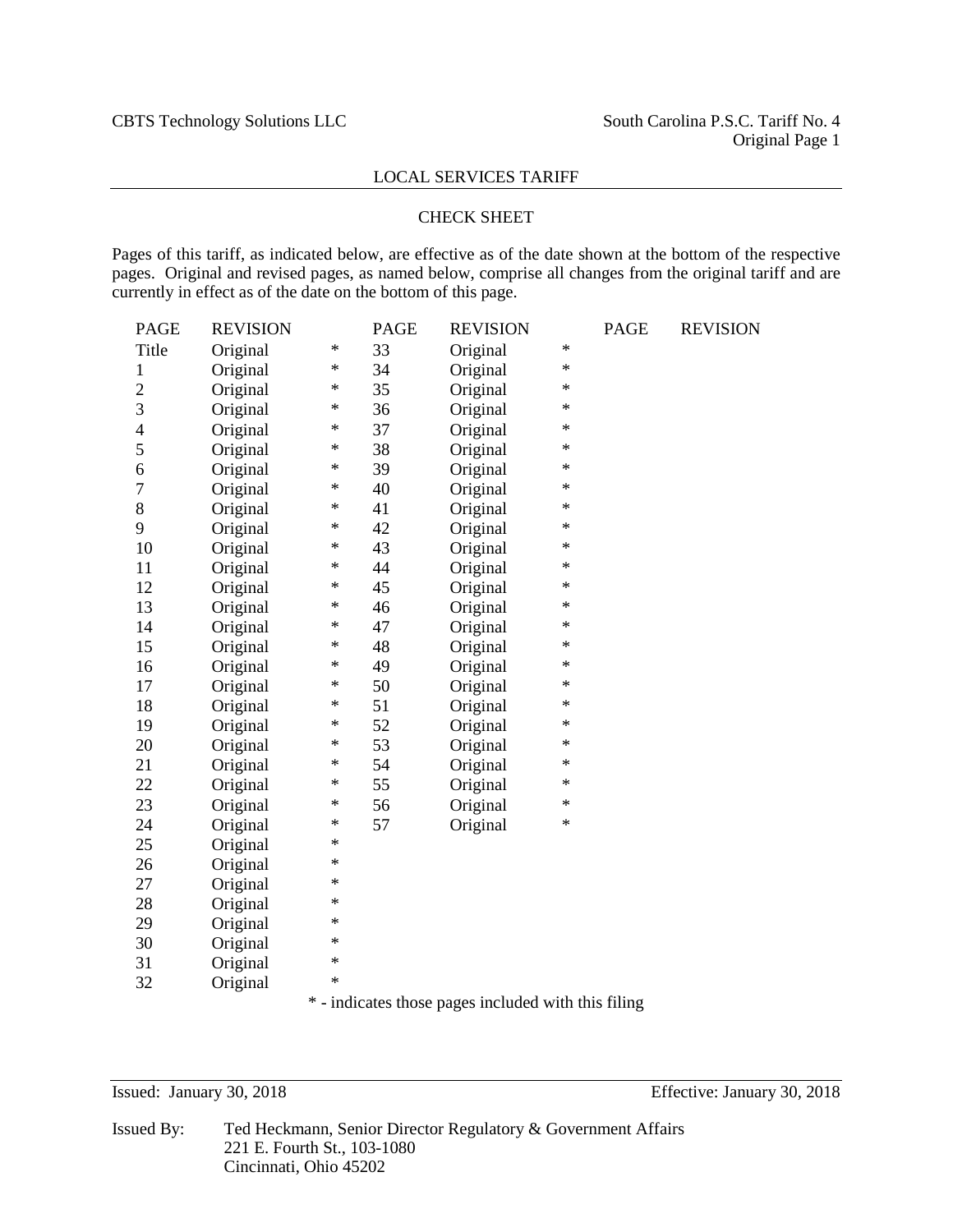## TABLE OF CONTENTS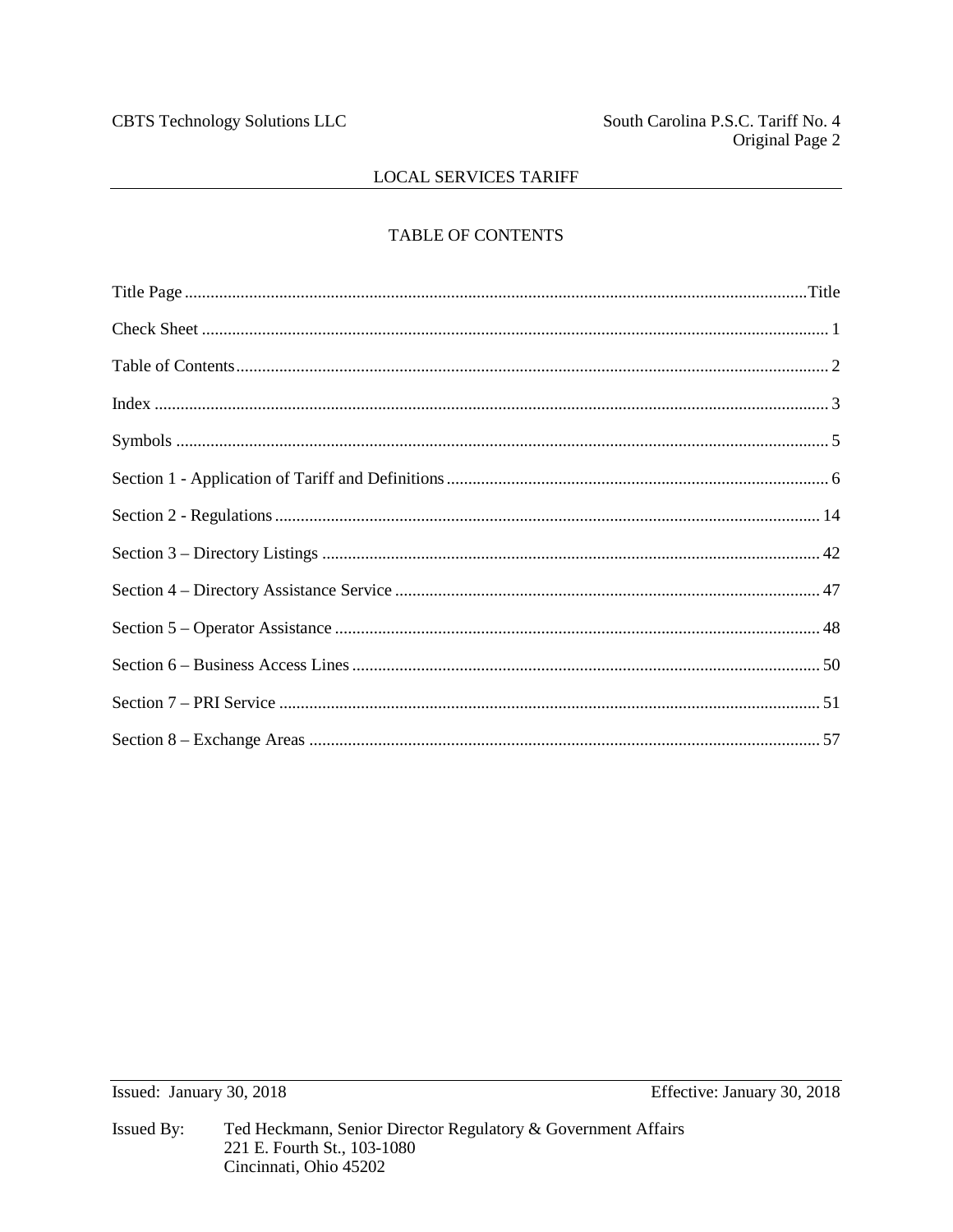## **INDEX**

| Subject                                                                           | Page |
|-----------------------------------------------------------------------------------|------|
|                                                                                   |      |
|                                                                                   |      |
|                                                                                   |      |
|                                                                                   |      |
|                                                                                   |      |
|                                                                                   |      |
| Connections of Customer-Provided Terminal Equipment and Communications Systems 19 |      |
|                                                                                   |      |
|                                                                                   |      |
|                                                                                   |      |
|                                                                                   |      |
|                                                                                   |      |
|                                                                                   |      |
|                                                                                   |      |
|                                                                                   |      |
|                                                                                   |      |
|                                                                                   |      |
|                                                                                   |      |
|                                                                                   |      |
|                                                                                   |      |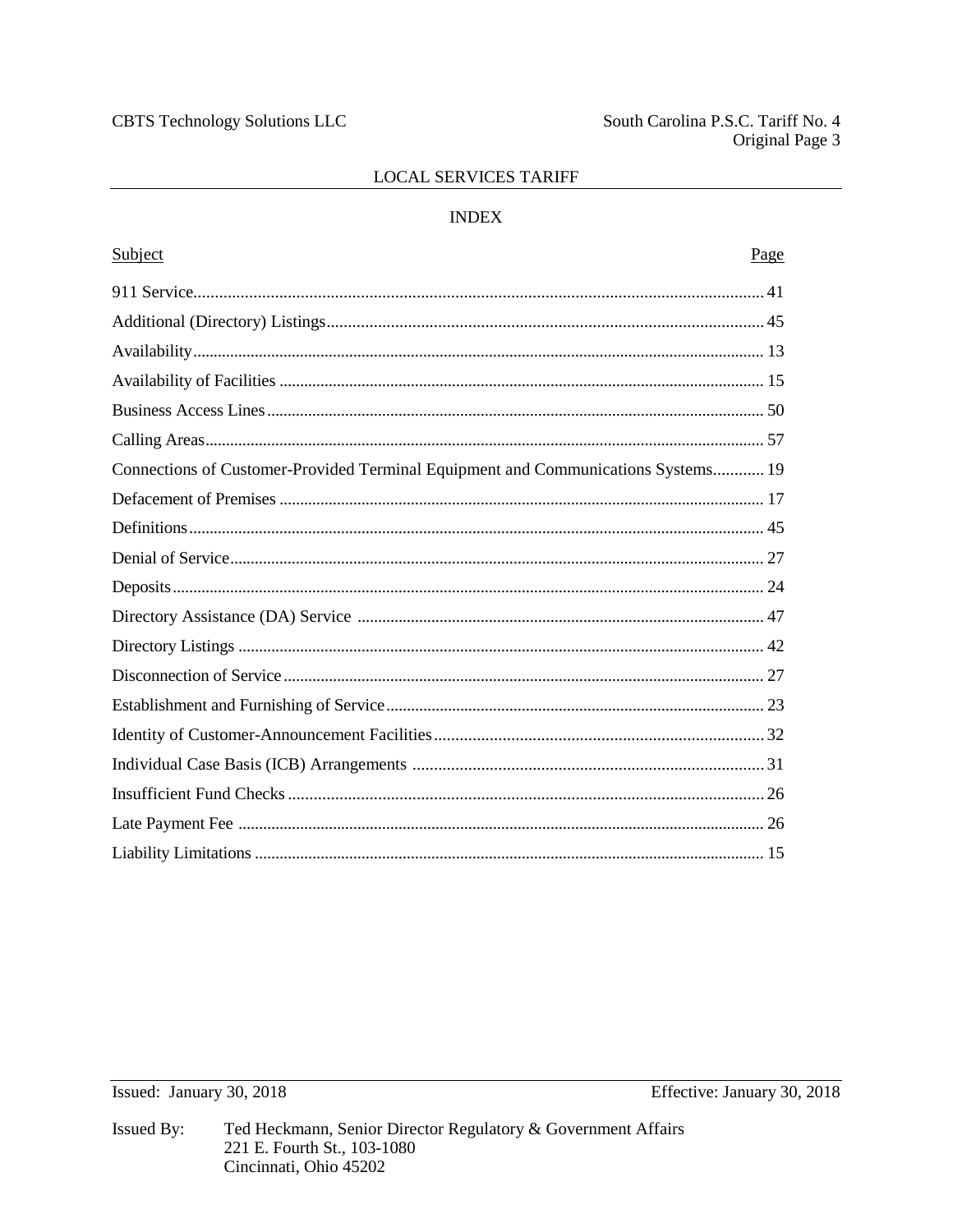South Carolina P.S.C. Tariff No. 4 Original Page 4

## **LOCAL SERVICES TARIFF**

## INDEX, (CONT'D.)

# Subject Page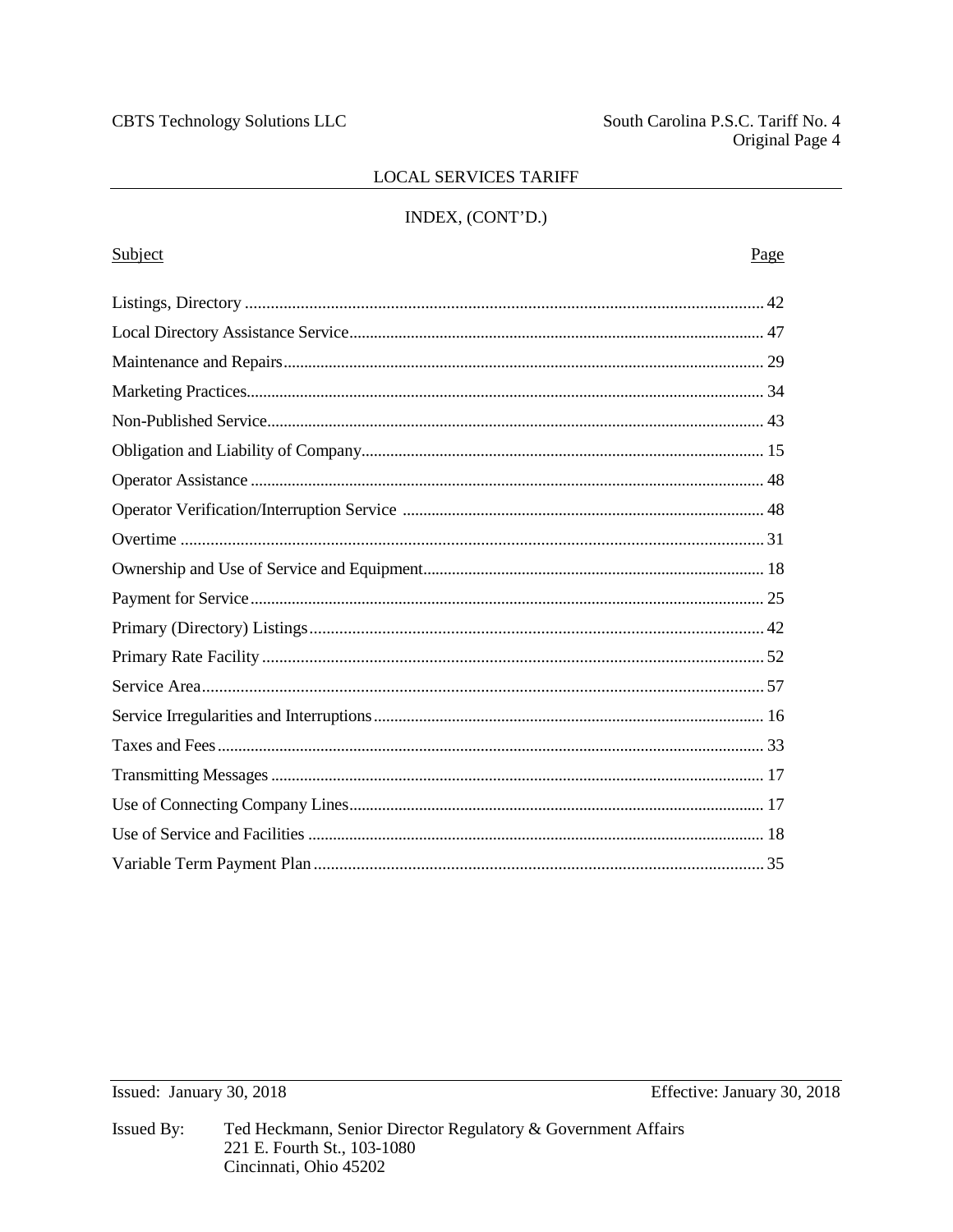## EXPLANATION OF SYMBOLS USED IN THIS TARIFF

The following are the only symbols used for the purposes indicated below:

- C Change in regulation or rate structure.
- D Delete or discontinue
- I Increase in rate.
- M Moved from another tariff location.
- N New rate or regulation.
- R Reduction in rate.
- T Change in text or regulation but no change in rate or charge.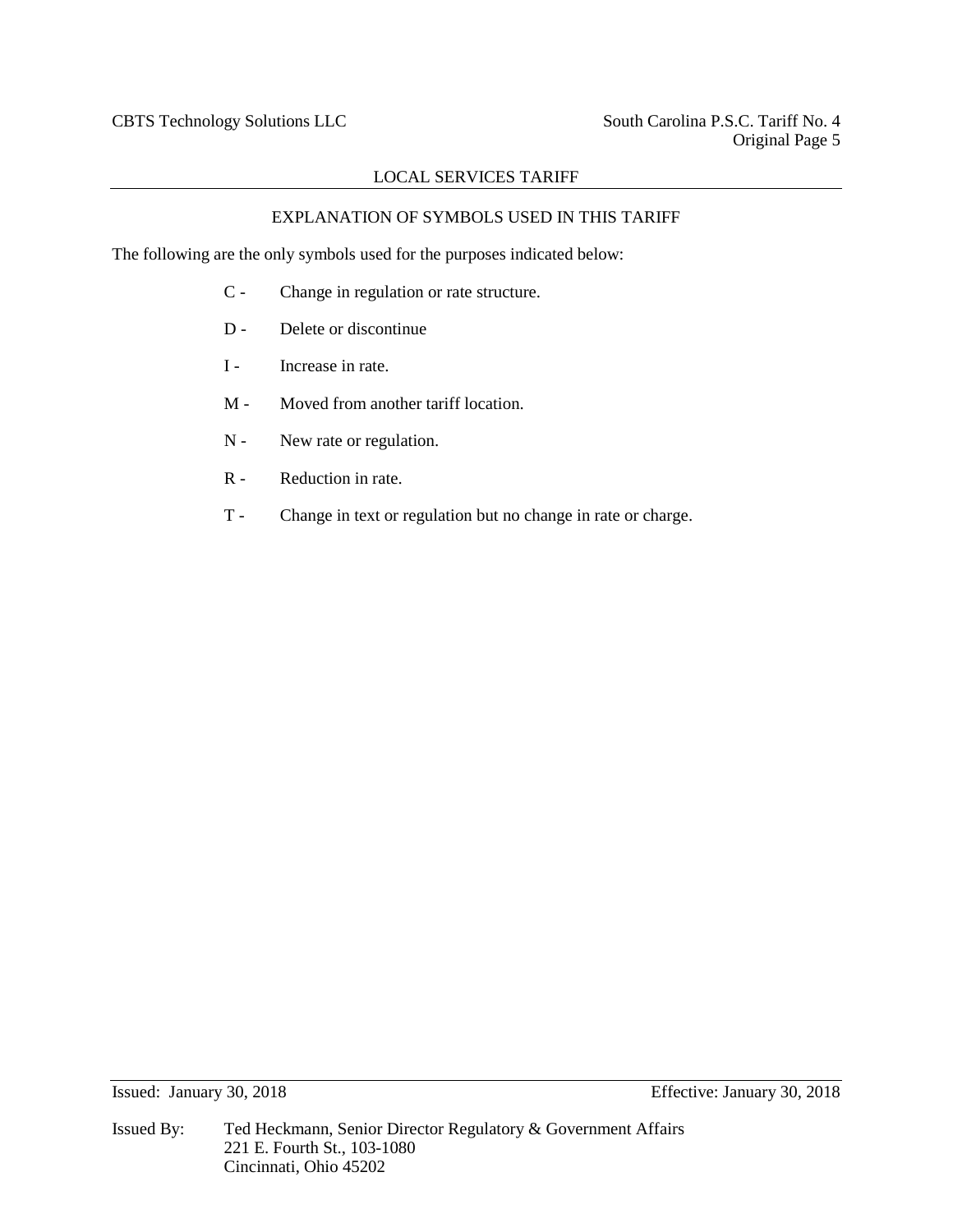## SECTION 1 - APPLICATION OF TARIFF AND DEFINITIONS

## 1.1 APPLICATION OF TARIFF

This tariff sets forth the service offerings, rates, terms and conditions applicable to the furnishing of intrastate communications service by CBTS Technology Solutions LLC to customers within the State of South Carolina. Local exchange business services will be provided in the State in service areas of any local exchange carriers with whom the Company has a resale agreement in effect. The services in this tariff are only provided on a resale basis.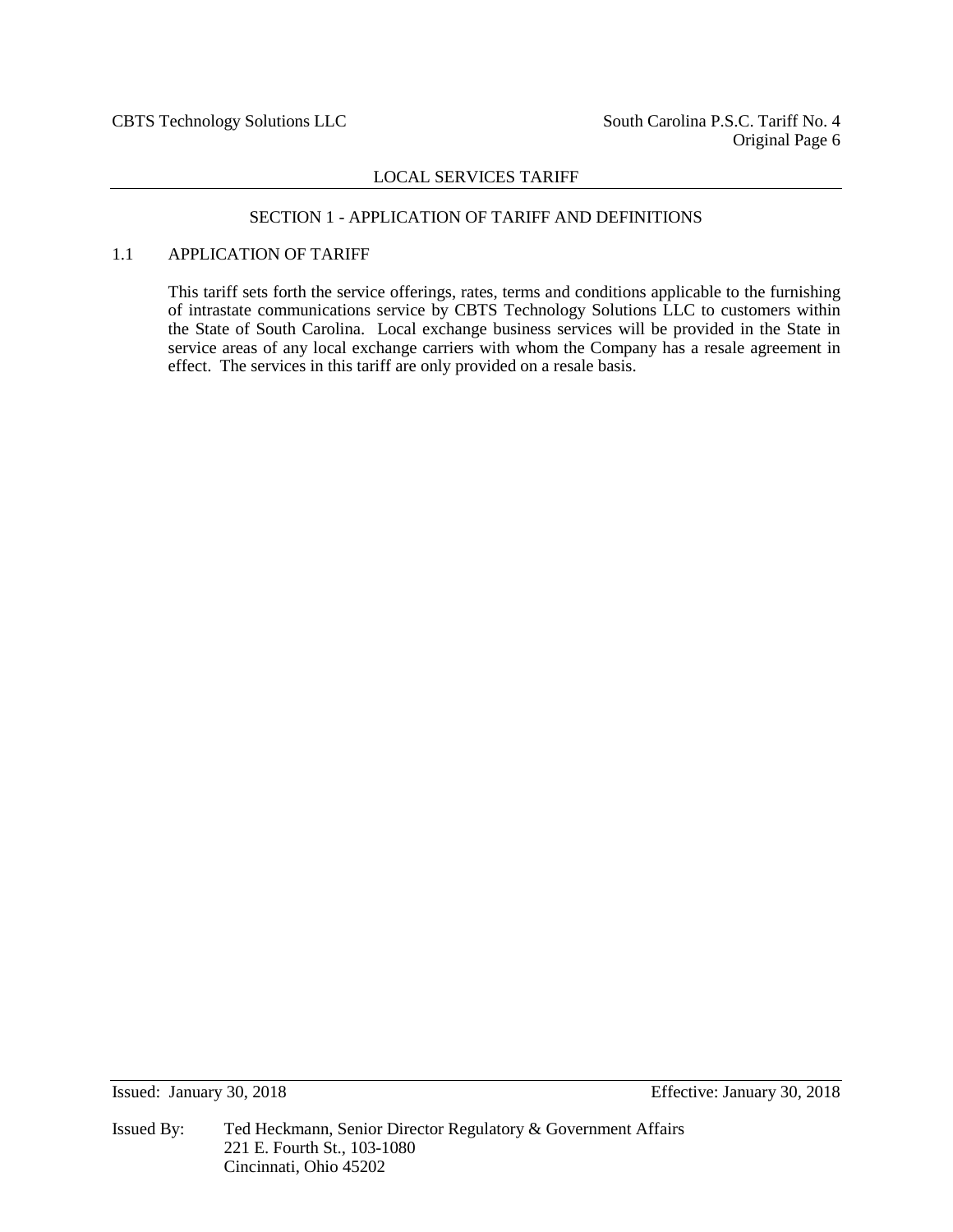#### SECTION 1 - APPLICATION OF TARIFF AND DEFINITIONS, (CONT'D.)

#### 1.2 DEFINITIONS

Certain terms used generally throughout this tariff are defined as follows.

#### 1.2.1 Central Office

A switching unit in a telecommunications system providing service to the general public, that has the necessary equipment and operating arrangements for terminating and interconnecting lines and trunks.

1.2.2 Central Office Line

A circuit used within a central office to connect to an individual line or any type of trunk.

1.2.3 Company

CBTS Technology Solutions LLC (CBTS) which is the issuer of this tariff. Also refers to the underlying provider whose facilities CBTS uses to furnish service.

1.2.4 Communication-Impaired Person

For purposes of this tariff, the definition of impaired refers to persons with communication impairments, including hearing impaired, deaf, deaf/blind, or speech impaired persons whose impairment prevents them from communicating over the telephone without the aid of a telecommunications device for the deaf or text telephone (TDD/TTY).

1.2.5 Commission

The Public Service Commission of South Carolina (PSCSC)

1.2.6 Contract

The service agreement between a customer and the Company under which facilities for the customer's use are furnished, in accordance with the provisions of this tariff.

1.2.7 Customer

The person, firm, corporation or other entity that orders service and is responsible for the payment of charges and for compliance with the Company's tariff regulations.

Issued: January 30, 2018 Effective: January 30, 2018

Issued By: Ted Heckmann, Senior Director Regulatory & Government Affairs 221 E. Fourth St., 103-1080 Cincinnati, Ohio 45202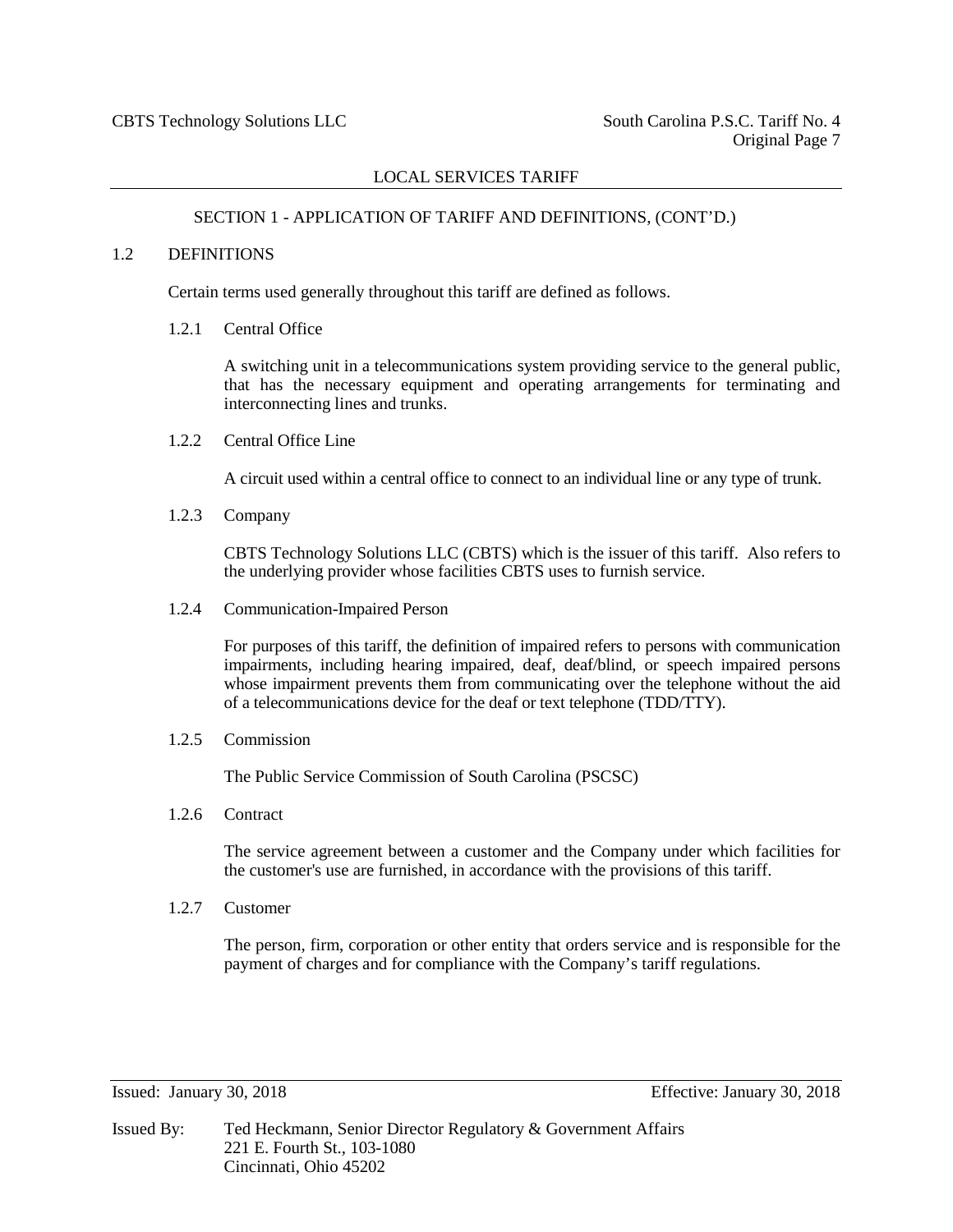#### SECTION 1 - APPLICATION OF TARIFF AND DEFINITIONS, (CONT'D.)

#### 1.2 DEFINITIONS, (CONT'D.)

#### 1.2.8 Demarcation Point (Network Interface)

The point of demarcation and/or interconnection between Company communications facilities and terminal equipment, protective apparatus or wiring at a customer's premises. Company-installed facilities at or constituting the demarcation point will consist of wire or a jack conforming to Subpart F of Part 68 of the FCC's rules. "Premises" as used in this section generally means a dwelling unit, other building or a legal unit of real property such as a lot on which a dwelling unit is located, as determined by the Company's reasonable and nondiscriminatory standard operating practices. The "minimum point of entry" as used in this section will be either (1) the closest practicable point to where the wiring crosses a property line or (2) the closest practicable point to where the wiring enters a multiunit building or buildings.

The Company's reasonable and nondiscriminatory standard operating practices will determine which of (1) or (2) will apply. The Company is not precluded from establishing reasonable classifications of multiunit premises for purposes of determining which of (1) or (2) above will apply. Multiunit premises include, but are not limited to, commercial, shopping center and campus situations.

A. Single Unit Installations

For single unit installations existing as of December 27, 1991, and installations installed after that date, the demarcation point will be a point within twelve inches of the protector or, where there is no protector, within twelve inches of where the telephone wire enters the customer's premises.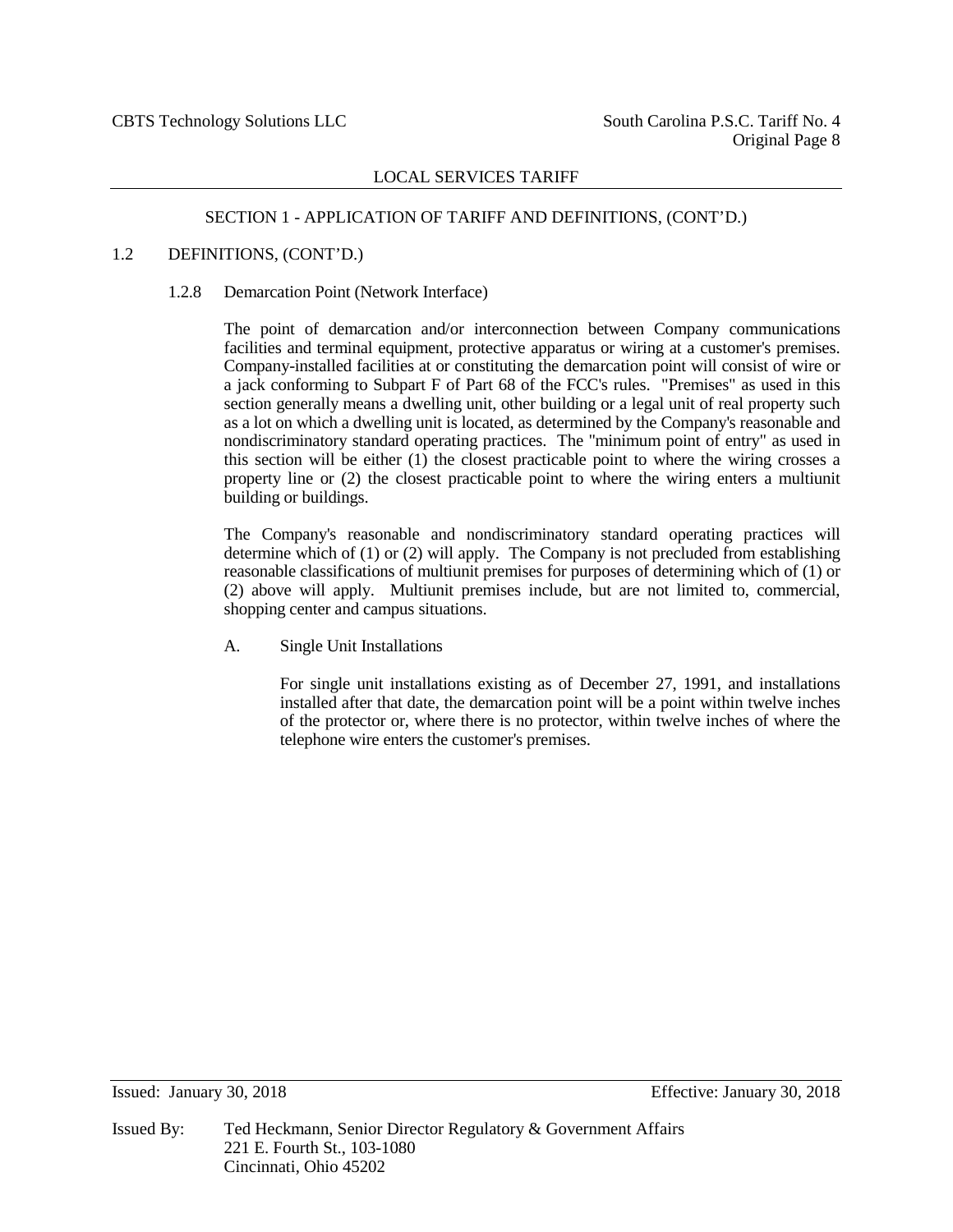## SECTION 1 - APPLICATION OF TARIFF AND DEFINITIONS, (CONT'D.)

## 1.2 DEFINITIONS, (CONT'D.)

- 1.2.8 Demarcation Point (Network Interface)
	- B. Multiunit Installations
		- 1. In multiunit premises existing as of December 27, 1991, the demarcation point will be determined in accordance with the Company's reasonable and nondiscriminatory standard operating practices; provided, however, that where there are multiple demarcation points within the multiunit premises, a demarcation point for a customer will not be further inside the customer's premises than a point twelve inches from where the wiring enters the customer's premises.
		- 2. In multiunit premises in which wiring is installed after December 27, 1991, including additions, modifications and rearrangements of wiring existing prior to that date, the multiunit premises owner will determine the location of the demarcation point or points. The multiunit premises owner will determine whether there will be a single demarcation point location for all customers or separate locations for each customer; provided, however, that where there are multiple demarcation points within the multiunit premises, a demarcation point for a customer will not be further inside the customer's premises than a point twelve inches from where the wiring enters the customer's premises.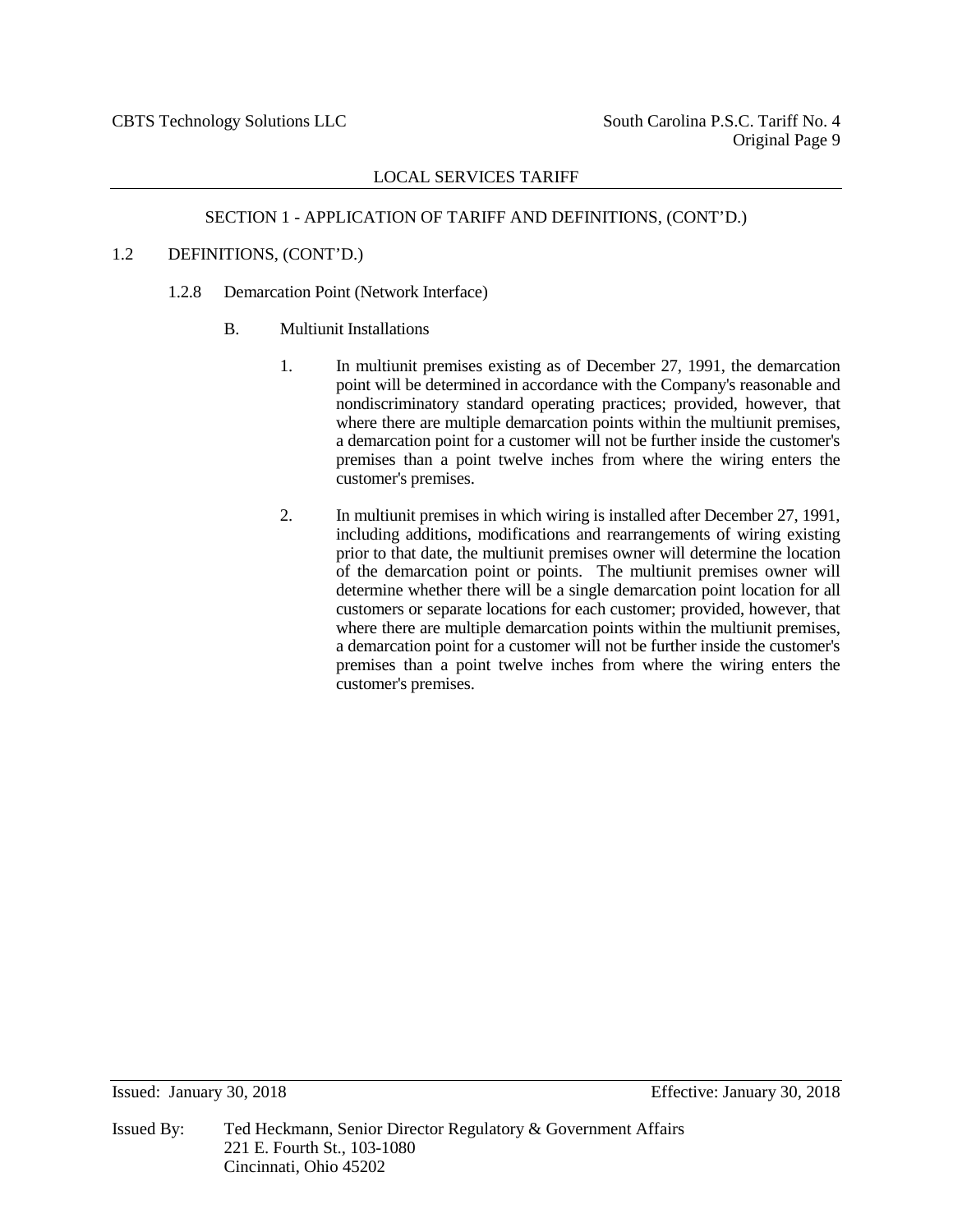## SECTION 1 - APPLICATION OF TARIFF AND DEFINITIONS, (CONT'D.)

#### 1.2 DEFINITIONS, (CONT'D.)

1.2.9 Direct Inward Dialing (DID)

A service attribute that routes incoming calls directly to stations, bypassing a central answering point.

1.2.10 Directory Listing

The publication in the alphabetical directory of information pertaining to a customer's telephone number.

1.2.11 Exchange

A unit established for the administration of telecommunications service in a specified area, which usually embraces a city, town, or village and its environs. It consists of one or more central offices together with the associated plant used in furnishing telecommunications service within that area.

1.2.12 Individual Case Basis (ICB)

A service arrangement in which the regulations, rates and charges are developed based on the specific circumstances of the customer's situation

1.2.13 Initial Service Period

The minimum length of time a customer is obligated to pay for service whether or not the customer retains the service for the minimum length of time. Unless stated otherwise in this tariff, the minimum period is 30 days.

1.2.14 Local Calling

A completed call or telephonic communication between a calling station and any other station within the local service area of the calling station.

1.2.15 Local Exchange Service

Telephone service furnished between points located within an area where there is no toll charge. Unless otherwise specified, local calling areas in this tariff shall be the same as the local calling areas of AT&T South Carolina.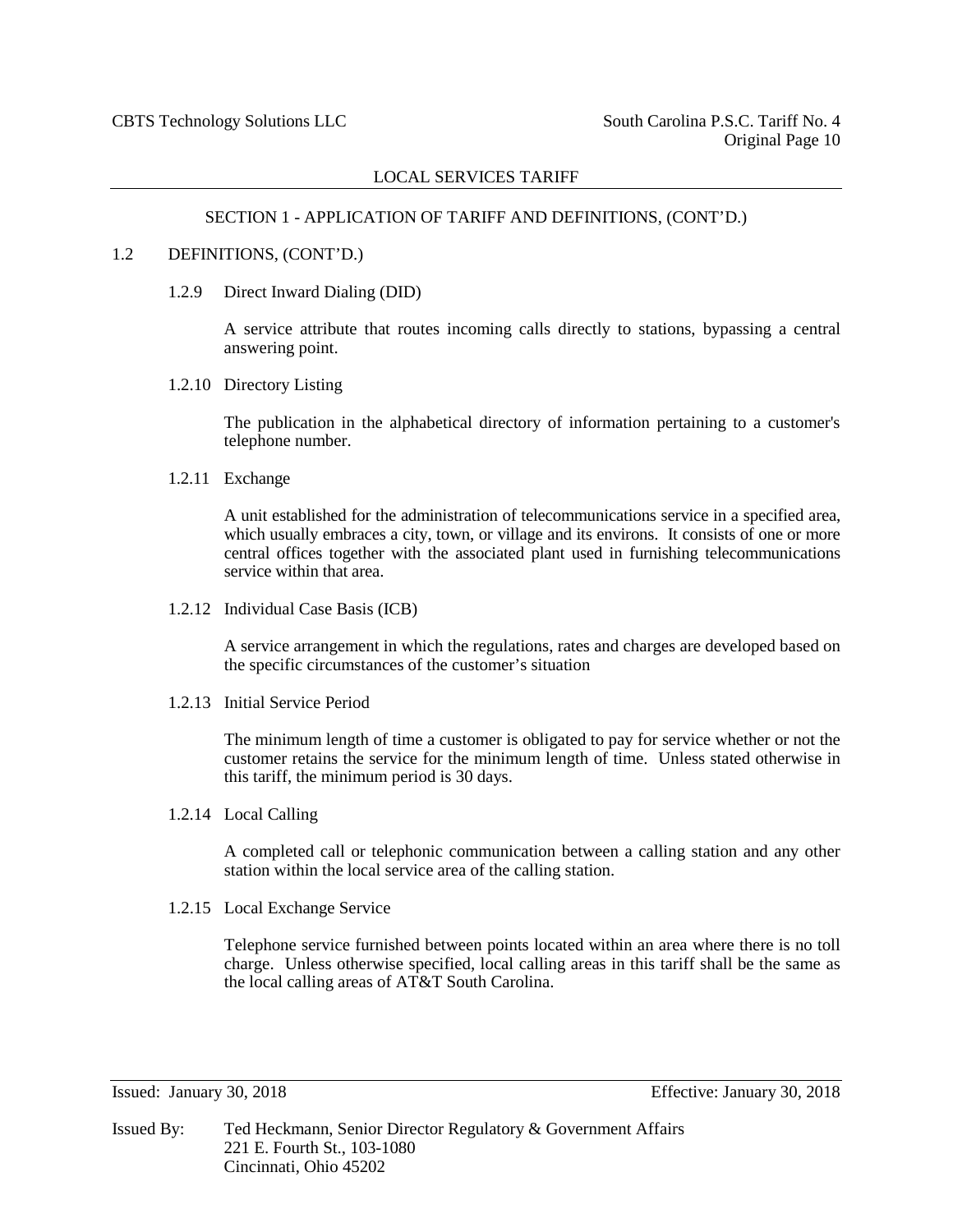#### SECTION 1 - APPLICATION OF TARIFF AND DEFINITIONS, (CONT'D.)

#### 1.2 DEFINITIONS, (CONT'D.)

1.2.16 Network Interface Device (NID)

A jack conforming to Sub-part F of Part 68 of the FCC's rules provided by the Company as part of the LEC network. It will be located on the customer's premises and is considered to be the termination of the LEC network if installed by the Company. (See Demarcation Point)

1.2.17 Non-Recurring Charges

The one-time initial charges for service or facilities, including but not limited to charges for construction, installation, or special fees.

1.2.18 ORS

The South Carolina Office of Regulatory Staff.

1.2.19 Private Branch Exchange (PBX)

An arrangement of equipment consisting of switchboards, dial switching equipment, wiring, telephone station apparatus, or a combination thereof. It provides for the interconnection of service lines associated with switching equipment located on a premises or extended to another premises relating to the same customer.

1.2.20 Recurring Charges

The monthly charges to the customer for services, facilities and equipment, which continue on the agreed upon duration of the service.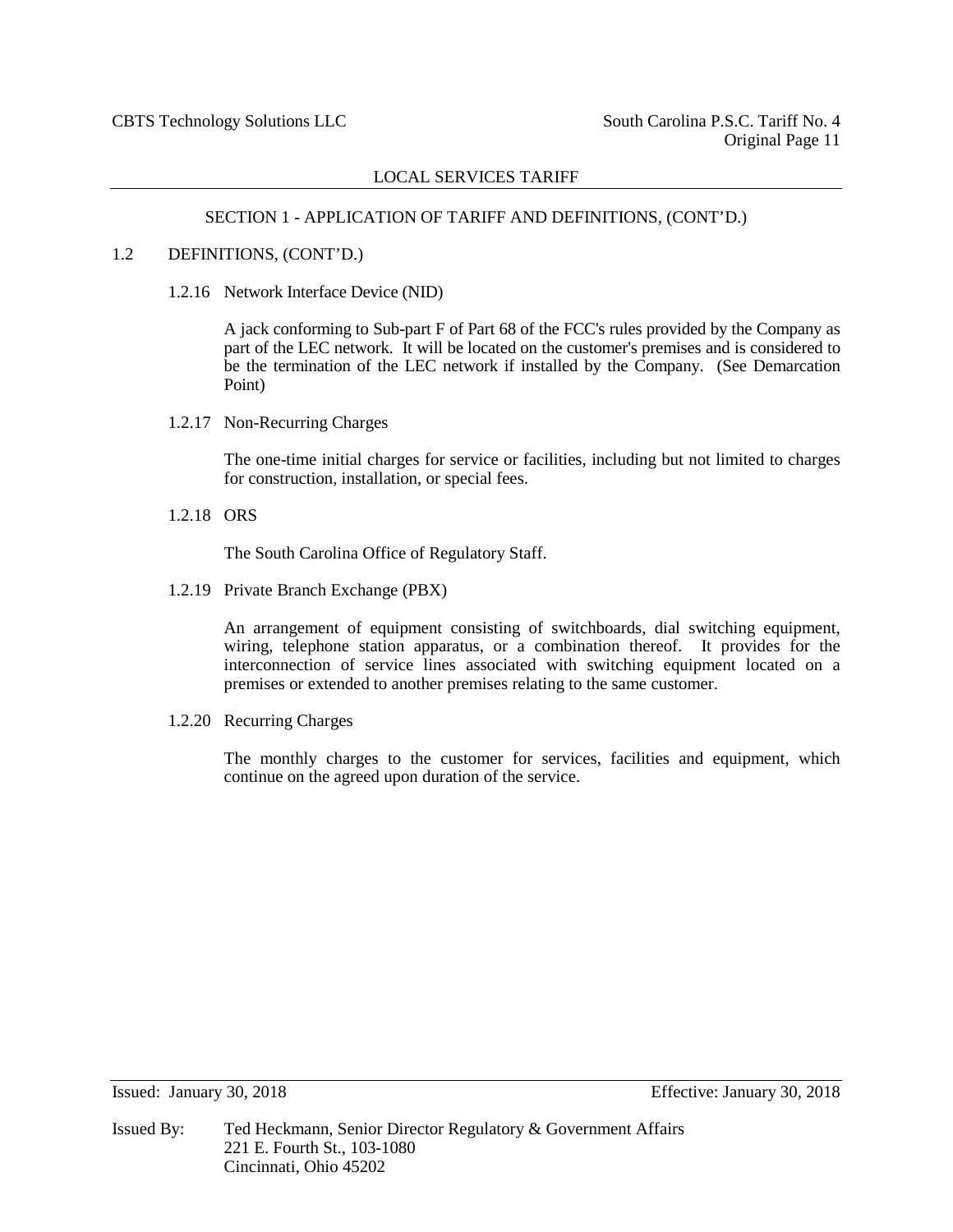#### SECTION 1 - APPLICATION OF TARIFF AND DEFINITIONS, (CONT'D.)

#### 1.2 DEFINITIONS, (CONT'D.)

1.2.21 Service Commencement Date

The first day following the date on which the Company notifies the customer that the requested service or facility is available for use. This will be no later than five days following the request, unless extended by the customer's refusal to accept service which does not conform to standards set forth in the service order or this tariff, in which case the Service Commencement Date is the date of the customer's acceptance of service. The parties may mutually agree on a substitute Service Commencement Date.

#### 1.2.22 Termination Charge

A charge applied to a customer when service is terminated before the expiration of the initial service period, or a charge applied where a basic termination charge is specified.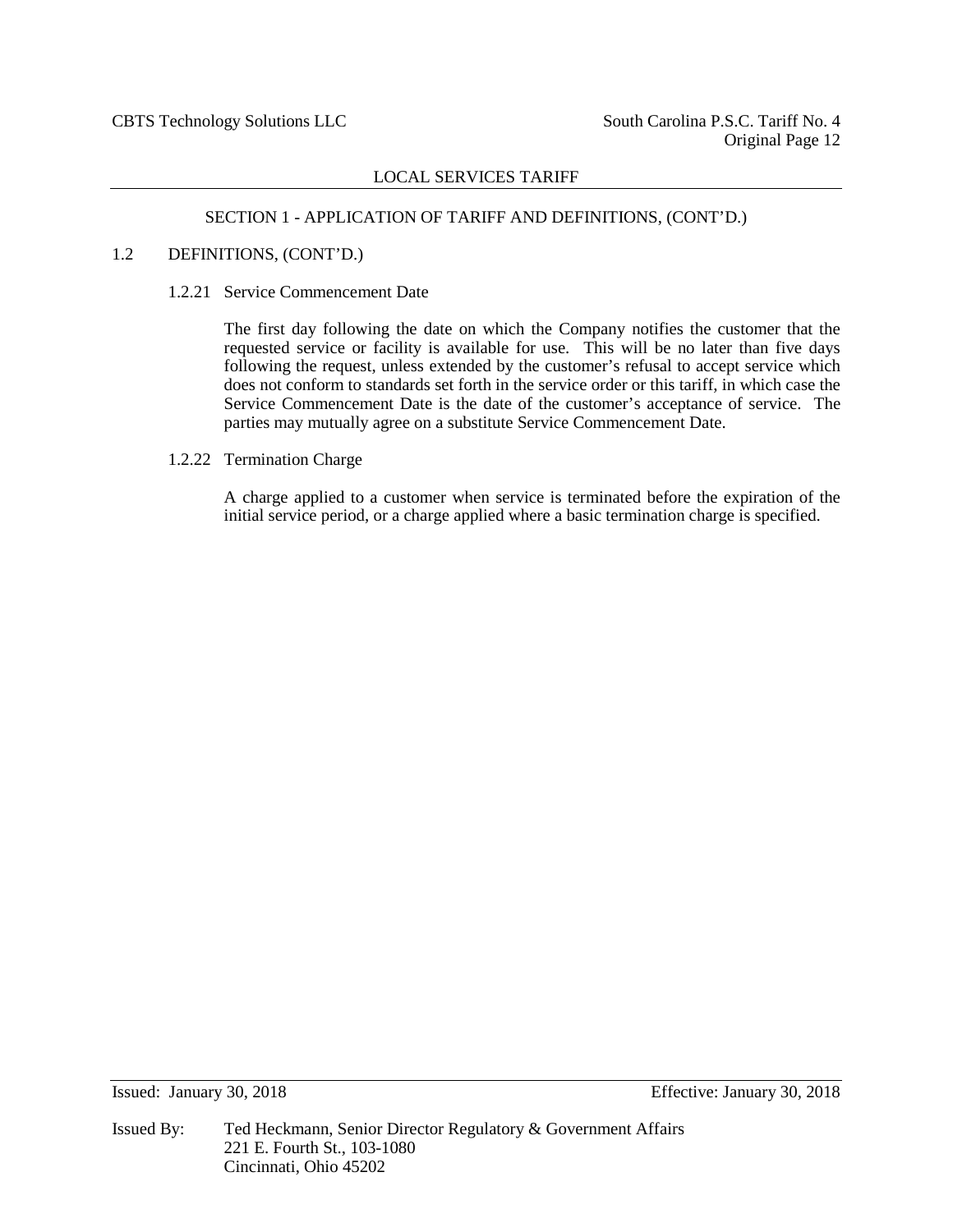## SECTION 1 - APPLICATION OF TARIFF AND DEFINITIONS, (CONT'D.)

#### 1.3 AVAILABILITY

The furnishing of service under this tariff is subject to the availability on a continuing basis of all the necessary facilities and is limited to the capacity of the Company's facilities to furnish service from time to time as required at the sole discretion of the Company.

The Company shall not be liable for any act or omission of any other company or companies furnishing a portion of the service, or for damages associated with service, channels, or equipment which it does not furnish, or for damages which result from the operation of Customer-provided systems, equipment, facilities or services which are interconnected with Company services.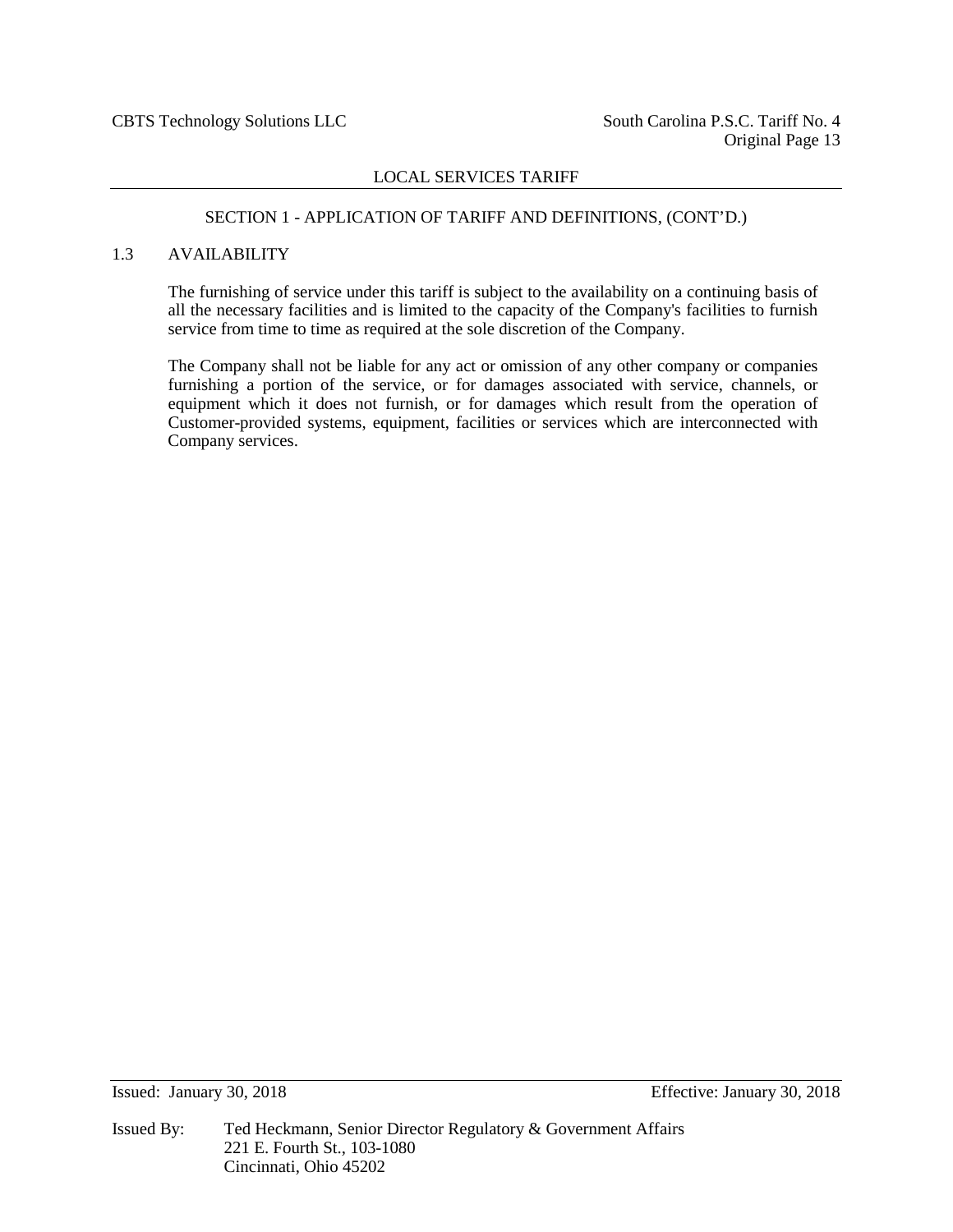## SECTION 2 - REGULATIONS

## 2.1 GENERAL

- 2.1.1 The regulations in Section 2 apply to all services contained within this tariff unless otherwise noted.
- 2.1.2 Revisions to this tariff which affect neither the service to subscribers (customers) nor the rate, classification, or charge to subscribers (customers) are authorized without further Order of the Commission. These revisions will be made in accordance with the Order granting such authority.

Such revisions include:

- A. Additions, deletions, corrections or rearrangements of items listed under Table of Contents, Index, Explanation of Symbols, and Explanation of Abbreviations;
- B. Rearrangements or corrections in paragraph references, headings, or numerical designations; and
- C. Changes to reflect revisions in names of other companies and in the names of exchanges of other companies approved by this Commission in connection with applications filed by other telephone companies.

Each revision will be effective on the date to be shown on the revised tariff sheets covering the changes, the effective date to be one day after the date of filing copies of the revised sheets with the Commission.

2.1.3 A move to a different continuous property is charged for as new installation of service. A new initial period applies at the new location and a termination charge applies at the old location, except as provided for elsewhere in this tariff, if the move occurs prior to the expiration of the initial service period.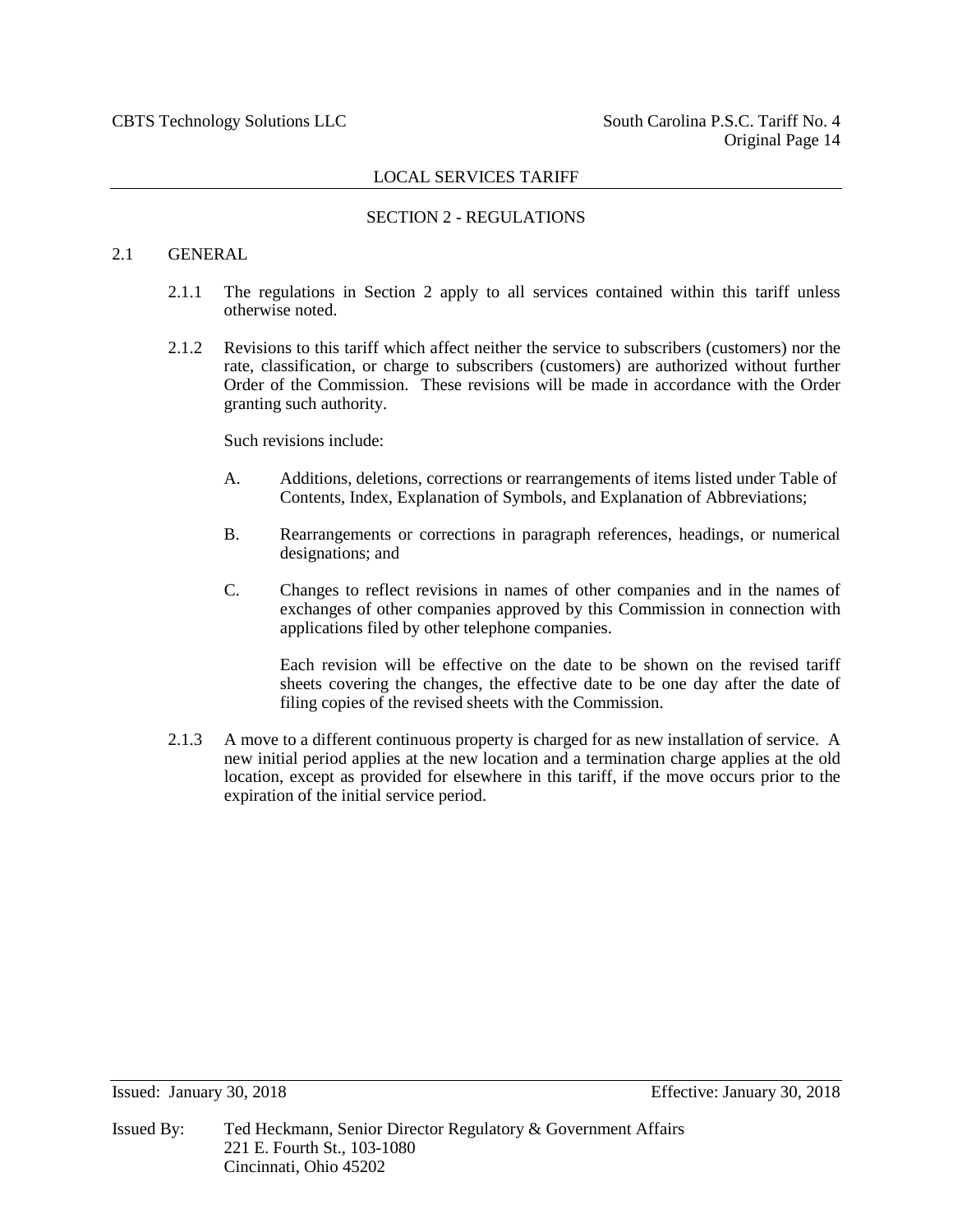## SECTION 2 - REGULATIONS, (CONT'D.)

## 2.2 OBLIGATION AND LIABILITY OF COMPANY

## 2.2.1 Liability Limitations

Approval of language contained in this tariff by the PSCSC does not constitute a determination by the Commission that the limitation of liability imposed by the Company should be upheld in a court of law. Approval by the Commission merely recognizes that since it is a court's responsibility to adjudicate negligence and consequent damage claims, it is also the court's responsibility to determine the validity of any exculpatory clauses.

## 2.2.2 Availability of Facilities

The Company's obligation to furnish service or to continue to furnish service is dependent on its ability to obtain, retain, and maintain without unreasonable expense suitable rights and facilities, and to provide for the installation of those facilities required incident to the furnishing and maintenance of that service.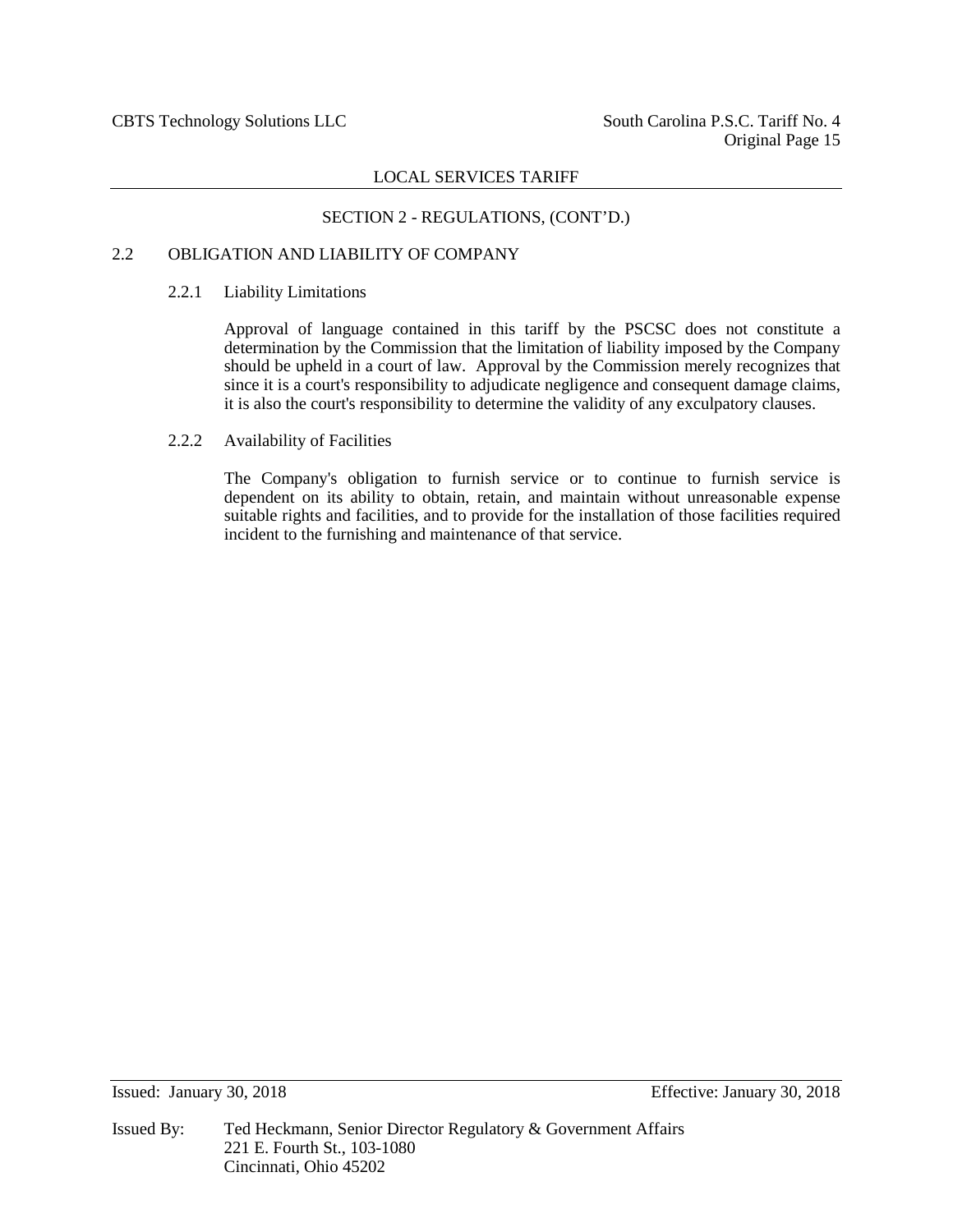## SECTION 2 - REGULATIONS, (CONT'D.)

#### 2.2 OBLIGATION AND LIABILITY OF COMPANY, (CONT'D.)

#### 2.2.3 Service Irregularities and Interruptions

In the event of an interruption to service which is not due to the negligence or willful act of the customer, there will be allowed a prorata adjustment of the monthly charges involved, for the service and facilities rendered useless and inoperative by reason of the interruption, during the time said interruption continues in excess of twenty-four hours from the time it is reported to the Telephone Company or detected by the Company. For the purpose of administering this regulation, every month is considered to have thirty days.

For the purpose of applying this provision, the word "interruption" shall mean the inability to complete calls; incoming, outgoing, or both. "Interruption" does not include and no credit allowance shall be given for service difficulties such as slow dial tone, busy circuits, or other network and/or switching capacity shortages. Nor shall the credit allowance apply where service is interrupted by the negligence or willful act of the customer or the failure of facilities provided by the customer, or unlawful or improper use of the facilities or service.

No credit allowance will be made for interruptions due to electric power failure, where by the provisions of this tariff, the customer is responsible for providing electric power.

The liability of the Company for damages arising out of mistakes, omissions, interruptions, delays or errors, or defects in transmission occurring in the course of furnishing service or facilities, and not caused by the negligence of the customer, or of the Company in failing to maintain proper standards of maintenance and operation and to exercise reasonable supervision, will in no event exceed an amount equivalent to the proportionate charge to the customer for the period of service during which the mistake, omission, interruption, delay or error, or defect in transmission occurs.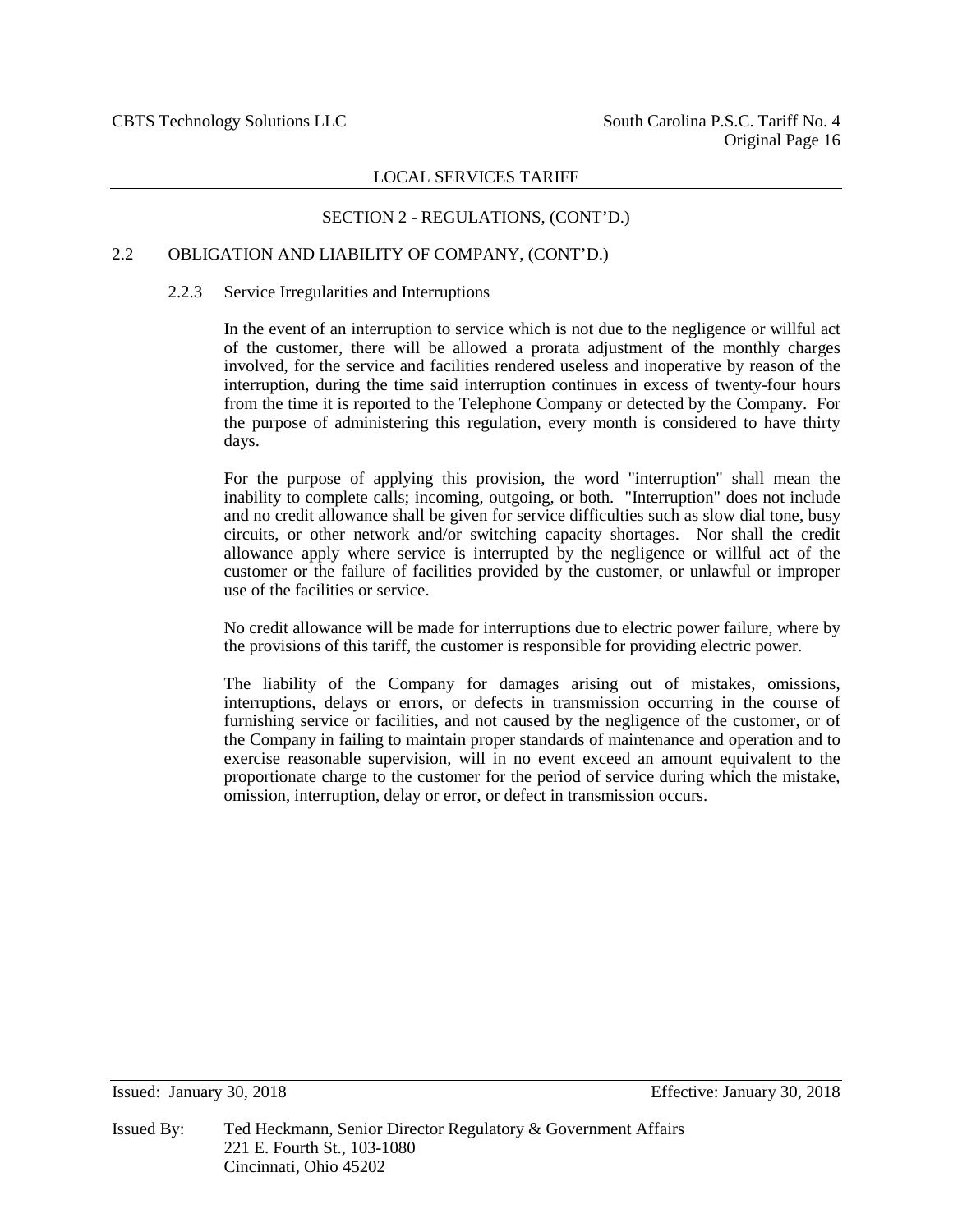## SECTION 2 - REGULATIONS, (CONT'D.)

#### 2.2 OBLIGATION AND LIABILITY OF COMPANY, (CONT'D.)

#### 2.2.3 Service Irregularities and Interruptions, (Cont'd.)

The customer indemnifies and saves the Company harmless against claims for libel, slander, or infringement of copyright arising from the material transmitted over its facilities; against claims for infringement of patents arising from combining with, or using in connection with, facilities of the Company, apparatus and systems of the customer; and against all other claims arising out of any act or omission of the customer in connection with the facilities provided by the Company; and against any and all losses from damage to the customer's facilities or equipment attached or connected to facilities furnished by the Company.

#### 2.2.4 Transmitting Messages

The Company does not undertake to transmit messages but offers the use of its facilities for communications between its customers.

2.2.5 Use of Connecting Company Lines

When the lines of other companies are used in establishing connections to points not reached by the Company's lines, the Company is not liable for any act or omission of the other company or companies.

#### 2.2.6 Defacement of Premises

The Company is not liable for any defacement or damage to the customer's premises resulting from the existence of the Company's equipment and associated wiring on such premises, or from the installation or removal thereof, when such defacement or damage is not the result of the Company's negligence.

When the customer is a tenant and requests an installation that could, in the opinion of the Company, result in damage to the property of the owner, the customer must obtain, prior to installation, a written release from the owner or his authorized agent absolving the Company of liability.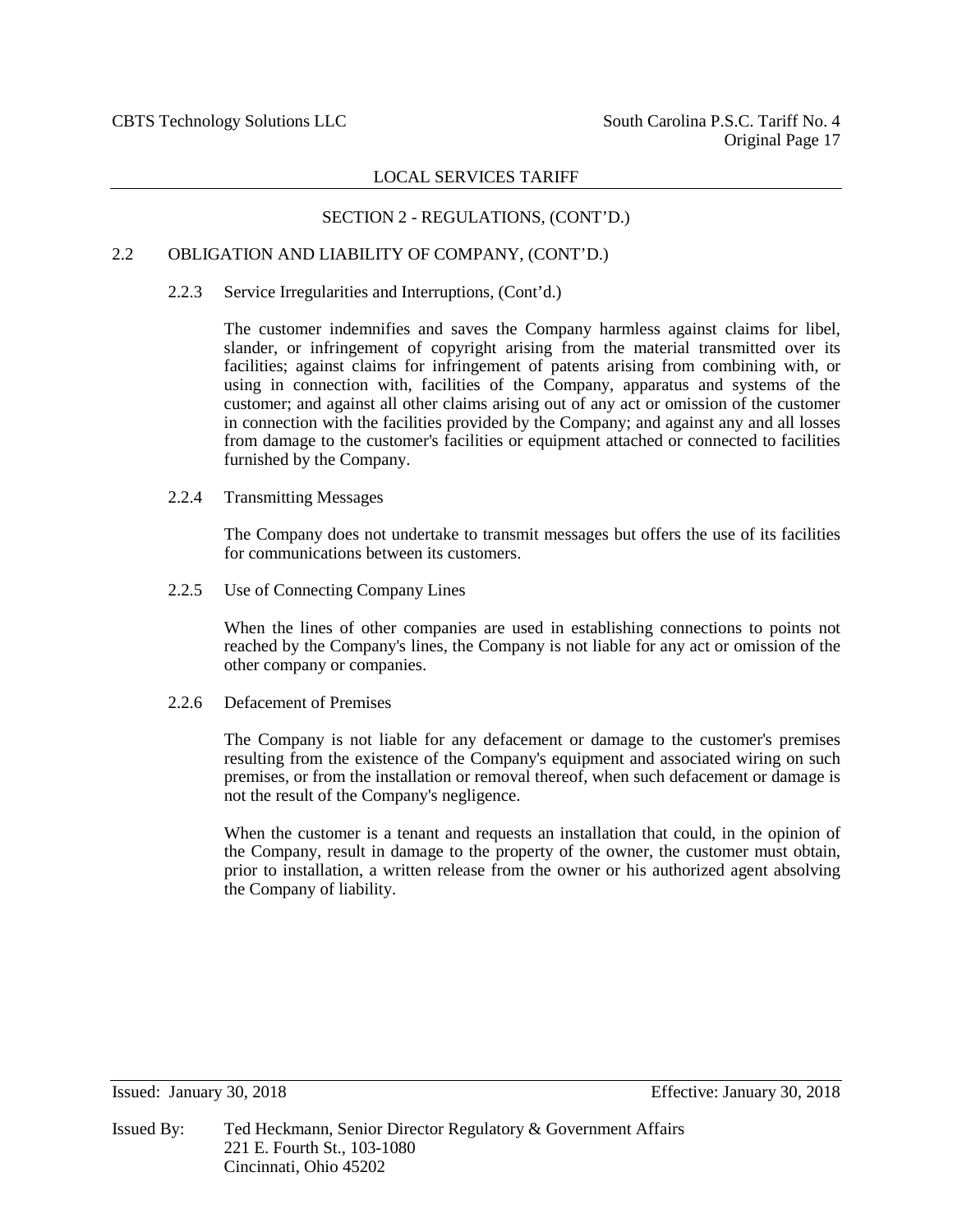## SECTION 2 - REGULATIONS, (CONT'D.)

## 2.3 USE OF SERVICE AND FACILITIES

#### 2.3.1 Ownership and Use of Service and Equipment

Equipment and lines furnished by the Company on the premises of a customer are the property of the Company, whose agents and employees have the right to enter the premises at any reasonable hour for the purpose of installing, inspecting, maintaining, or repairing the equipment and lines, or upon termination of the service, for the purpose of removing the equipment or lines.

Equipment furnished by the Company must, upon termination of service for any cause whatsoever, be returned to it in good condition, except for reasonable wear and tear.

Customer-provided equipment or protective circuitry may be connected to the telecommunications network in accordance with provisions of the Federal Communications Commission's registration program, as are now in effect or may become effective.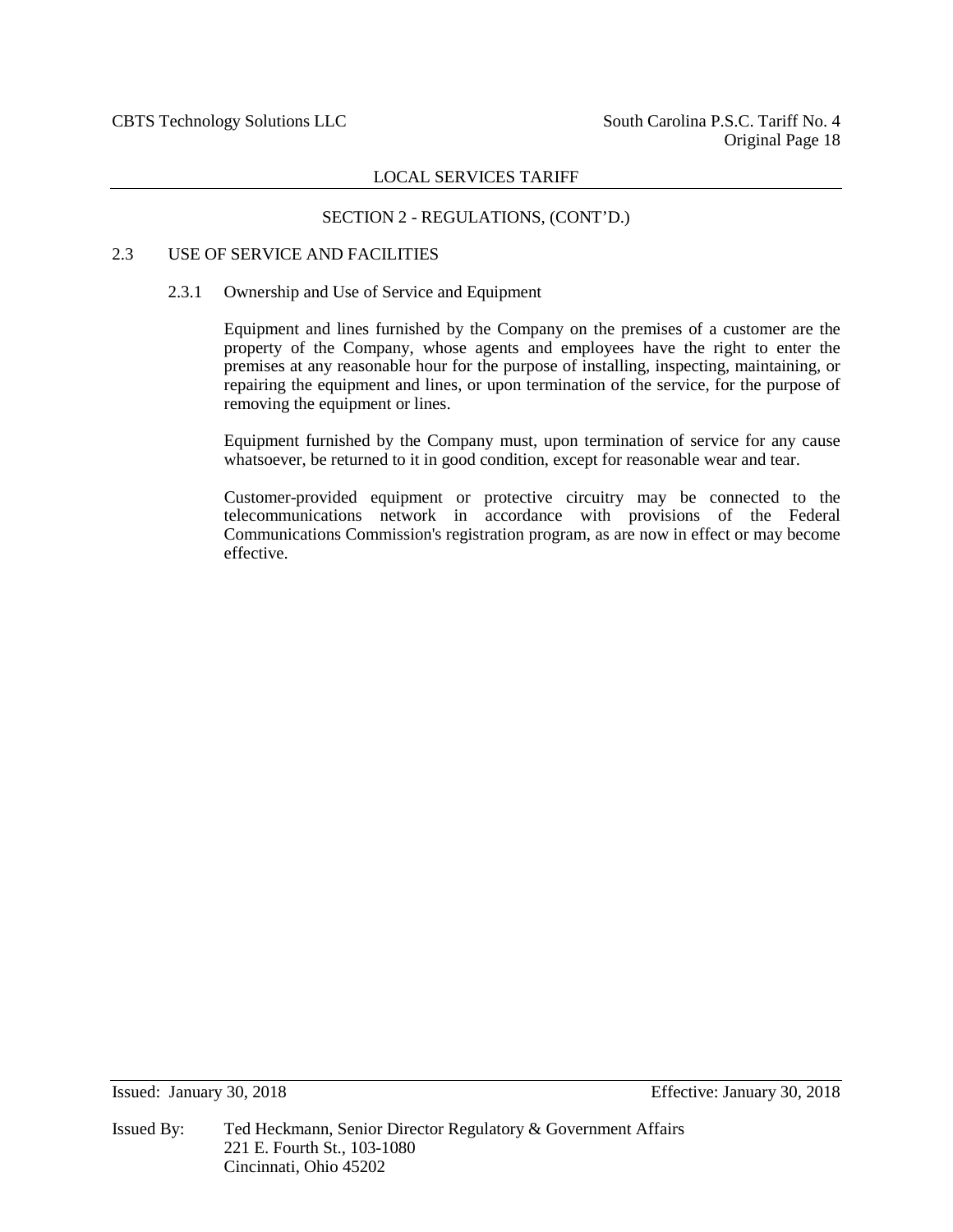## SECTION 2 - REGULATIONS, (CONT'D.)

## 2.3 USE OF SERVICE AND FACILITIES, (CONT'D.)

## 2.3.2 Connections of Customer-Provided Terminal Equipment and Communications Systems

## A. General Provisions

1. General

Customer-provided terminal equipment and communications systems may be connected at the customer's premises to telecommunications services furnished by the Company, where the connections are made in accordance with the provisions of Part 68 of the Federal Communications Commission's (FCC's) Rules and Regulations, and any Company tariffs.

## 2. Responsibility of the Customer

The customer is responsible for the installation, operation and maintenance of any customer-provided terminal equipment or communications system. No customer-provided terminal equipment or communications systems or combinations thereof may require change in or alteration of the equipment or services of the Company, cause electrical hazards to Company personnel, damage to Company equipment, malfunction of Company billing equipment, or degradation of service to persons other than the user of the subject terminal equipment or communications system, the calling or called party. Upon notice from the Company that customer-provided terminal equipment or communications system is causing such a hazard, damage, malfunction or degradation of service, the customer must make whatever changes are necessary to remove or prevent the hazard, damage, malfunction or degradation of service.

The customer is responsible for the payment of a Maintenance of Service Charge as provided in Section 2, of this tariff for visits by a Company employee to the customer's premises when a service difficulty or trouble report results from the use of customer-provided terminal equipment or communications system.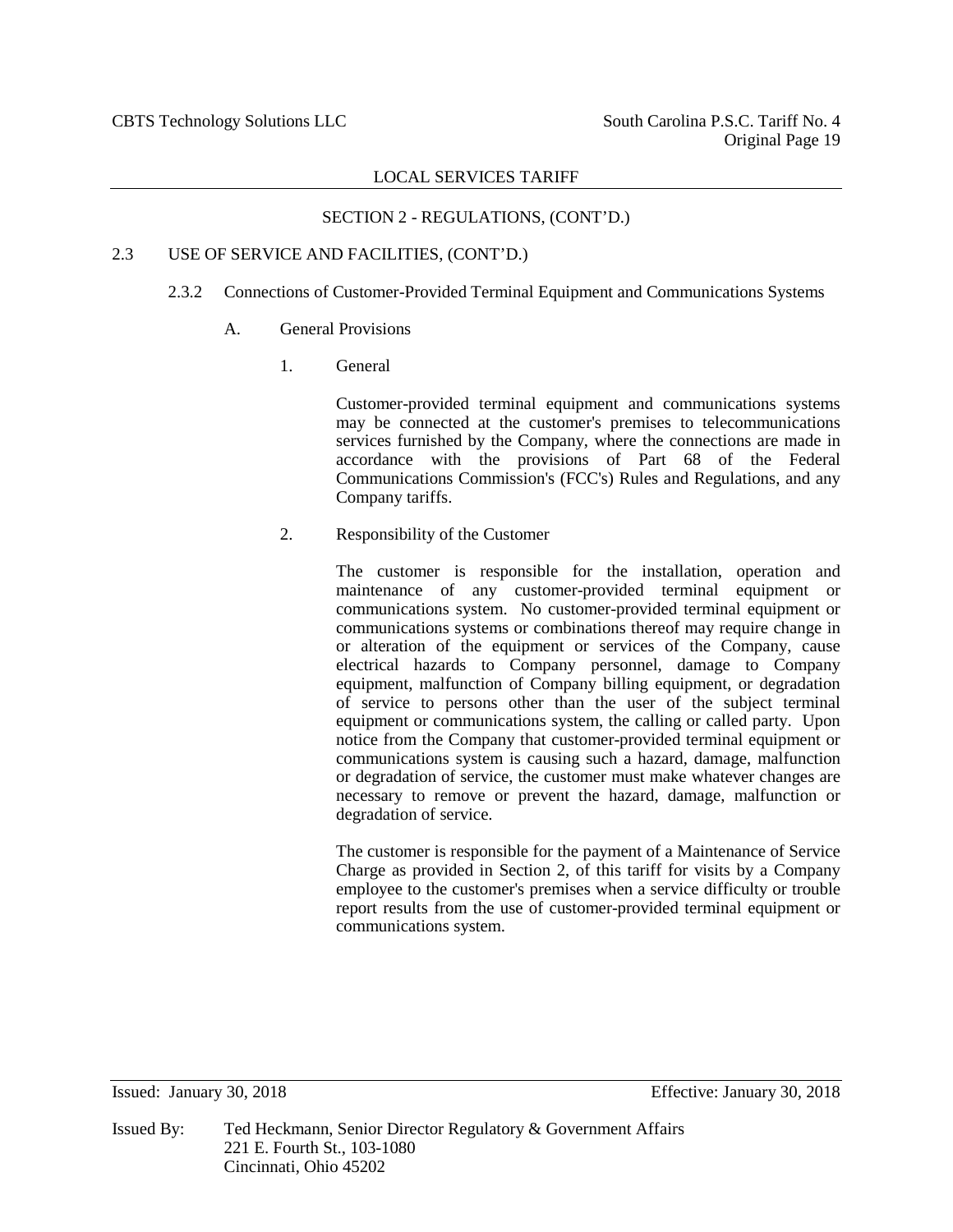## SECTION 2 - REGULATIONS, (CONT'D.)

#### 2.3 USE OF SERVICE AND FACILITIES, (CONT'D.)

- 2.3.2 Connections of Customer-Provided Terminal Equipment and Communications Systems, (Cont'd.)
	- A. General Provisions, (Cont'd.)
		- 3. Responsibility of The Company

Telecommunications services are not represented as adapted to the use of customer-provided terminal equipment or communications systems. Where customer-provided terminal equipment or communications systems are used with telecommunications services, the responsibility of the Company is limited to furnishing service components suitable for telecommunications services and to the maintenance and operation of service components in a proper manner for those services. Subject to this responsibility, the Company is not responsible for (1) the throughtransmission of signals generated by the customer-provided terminal equipment or communications systems, or for the quality of, or defects in this transmission; or (2) the reception of signals by customer-provided terminal equipment or communications systems; or (3) address signaling, where this signaling is performed by customer-provided signaling equipment.

At the customer's request, the Company will provide the interface parameters needed to permit customer-provided terminal equipment to operate properly with the Company's telecommunications services.

The Company may make changes in its telecommunications services, equipment, operations or procedures, where these changes are consistent with Part 68 of the FCC's Rules and Regulations. If changes made by the Company can be reasonably expected to render any customer's communications system or terminal equipment incompatible with telecommunications services, or require modification or alteration of the customer-provided communications systems or terminal equipment, or otherwise materially affect its use or performance, the customer will be given adequate notice of the changes in writing, to allow the customer an opportunity to maintain uninterrupted service.

4. Recording of Two-Way Telephone Conversations

The recording of two-way telephone conversations is governed by state and federal laws and regulations.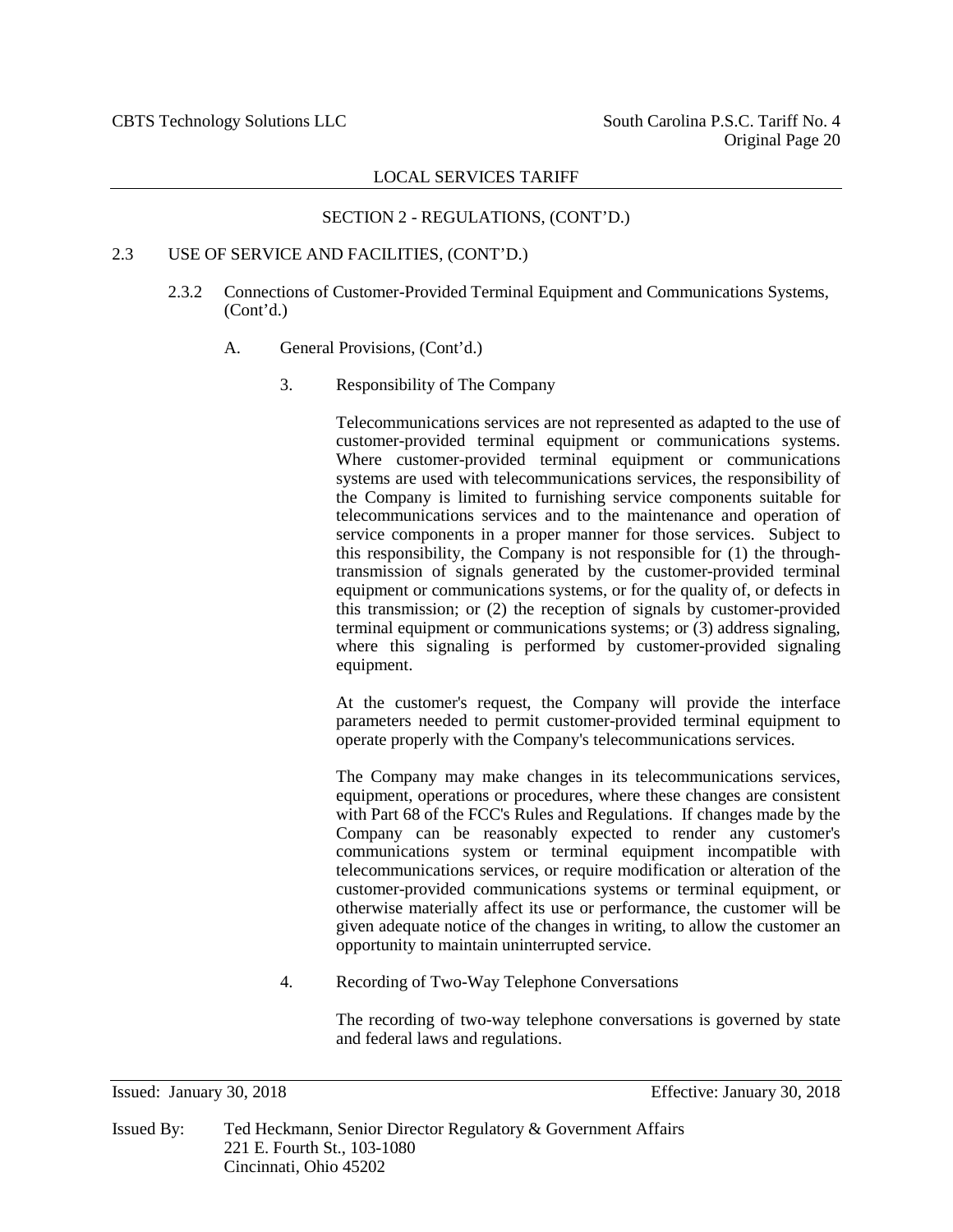## SECTION 2 - REGULATIONS, (CONT'D.)

## 2.3 USE OF SERVICE AND FACILITIES, (CONT'D.)

- 2.3.2 Connections of Customer-Provided Terminal Equipment and Communications Systems, (Cont'd.)
	- A. General Provisions, (Cont'd.)
		- 5. Violation of Regulations

When any customer-provided terminal equipment or communications system is used with telecommunications services in violation of any of the provisions in this Section 2, part C.2, the Company will take whatever immediate action is necessary for the protection of the telecommunications network and Company employees, and will promptly notify the customer of the violation.

The customer must discontinue use of the terminal equipment or communications system or correct the violation and must confirm in writing to the Company within 10 days, following the receipt of written notice from the Company, that such use has ceased or that the violation has been corrected. Failure of the customer to discontinue such use or to correct the violation and to give the required written confirmation to the Company within the time stated above will result in suspension of the customer's service until the customer complies with the provisions of this tariff.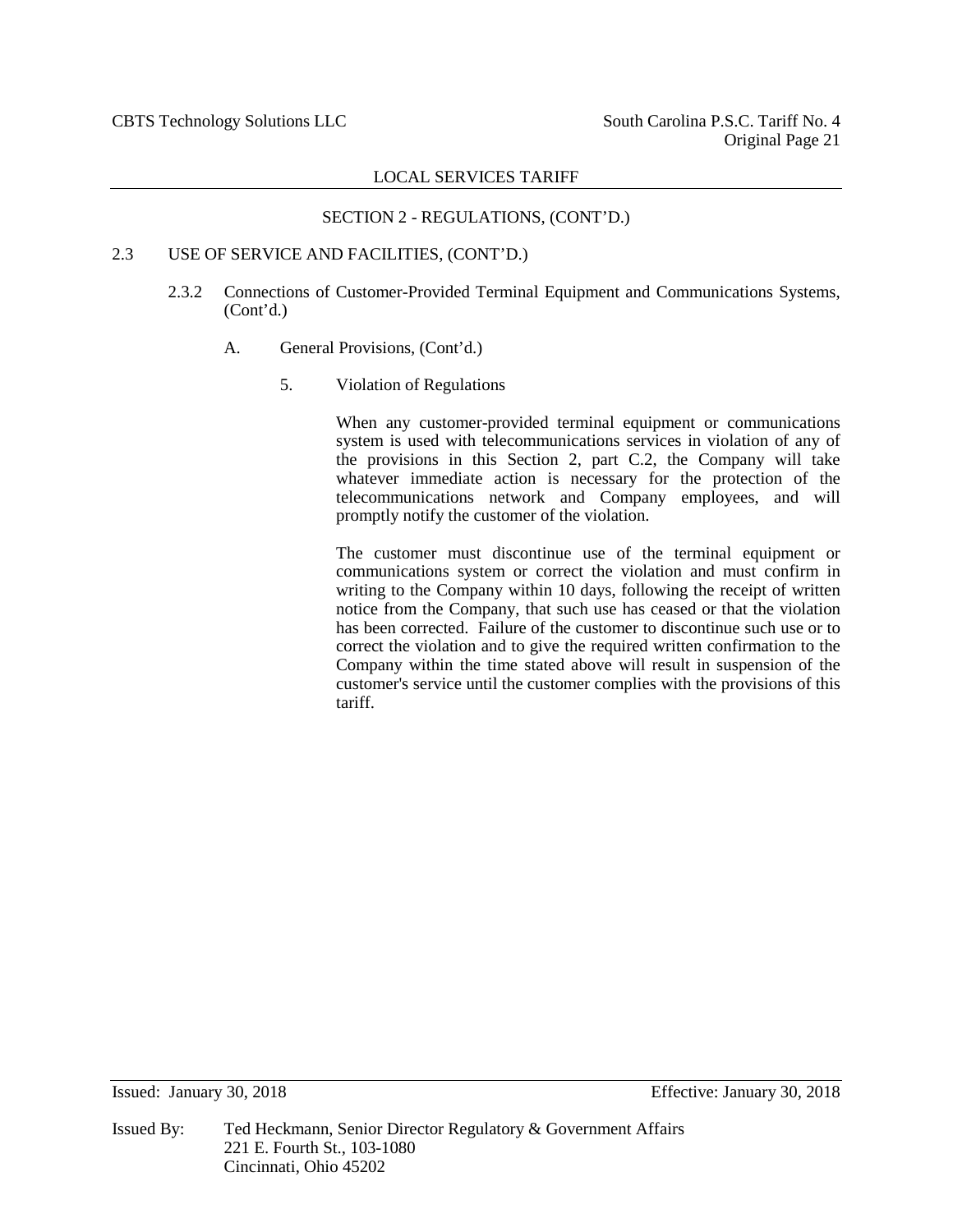## SECTION 2 - REGULATIONS, (CONT'D.)

## 2.3 USE OF SERVICE AND FACILITIES, (CONT'D.)

- 2.3.2 Connections of Customer-Provided Terminal Equipment and Communications Systems, (Cont'd.)
	- B. Connections of Registered Equipment

The term "Registered Equipment" denotes equipment which complies with and has been approved within the registration provisions of FCC Part 68.

Customer-provided registered terminal equipment, registered protective circuitry, and registered communications systems may be directly connected to the telecommunications network at the customer premises, subject to FCC Part 68.

C. Premises Wiring Associated With Registered Communications Systems

Premises wiring is wiring which connects separately-housed equipment entities or system components to one another, or wiring which connects an equipment entity or system component with the telephone network interface or demarcation point not within an equipment housing. All premises wiring, whether fully protected or unprotected, must be installed in compliance with FCC Part 68.

Customers who intend to connect premises wiring other than fully protected to the telephone network must give advance notice to the Company in accordance with the procedures specified in FCC Part 68 or as otherwise authorized by the FCC.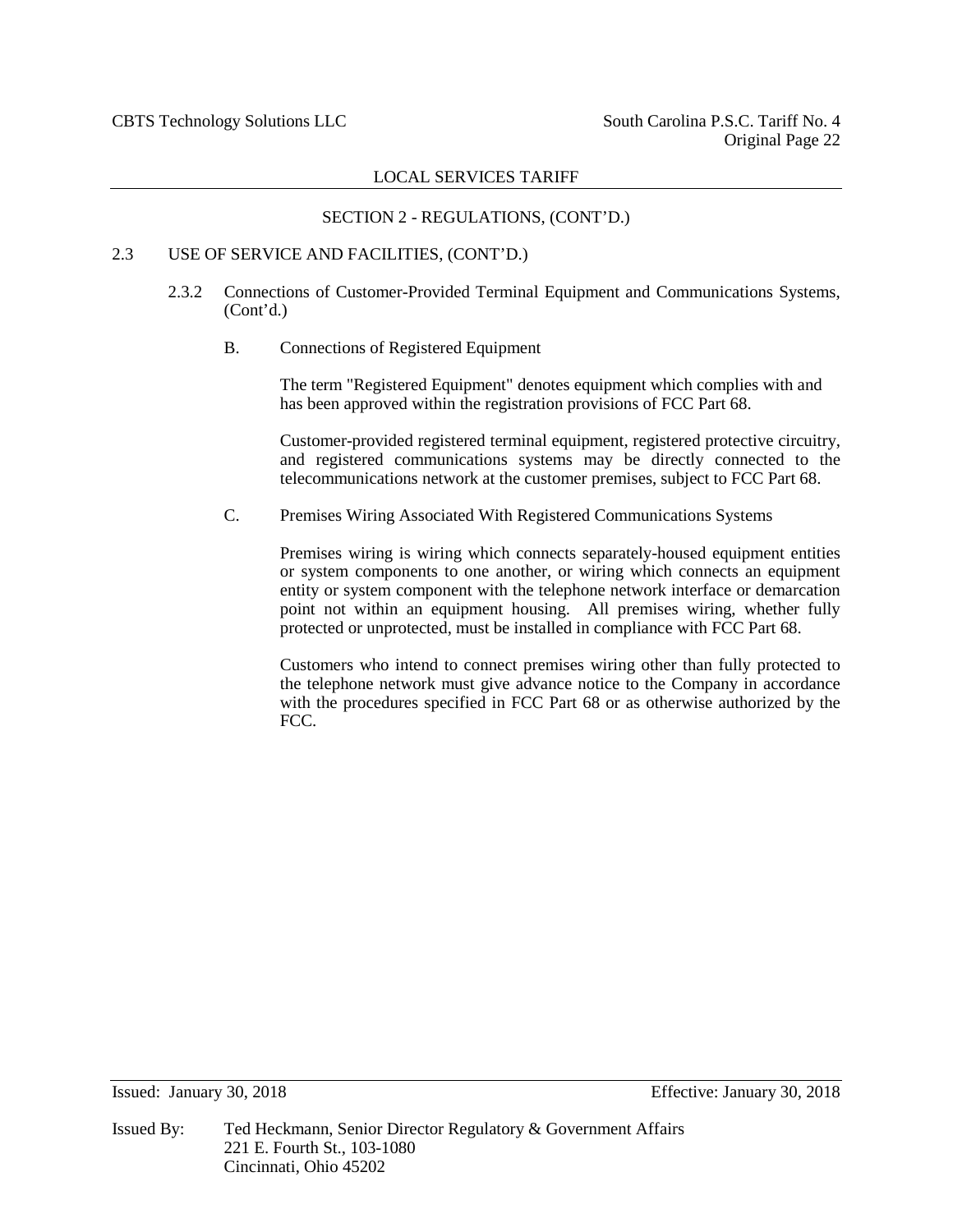## SECTION 2 - REGULATIONS, (CONT'D.)

#### 2.4 ESTABLISHMENT AND FURNISHING OF SERVICE

#### 2.4.1 Application for Service

The Company may refuse an application for service if objection is made by or on behalf of any governmental authority to furnishing the service.

An application for service becomes a contract upon the establishment of service. Neither the contract nor any rights acquired under it may be assigned or transferred in any manner except as specifically provided for in this tariff. Requests for additional service, when established, become a part of the original contract, except that each item of additional service is furnished subject to payment of applicable charges.

If an applicant has an outstanding account with the Company, the Company reserves the right to reject application for service until the amount due for local services included in this tariff has been paid in full.

A contract for service may be transferred to another individual, partnership, association, or corporation. No billing adjustment for local exchange service previously furnished will be made and the new customer must assume all outstanding indebtedness of the original customer. No charge applies to service transferred in accordance with these provisions.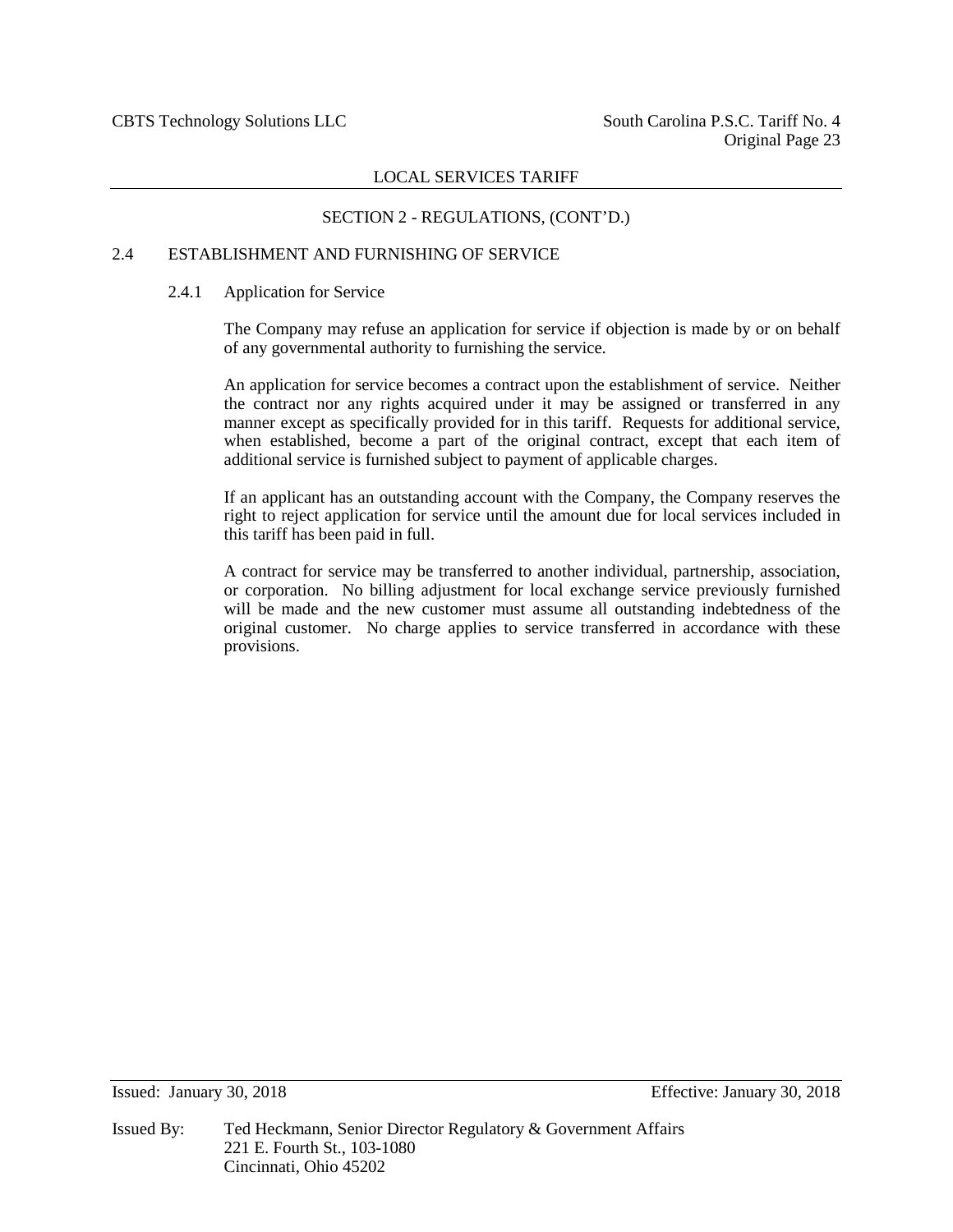## SECTION 2 - REGULATIONS, (CONT'D.)

## 2.4 ESTABLISHMENT AND FURNISHING OF SERVICE, (CONT'D.)

#### 2.4.2 Deposits

Applicants or customers whose financial condition is not acceptable to the Company may be required to make, at any time, a cash deposit for the purpose of guaranteeing final payment for service. For a new customer, a maximum deposit may be required up to an amount equal to an estimated two month total bill (including toll and taxes). For an existing customer, a maximum deposit may be required up to an amount equal to the total actual bills of the highest two consecutive months within the preceding six months. Interest on cash deposits will be payable per the deposit rules and regulations prescribed by the Commission for the period during which the deposit is held. Such deposit will be refunded or credited to the customer upon termination or after one year of prompt payment for service.

2.4.3 Telephone Numbers

The customer has no property right in the telephone number which is assigned by the Company, or any right to continuance of service through any particular central office, and the Company reserves the right to change the telephone number or the central office designation, or both, of a customer whenever it deems it necessary to do so in the conduct of its business.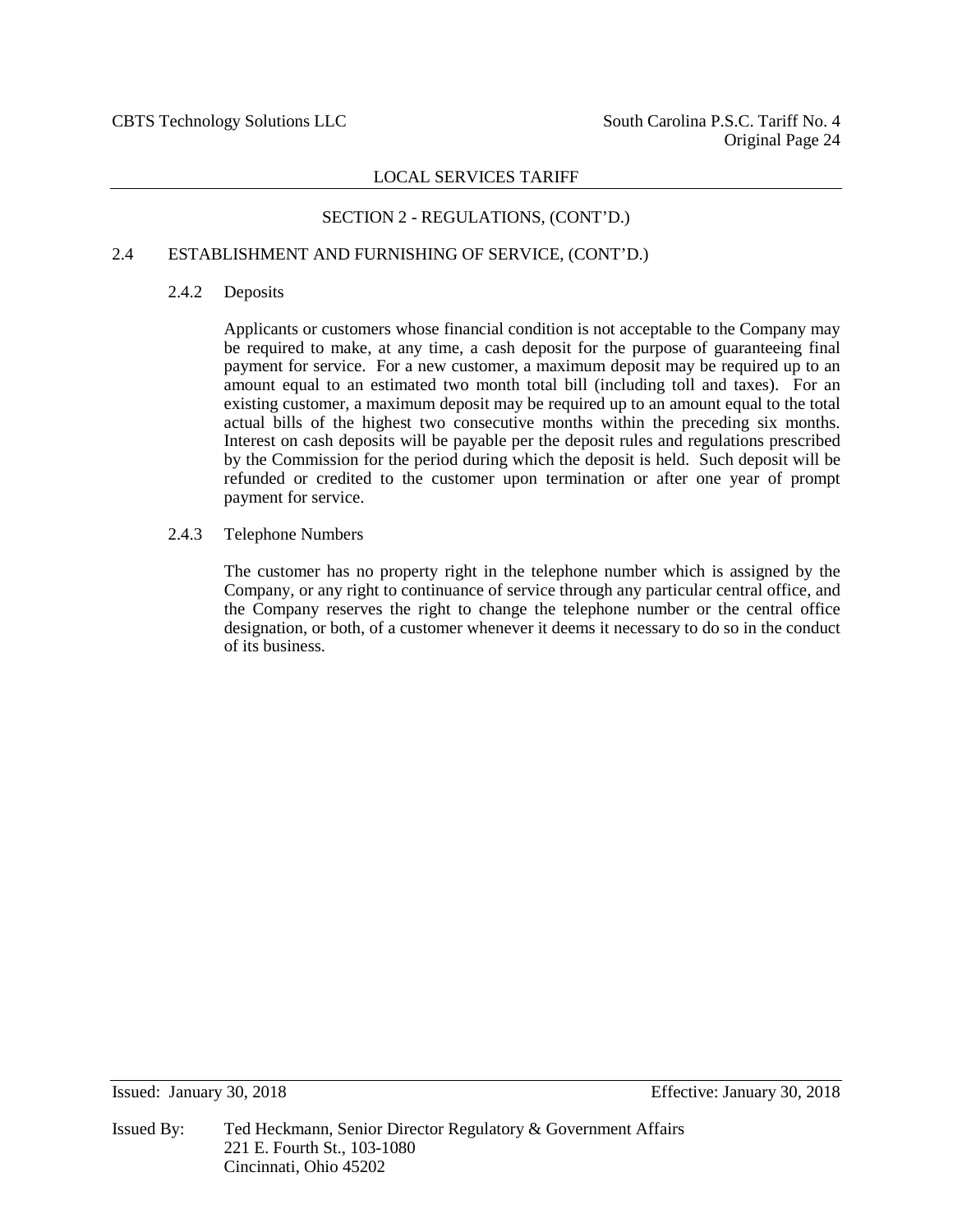## SECTION 2 - REGULATIONS, (CONT'D.)

## 2.4 ESTABLISHMENT AND FURNISHING OF SERVICE, (CONT'D.)

## 2.4.4 Payment for Service

- A. The customer is responsible for payment; monthly, or on demand, of all charges for facilities and services furnished the customer, including charges for services originated, or charges accepted, at such facilities. Charges are payable at the Telephone Company's Business offices or at any agency authorized to receive such payments.
- B. Bills are rendered monthly and include charges for local service for the current service month.
- C. Prior written notice will be given if service is to be temporarily denied or the contract terminated for the non-payment of any sum due in accordance with section 2.4.5 following. Service will not be denied prior to five days from the date contained on said notice.
- D. All service, provided to the same customer as one business service, regardless of the tariff under which the service is provided, is considered one service for payment purposes. All service may be disconnected for non-payment even though payment is current for service provided under one or more tariffs.
- E. Where the Company provides billing inquiry service, customer inquiries relative to toll charges will be responded to promptly by the Company.
- F. Where the inquiry service is provided by an IXC or its designated agent, the IXC or agent will be responsible for notifying the Company immediately regarding any bona fide dispute over outstanding toll charges, so that service will not be terminated during the investigation of the dispute.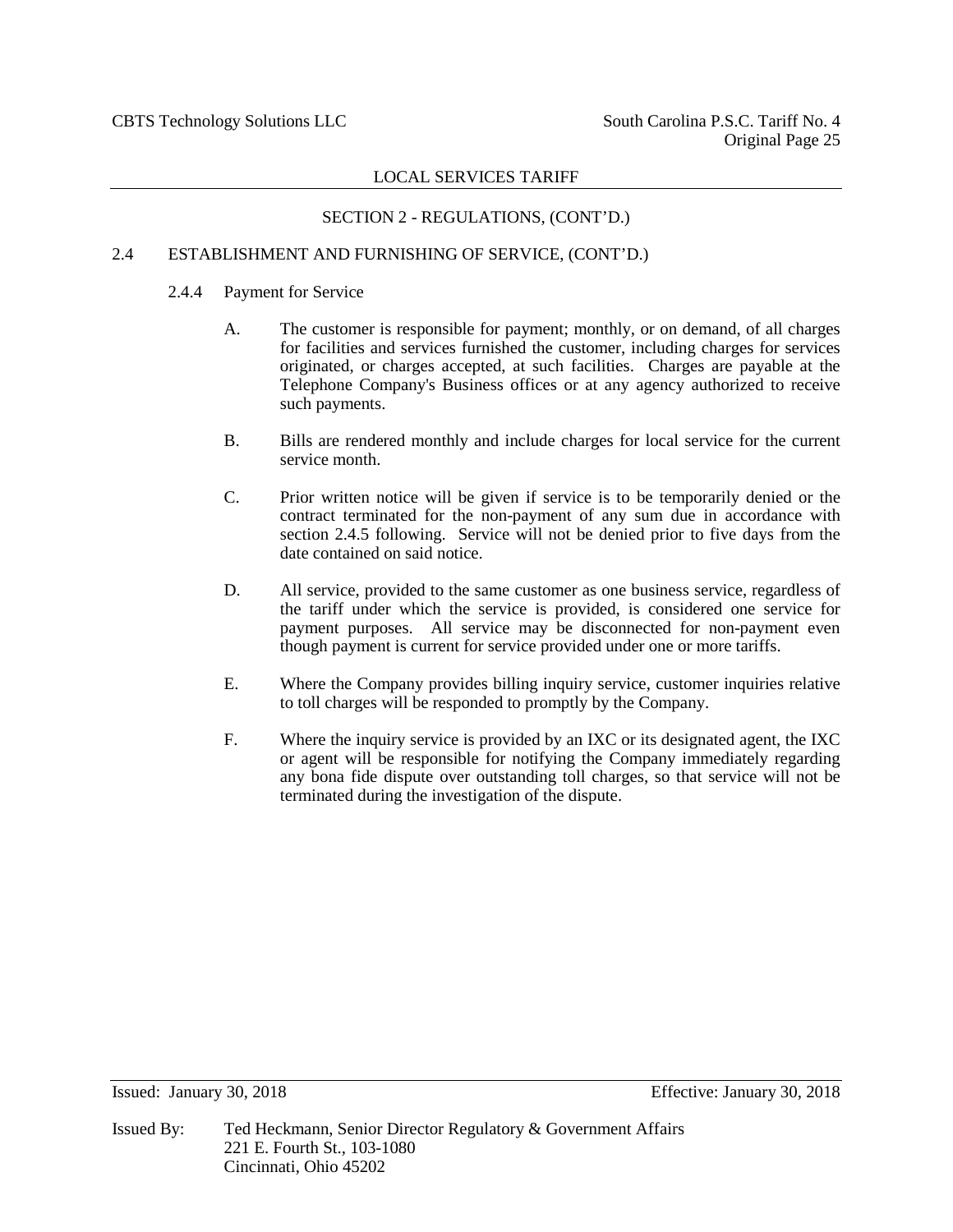## SECTION 2 - REGULATIONS, (CONT'D.)

## 2.4 ESTABLISHMENT AND FURNISHING OF SERVICE, (CONT'D.)

## 2.4.4 Payment for Service, (Cont'd.)

- G. A subscriber who orders service or equipment installations, moves, or changes prior to the date of any increase in the one time charge applicable to such work will be subject to the one time charge in effect at the time the subscriber's order was received by the Company, provided the work is completed within the Company's normal installation interval in effect at the time the order was placed. However, if subsequent to the effective date of the increase in the one time charge, the completion of such work is delayed beyond the Company's normal installation interval and the delay is not caused by the Company, the subscriber will then be subject to the one-time charge in effect at the time the work is completed by the Company.
- H. Insufficient Fund Checks

Customers will be charged a fee no greater than permitted by S.C. Code Ann. § 34-11-70 on all checks issued to the Company which are returned due to insufficient funds. The current check charge is \$30.00. At the discretion of the Company, the insufficient funds check charge may be waived under appropriate circumstances (e.g. a bank error).

I. Late Payment Charge

A maximum of one and one half percent  $(1 \frac{1}{2}\%)$  may be added to any unpaid balance brought forward from the previous billing date to cover the cost of collection and carrying accounts in arrears. This method of late payment charge will be made in lieu of any other penalty.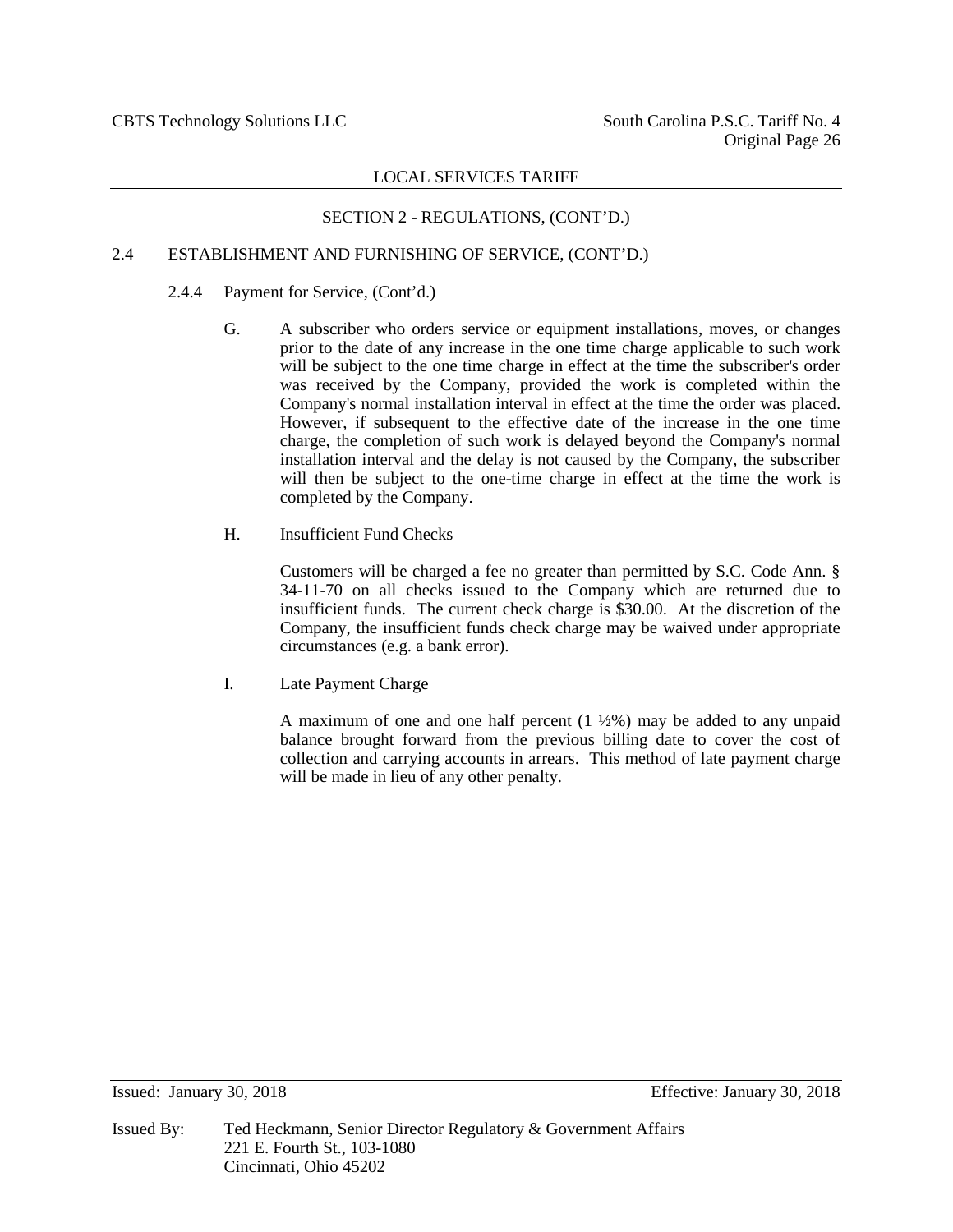## SECTION 2 - REGULATIONS, (CONT'D.)

#### 2.4 ESTABLISHMENT AND FURNISHING OF SERVICE, (CONT'D.)

#### 2.4.5 Denials or Disconnection and Restoral of Service

- A. Upon five (5) days written notice, the Company may discontinue service or cancel an application for service without incurring any liability for any of the following reasons:
	- 1. Non-payment of any sum due to the Company for service for more than thirty days beyond the date of rendition of the bill for such service;
	- 2. Violation of any regulation governing the service under this tariff;
	- 3. Violation of any law, rule, or regulation of an government authority having jurisdiction over the service; or
	- 4. The Company is prohibited from furnishing services by order of a court or other government authority having jurisdiction.
	- 5. Customer uses equipment in such a manner as to adversely affect the Company's equipment or service to others.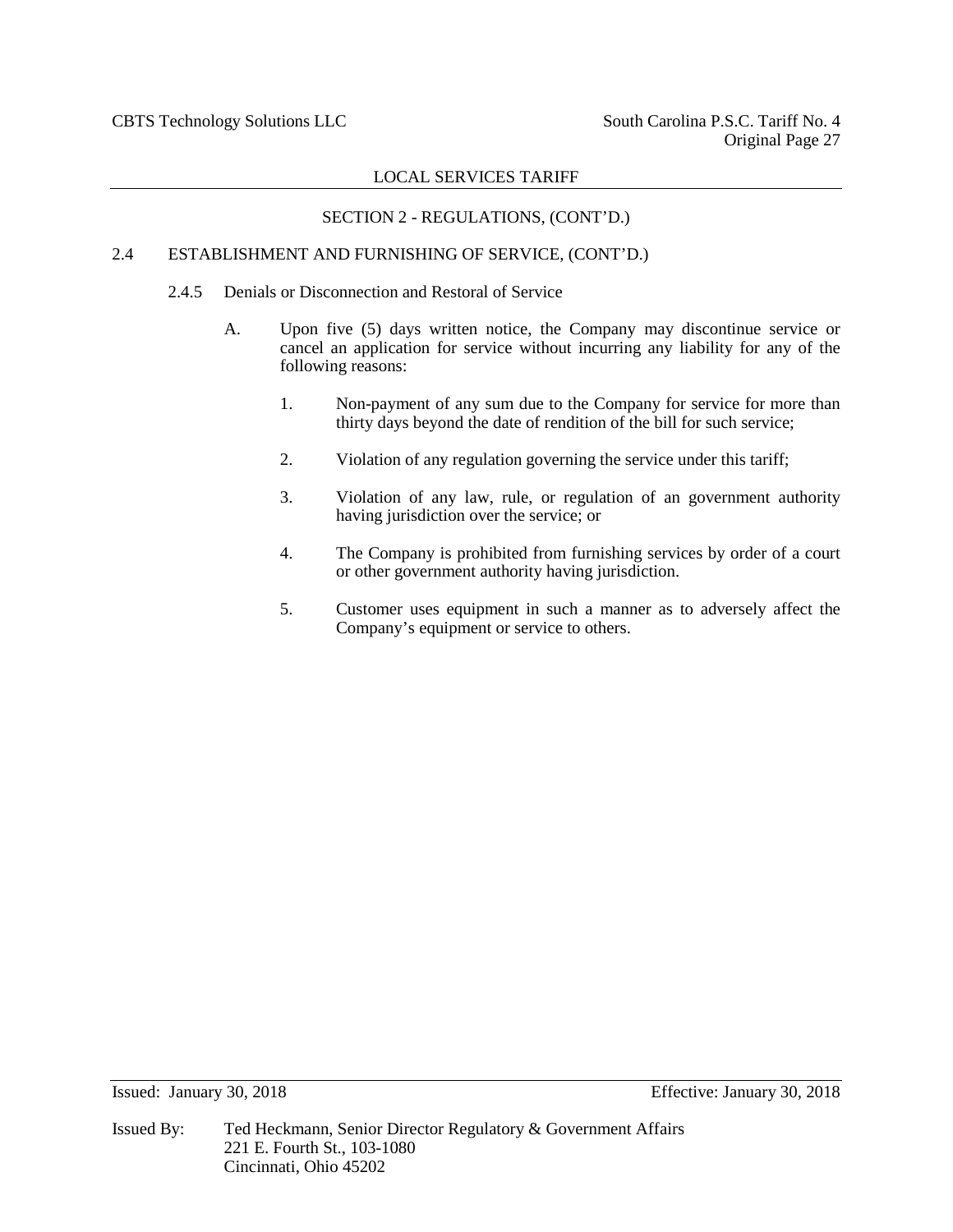## SECTION 2 - REGULATIONS, (CONT'D.)

## 2.4 ESTABLISHMENT AND FURNISHING OF SERVICE, (CONT'D.)

- 2.4.5 Denial or Disconnection and Restoral of Service, (Cont'd.)
	- B. The Company reserves the right to discontinue or refuse service because of abuse or fraudulent use of service. Abuse or fraudulent use of service includes the use of service or facilities of the Company to transmit a message or to locate a person or otherwise to give or obtain information without payment of appropriate charges, or violation of any law or regulation pertaining to telecommunications service.
	- C. Service may not be refused, denied or disconnected for any of the following reasons:
		- 1. Delinquency in payment for service by a previous occupant at the premises to be served;
		- 2. Failure to pay any amount which, according to established payment dispute and resolution procedures, is in bona fide dispute;
		- 3. Failure to pay directory advertising charges or any other nonregulated service charges including 900/700 or any "dial-it"-like service charges.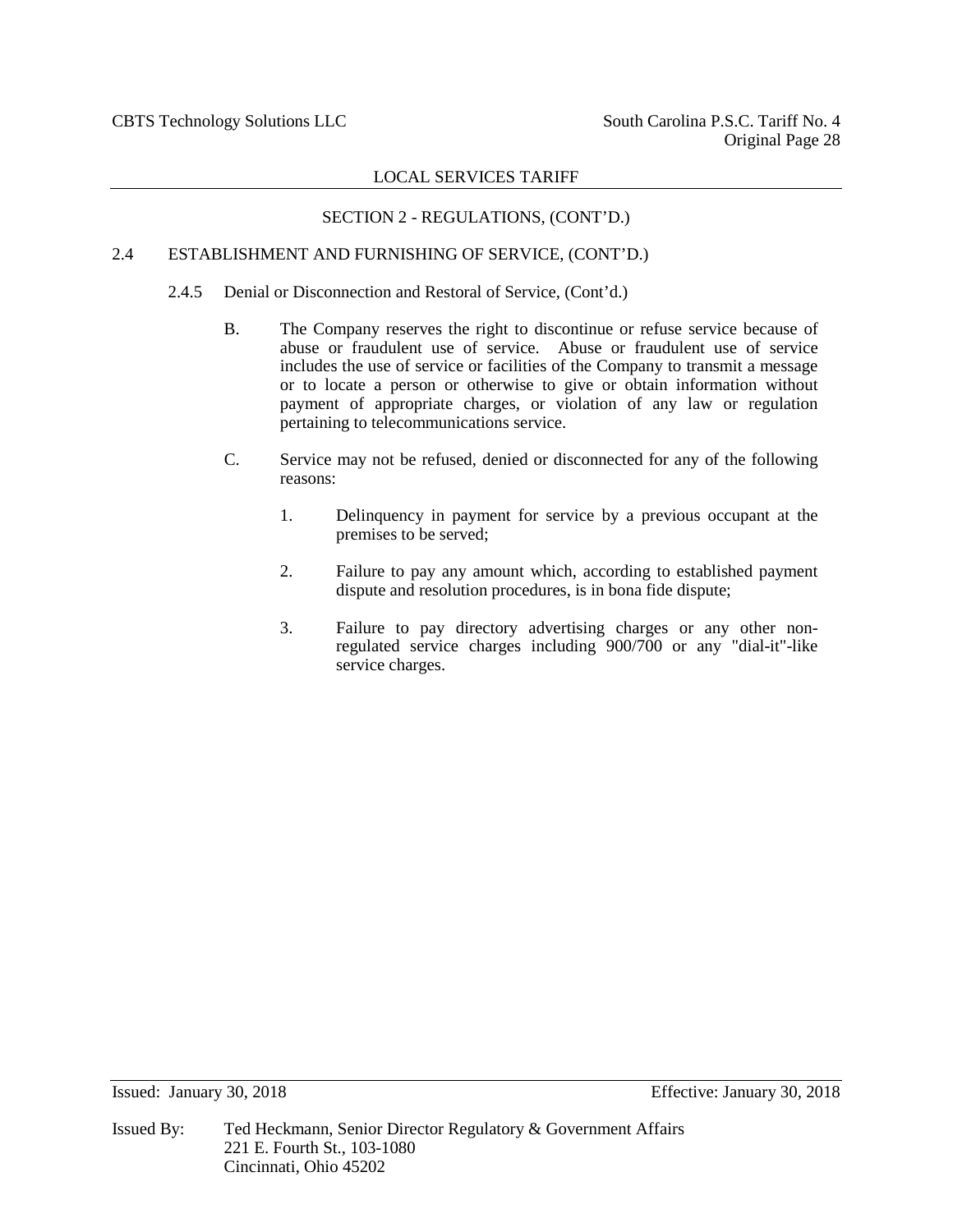## SECTION 2 - REGULATIONS, (CONT'D.)

## 2.4 ESTABLISHMENT AND FURNISHING OF SERVICE, (CONT'D.)

#### 2.4.6 Maintenance and Repairs

The Company undertakes to maintain and repair the equipment and facilities which it furnishes to customers pursuant to its tariffs. The customer is responsible for damages to equipment or facilities of the Company caused by the negligence or willful act of the customer.

The customer may not rearrange, disconnect, remove, or attempt to repair, or permit others to rearrange, disconnect, remove, or attempt to repair any equipment or facilities which the Company maintains or repairs pursuant to its tariffs, without the express consent of the Company.

If trouble develops and the customer has any equipment or facilities which the Company does not maintain or repair, the customer will make appropriate tests to determine whether that equipment or facility is the cause of the trouble before reporting an out-ofservice or other trouble condition to the Company.

Customers will be required to pay the maintenance of service charges, for visits made by the Company to the customer's premises, when a service difficulty or trouble report results from equipment or facilities not maintained or repaired by the Company. The customer will be advised, before a visit to his premises, of the possibility of a maintenance of service charge.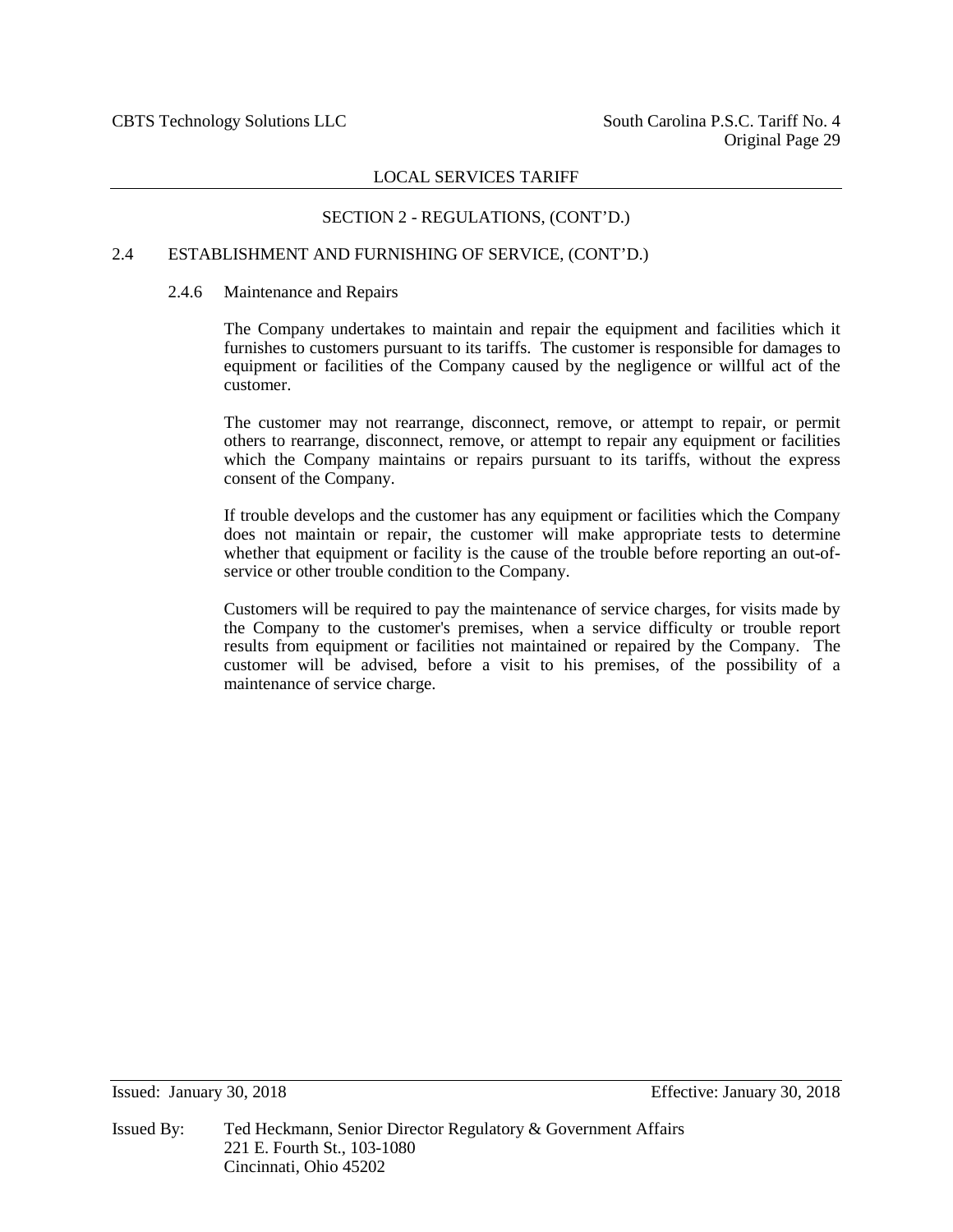## SECTION 2 - REGULATIONS, (CONT'D.)

## 2.4 ESTABLISHMENT AND FURNISHING OF SERVICE, (CONT'D.)

2.4.6 Maintenance and Repairs, (Cont'd.)

Maintenance of Service Charge:

|                                        | Maximum Rate        | <b>Current Rate</b> |
|----------------------------------------|---------------------|---------------------|
| During Normal Working Hours            | $$500.00$ per visit | $$265.00$ per visit |
| <b>Outside of Normal Working Hours</b> | $$800.00$ per visit | $$400.00$ per visit |

Normal Working Hours are defined as Monday to Friday, 7am to 7pm in the time zone of the customer's location of the dispatch. If a visit begins and/or ends outside this period, it is considered Outside of Normal Working Hours.

Any dispatch that begins or ends from 12:01 am to 12:00 am the following day the time zone of the customer's location of the dispatch. If a visit begins and/or ends outside this period, it is considered Outside of Normal Working Hours. Any dispatch that begins or ends from 12:01 am to 12:00 am the following day the time zone of the Customer's Premises on these holiday's will also be considered "Outside of Normal Working Hours":

| New Year's Day         | Memorial Day    |
|------------------------|-----------------|
| Independence Day       | Labor Day       |
| Day after Thanksgiving | Presidents' Day |

Martin Luther King Jr. Day Thanksgiving Day y Christmas Day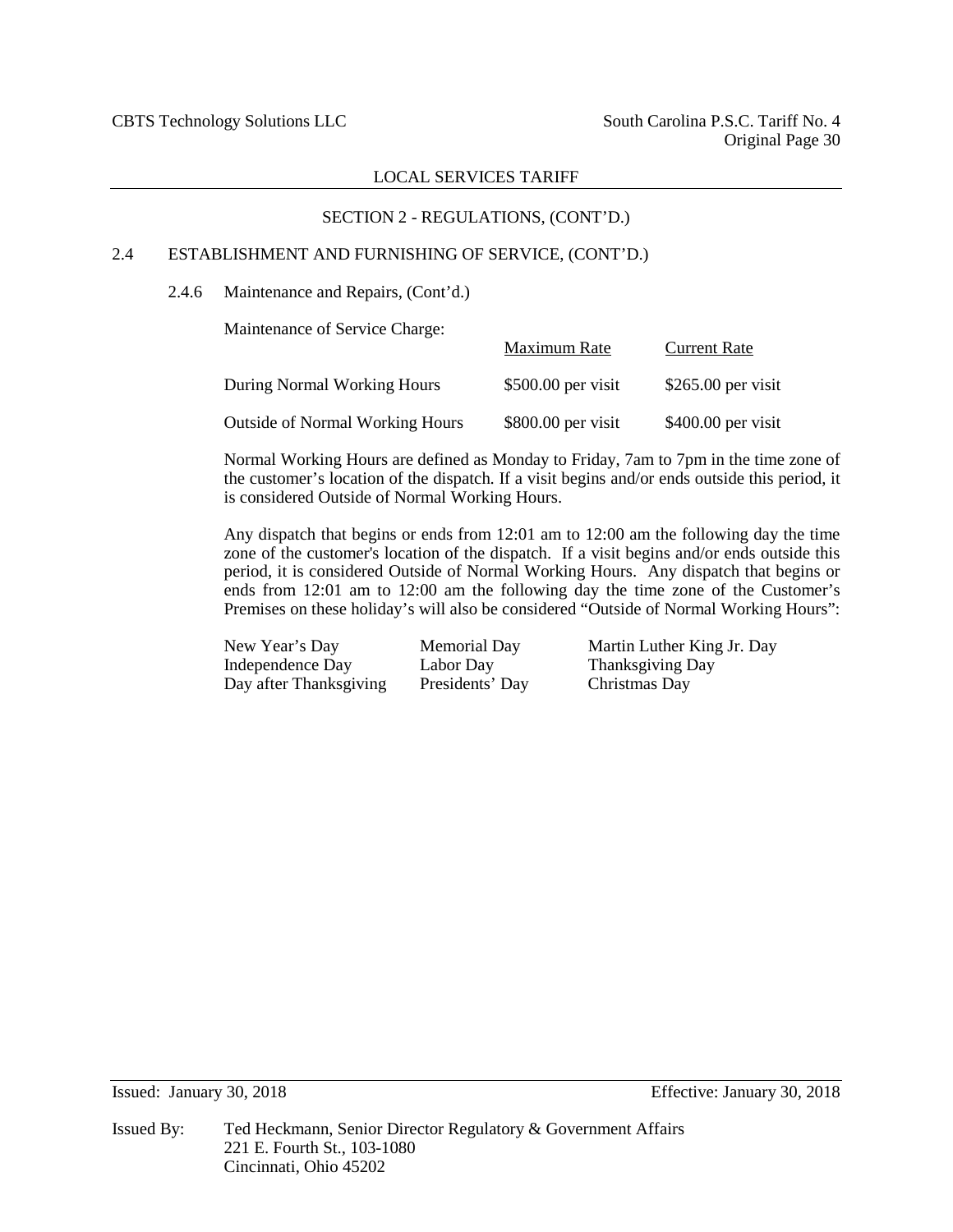## SECTION 2 - REGULATIONS, (CONT'D.)

#### 2.4 ESTABLISHMENT AND FURNISHING OF SERVICE, (CONT'D.)

#### 2.4.7 Special Equipment and Arrangements

Special equipment and arrangements requested by customers and not otherwise provided for in this tariff may be furnished where possible, if not detrimental to any of the services furnished by the Company, at charges that are in addition to other applicable charges.

#### 2.4.8 Overtime

For work performed outside the normal working hours of the Company at the request of the customer, the additional expense incurred by the Company is charged to the customer in addition to other charges which are applicable. In such cases, charges based on the cost of labor, materials, and other costs incurred by or charged to the Company will apply. The customer will be notified in advance if such charges may apply.

#### 2.4.9 Individual Case Basis (ICB) Arrangements

Rates for ICB arrangements will be developed on a case-by-case basis in response to a bona fide request from a customer or prospective customer for service which varies from tariffed arrangements. Rates quoted in response to such requests may be different from the tariffed rates specified for such services. ICB rates will be made available to similarly situated customers. All ICB's will be made available to the Commission and the ORS upon request.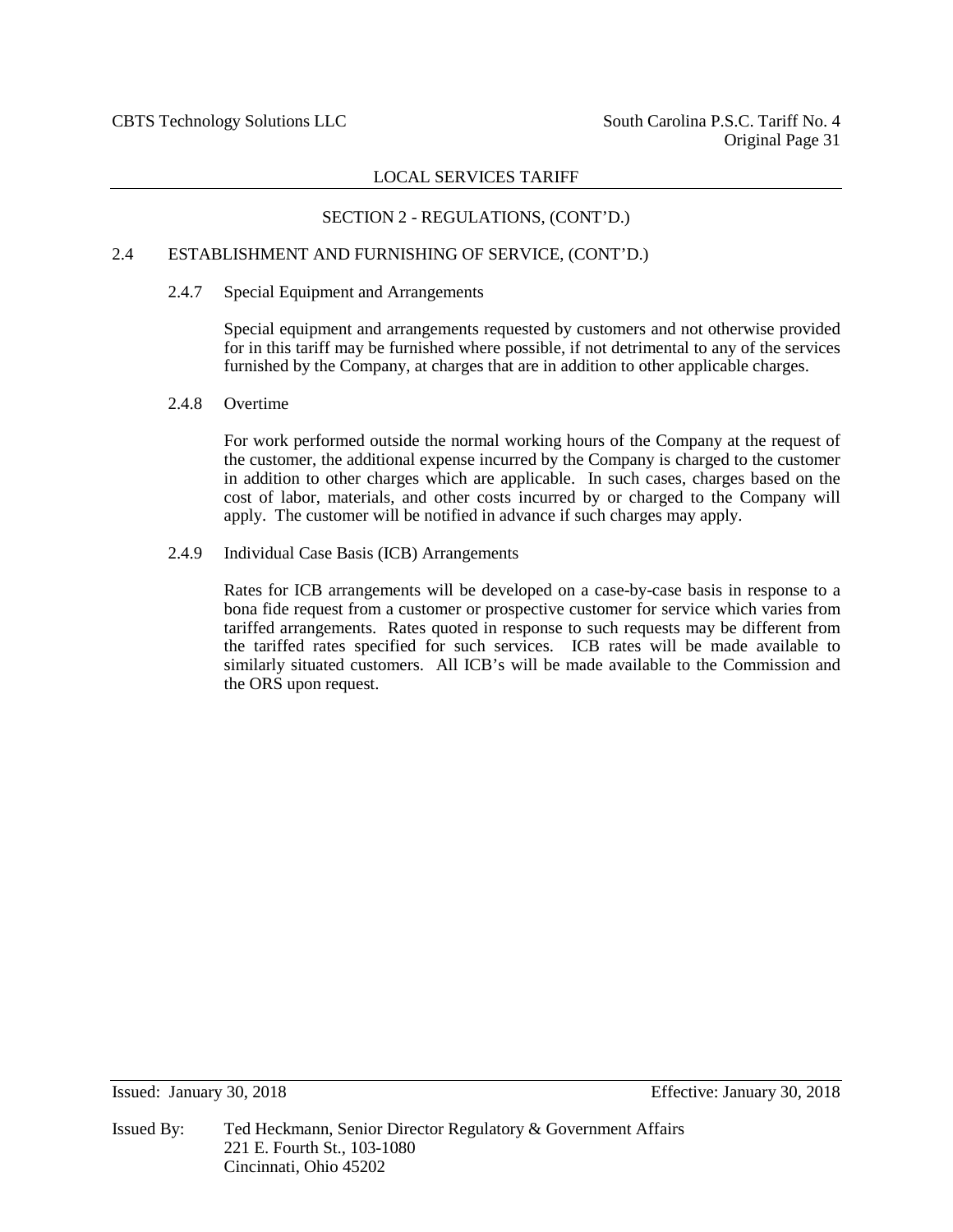## SECTION 2 - REGULATIONS, (CONT'D.)

## 2.4 ESTABLISHMENT AND FURNISHING OF SERVICE, (CONT'D.)

#### 2.4.10 Identity of Customer-Announcement Facilities

Use of Company facilities for public announcement service or non-public announcement service is subject to the following conditions:

- A. For purposes of identification, exchange service customers who transmit recorded announcements over facilities provided by the Company must include in the recorded message the name of the organization or individual responsible for the service and the address at which the service is provided.
- B. Customers transmitting factual announcements such as time, weather, stock market quotations, airline schedules, and similar information are excluded from the preceding conditions.
- C. Failure to comply with the provisions of this tariff will be cause for termination of the service.
- D. The Company will reveal on request, to the extent the information is available from its records, the identity of the individual responsible for service with which announcement facilities have been associated.
- 2.4.11 Wire Tap Investigation

When a wire tap investigation is made by the Company at the request of a customer, and no wire tap trouble condition in Company equipment or facilities can be found, the cost incurred for inspection of the facilities and equipment serving the customer may be charged to the customer.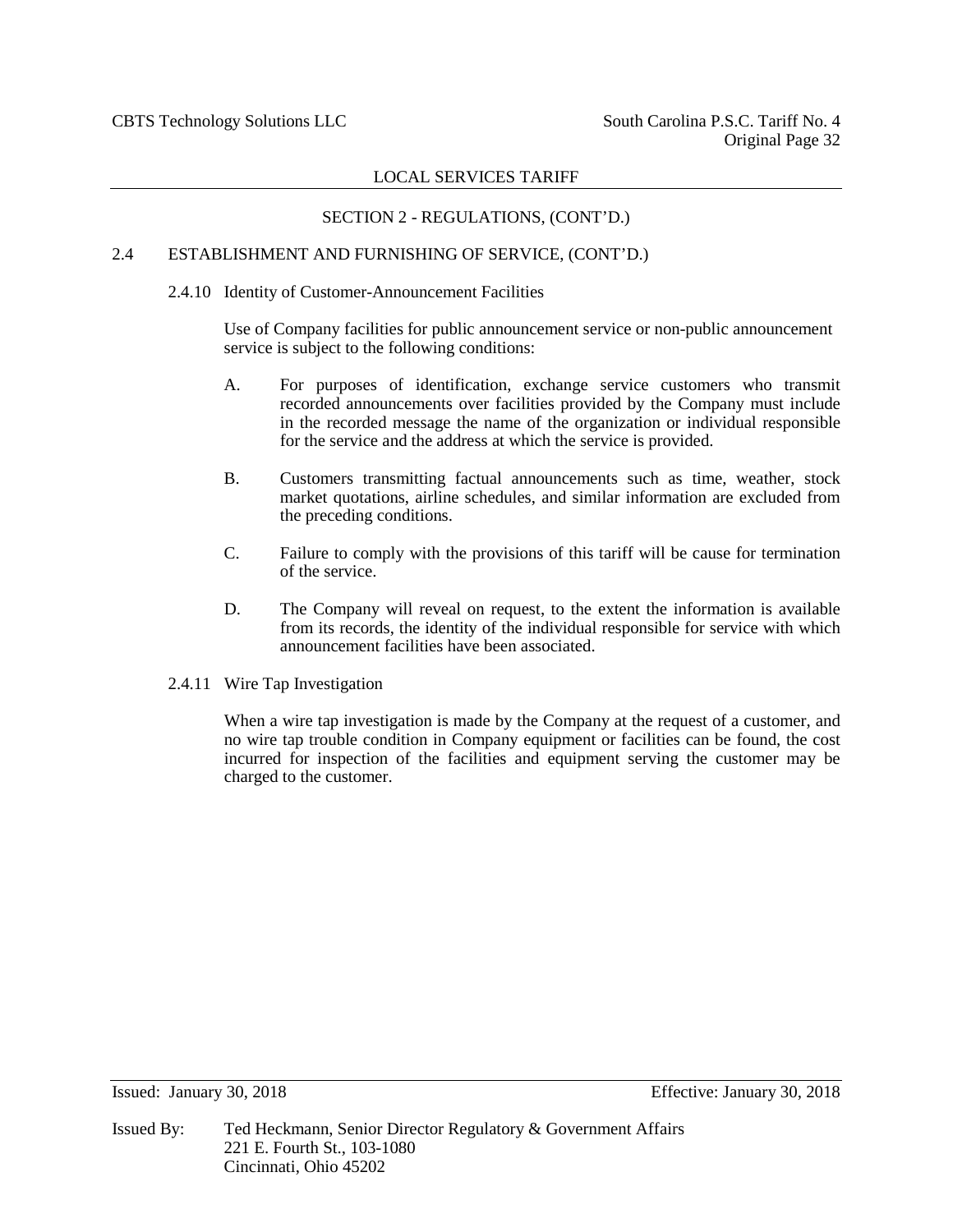## SECTION 2 - REGULATIONS, (CONT'D.)

## 2.4 ESTABLISHMENT AND FURNISHING OF SERVICE, (CONT'D.)

2.4.12 Provisions for Certain State and Local Taxes and Fees

There shall be added to the customer's bill, as a separate item, an amount equal to the customer's proportionate part of any license, occupation, franchise, or other similar tax or fee, now or hereafter agreed to or imposed upon the Company by state or local taxing authorities. Such amount will be added to the bill of each customer who receives service within the territorial limits of the taxing authority. Where more than one such tax or fee is imposed, each of the amounts applicable to the customer shall be added to the customer's bill as a separately identified item.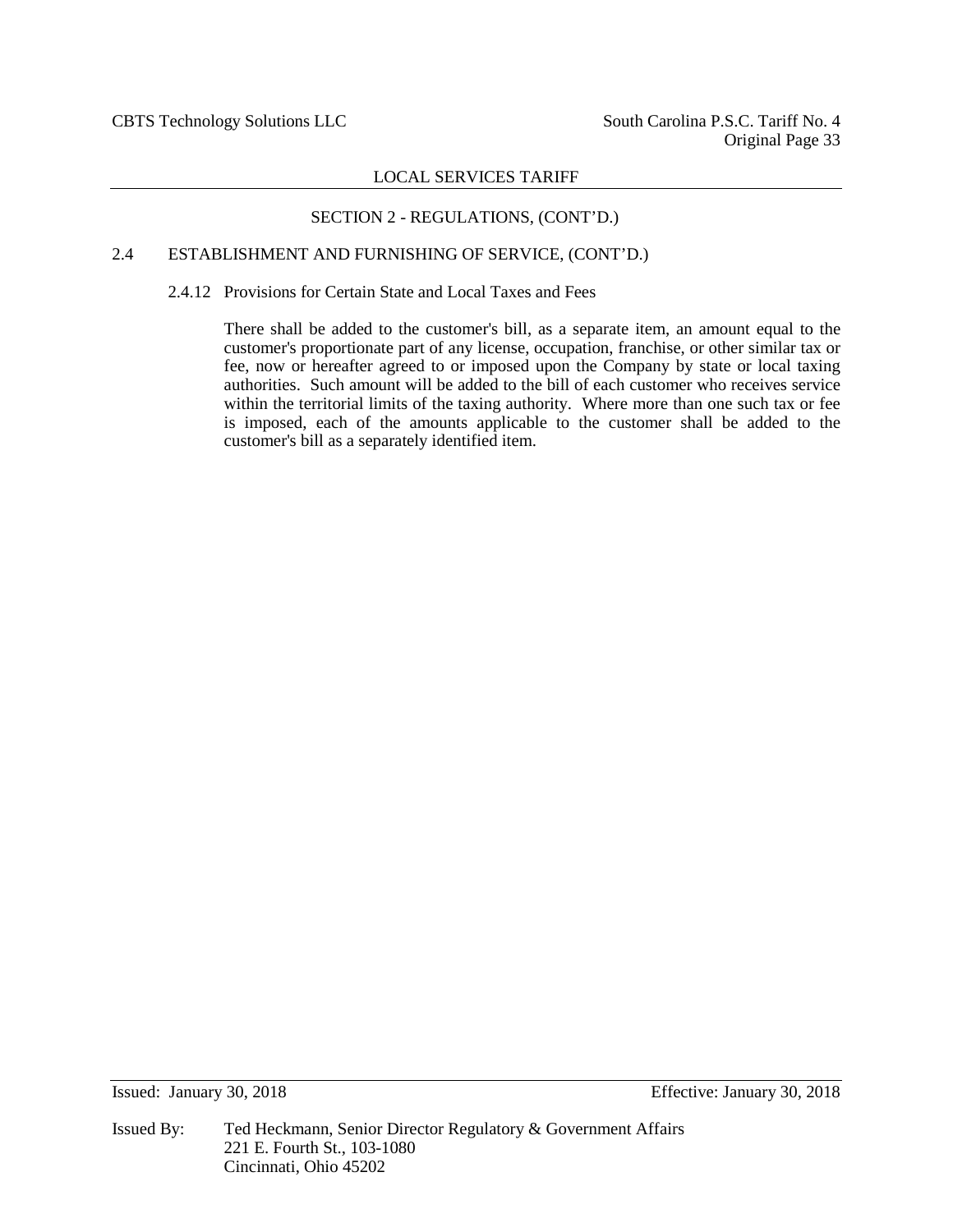#### SECTION 2 - REGULATIONS, (CONT'D.)

## 2.5 MARKETING PRACTICES

As a telephone utility under the regulation of the Public Service Commission of South Carolina, the Company hereby asserts and affirms that as a reseller of intrastate telecommunications service, the Company will not indulge or participate in deceptive or misleading telecommunications marketing practices to the detriment of consumers in South Carolina, and the Company will comply with those marketing procedures, in any, set forth by the Public Service Commission. Additionally, the Company will be responsible for the marketing practices of its contracted telemarketers for compliance with this provision. The Company understands that violation of this provision could result in a rule to Show Cause as to the withdrawal of its certification to complete intrastate telecommunications traffic within the State of South Carolina. (Commission Order No. 95-658)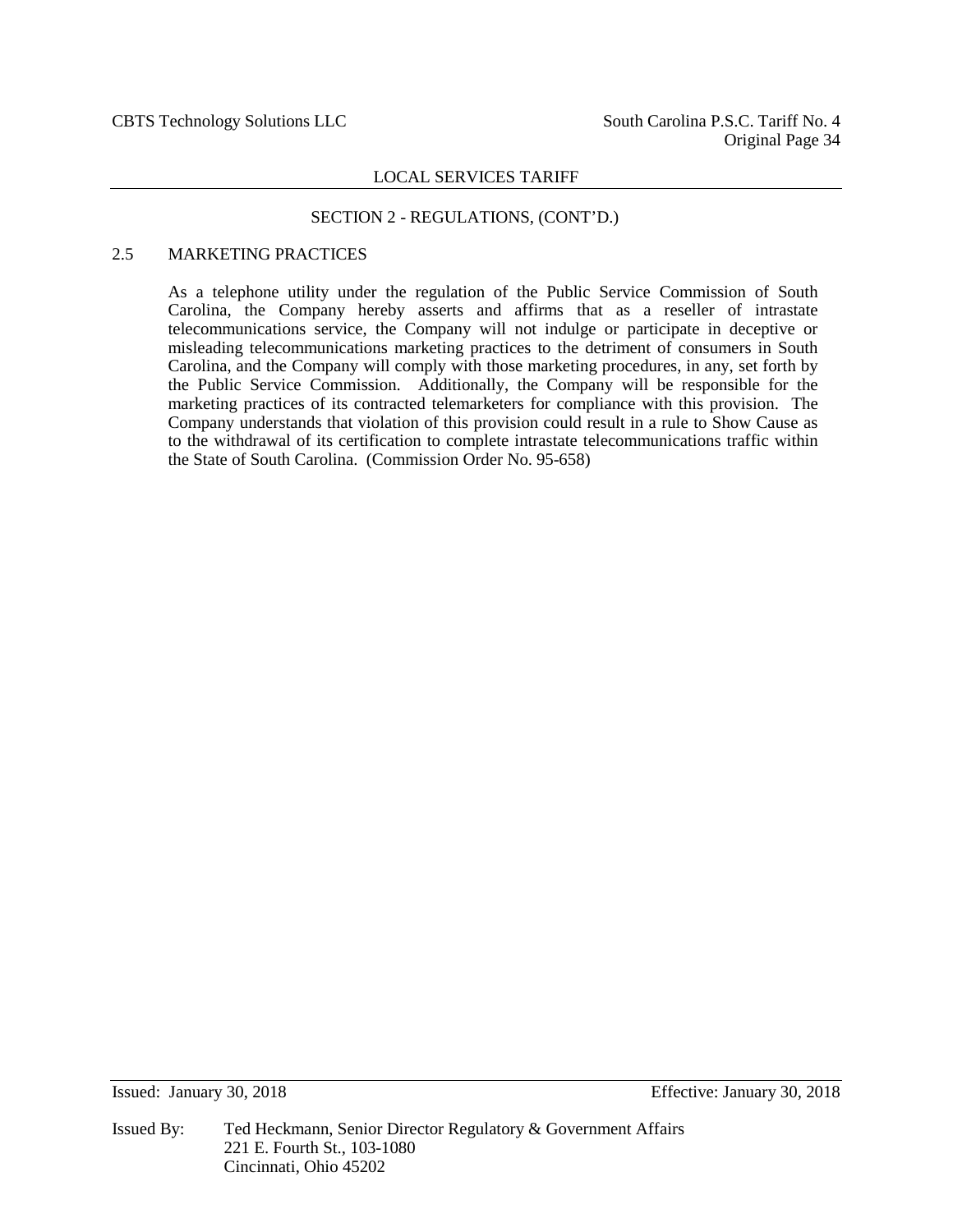#### SECTION 2 - REGULATIONS, (CONT'D.)

## 2.6 VARIABLE TERM PAYMENT PLAN

#### 2.6.1 General

- A. The Variable Term Payment Plan (VTPP) is a payment plan which allows customers to pay a fixed rate for services over one of any currently available payment periods. A different monthly rate applies for the duration of each period. The monthly rate varies inversely with the length of the payment period, e.g., the monthly rate for a short period is greater than that for a long period.
- B. The minimum period is 12 months, unless otherwise specified in product tariffs.
- C. During the effective term of a customer's initial payment period, the monthly rate is not subject to Company-initiated changes.
- D. Unless specifically exempted, services furnished under the Variable Term Payment Plan are subject to all general regulations applicable to the provision of service by the Company as stated elsewhere in this and other tariffs.
- 2.6.2 Regulations
	- A. Application of Rates and Charges (unless stated otherwise in the product tariffs)
		- 1. The monthly rate applicable at the time a customer subscribes to a product or service under the Variable Term Payment Plan is not subject to Company-initiated change during the initial payment period, providing there are no customer-initiated delays in the establishment of the subscribed-for product or service.
		- 2. After the expiration of either the initial payment period or the subsequent 12-month payment periods the monthly rate will continue to be the same rate that the customer paid under their initial term agreement. The rate will be subject to Company-initiated changes with a 60-day written notice to the customer during which time the customer shall have the right to terminate the agreement, without incurring termination charges. The rate adjustment would not exceed the tariffed rate.
		- 3. Nonrecurring charges are to be paid in full at the time of installation.
		- 4. In the event that all or any part of the service is disconnected at customer request before expiration of any selected payment period of greater than one month's duration, the customer will be required to pay termination charges as stated in this tariff.
		- 5. Rates and charges apply according to the appropriate schedules for products and services offered under the Variable Term Payment Plan.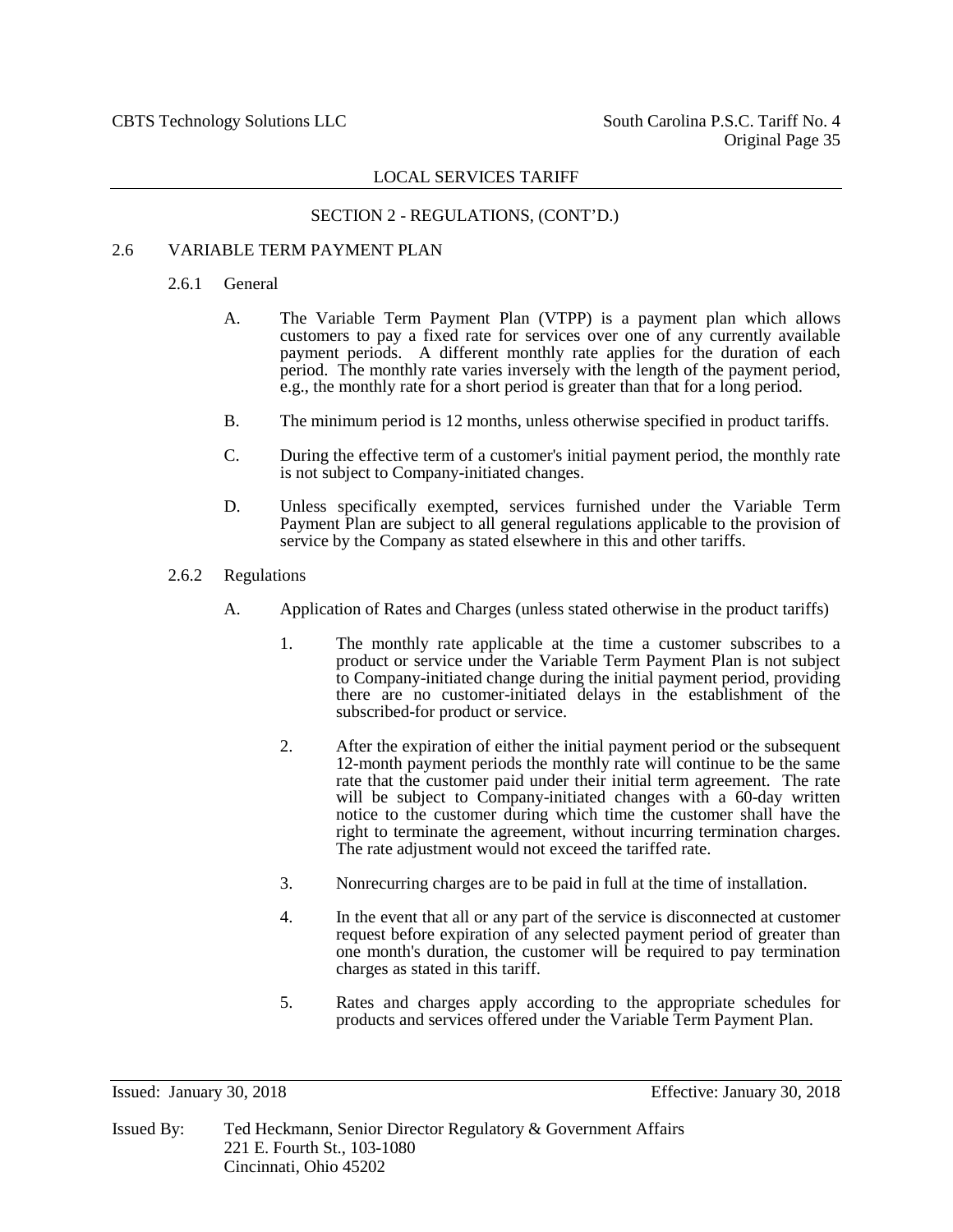## SECTION 2 - REGULATIONS, (CONT'D.)

## 2.6 VARIABLE TERM PAYMENT PLAN, (CONT'D.)

## 2.6.2 Regulations, (Cont'd.)

## B. Renewal Options

The customer has the following renewal options:

- 1. Prior to completion of the present VTPP payment period and upon notification to the Company, a customer may renew for any payment period currently available under VTPP. The rates will be those currently in effect for new customers at the time of renewal. The new payment period starts the day following completion of the prior payment period.
- 2. If upon completion of the current payment period the customer has not chosen a new payment period and has not requested discontinuance of service, the customer's agreement will automatically renew for a 12month period at the rate the customer is paying under their current agreement unless either party notifies the other in writing or verbally of its intention not to renew, at least 30 days before the end of the thencurrent term.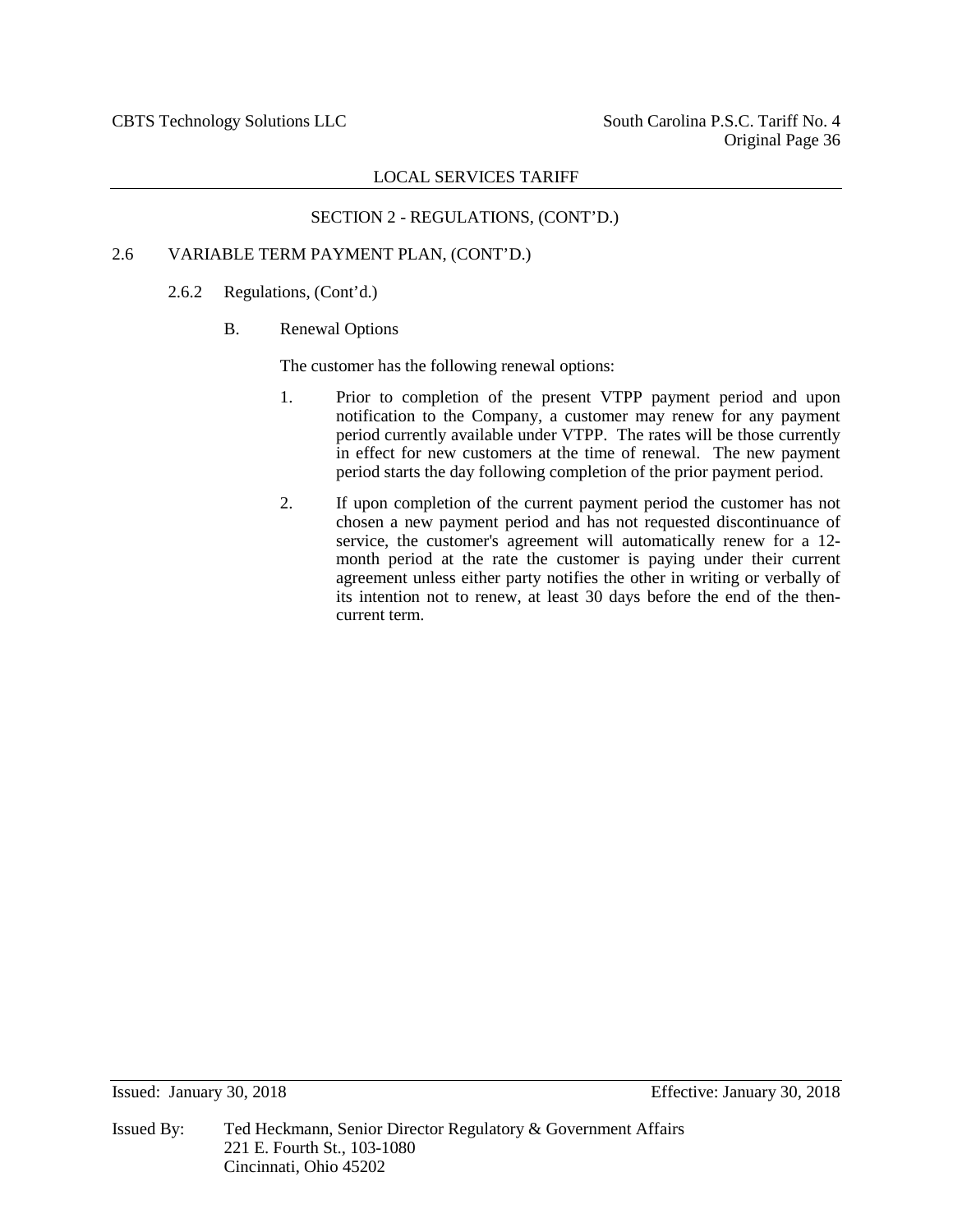## SECTION 2 - REGULATIONS, (CONT'D.)

#### 2.6 VARIABLE TERM PAYMENT PLAN, (CONT'D.)

#### 2.6.2 Regulations, (Cont'd.)

## C. Early Contract Termination

Unless otherwise noted in individual product tariffs, if the customer terminates their service prior to the expiration date of the term agreement, the customer will be required to pay early termination charges that equate to the monthly charges for the remainder of either the initial payment period or the subsequent 12-month payment periods. If nonrecurring charges associated with the installation of the business services were waived, the customer will become liable for payment of the waived charges.

Inclusion of early termination liability by the company in its tariff or a contract does not constitute a determination by the Commission that the termination liability imposed by the company is approved or sanctioned by the Commission. Customers shall be free to pursue whatever legal remedies they may have should a dispute arise.

## D. Additions

If the customer wishes to make additions, the customer may also select, from those currently available in the tariff, a different payment period of equal or shorter length than the time remaining in the period selected for the existing service at the current filed rates for the selected period. The additions may then have a different expiration date than the existing service.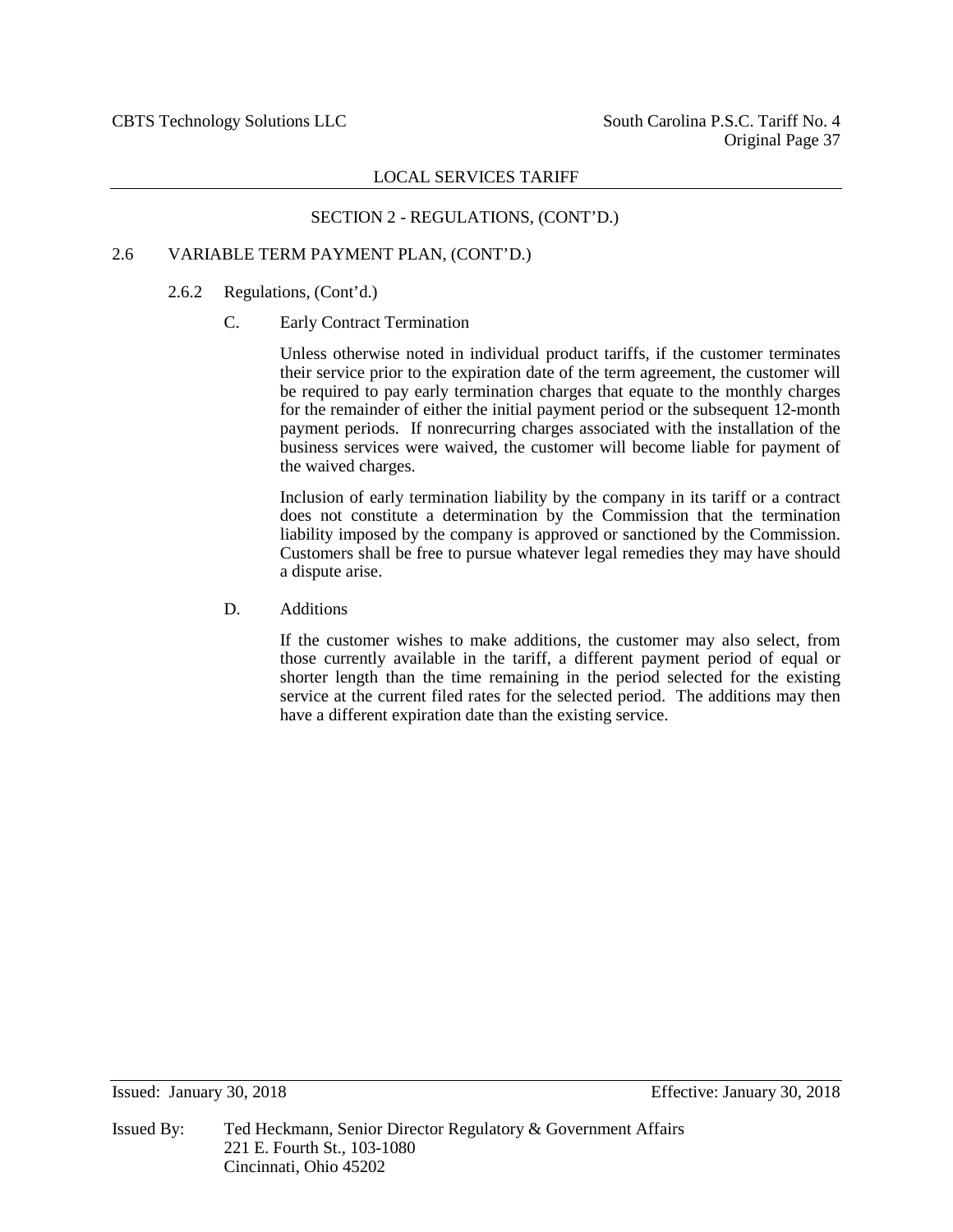## SECTION 2 - REGULATIONS, (CONT'D.)

## 2.6 VARIABLE TERM PAYMENT PLAN, (CONT'D.)

## 2.6.2 Regulations, (Cont'd.)

## E. Upgrades

- 1. Allowable upgrades to products offered by the Company are specified in the individual tariffs currently in effect for offerings under the Variable Term Payment Plan.
- 2. A customer who elects to upgrade an installed product may choose one of two options, unless otherwise specified in the product tariffs:
	- A. The existing payment period may be extended by a period of time specified in the product tariff, and the new and the previously installed service will expire on the same date. The rate level applicable for the new service is the one currently in effect for the payment period which the customer had selected prior to the upgrade, while the rates for services previously installed and continuing in service are unaffected. (If the payment period selected by the customer prior to the upgrade has been discontinued in the tariff, the new service will be billed at rates applicable for the next shorter payment period in the current tariff.)
	- B. The new service may be billed over a currently available payment period of equal or shorter length than the time remaining in the existing payment period. Current rates apply for the selected payment period for the new service. Rates for service previously installed and continuing in service are unaffected. The expiration date of the new service is then either the same as or earlier than that of the previously installed system.

When the expiration date of the new service is earlier, the customer must select another payment period for the service according to the terms and conditions stated in the preceding paragraph at the time of expiration.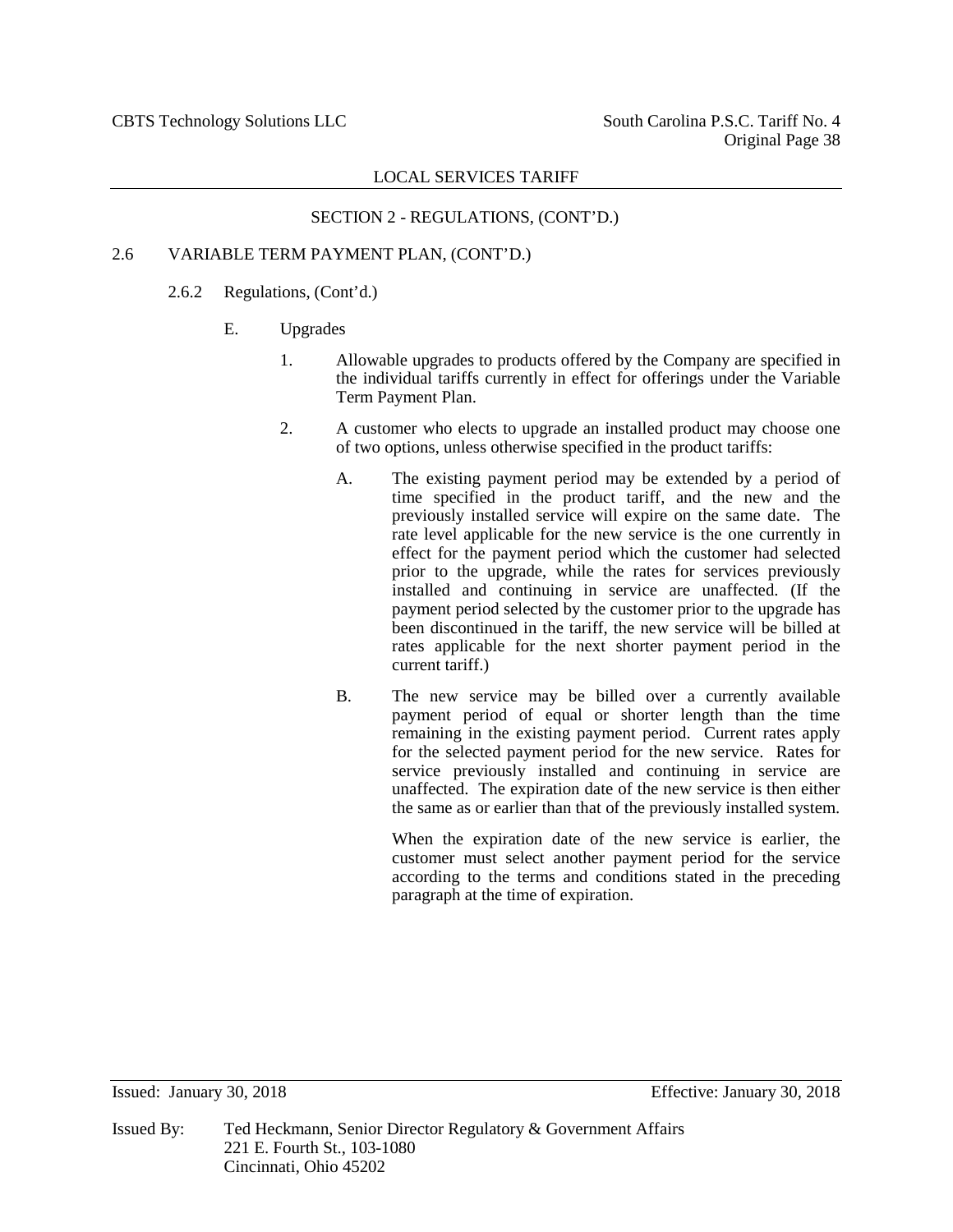## SECTION 2 - REGULATIONS, (CONT'D.)

## 2.6 VARIABLE TERM PAYMENT PLAN, (CONT'D.)

## 2.6.2 Regulations, (Cont'd.)

- F. Downgrades
	- 1. Allowable downgrades for installed services are specified in product tariffs.
	- 2. A customer has the option to place any new service on a coterminous payment unless otherwise specified in the product tariff. Rates for the new service are those currently in effect for the original payment period (or, if the period is no longer available, for the next shorter one). The rates for services remaining after the downgrade will not be affected.
	- 3. When a coterminous payment period is not chosen for new service, the customer must select a payment period of equal or shorter length than the time remaining in the current payment period. Current rates apply for the equal or shorter payment period. Service remaining on the the equal or shorter payment period. customer's premises will continue to be billed at the rates in effect before the downgrade. The new service may than have a different expiration date from the service which remained after downgrading.
	- 4. When the expiration dates differ, the customer must select a new payment period for the service (at the time of expiration) added at the time the service was downgraded, according to the terms and conditions in this section.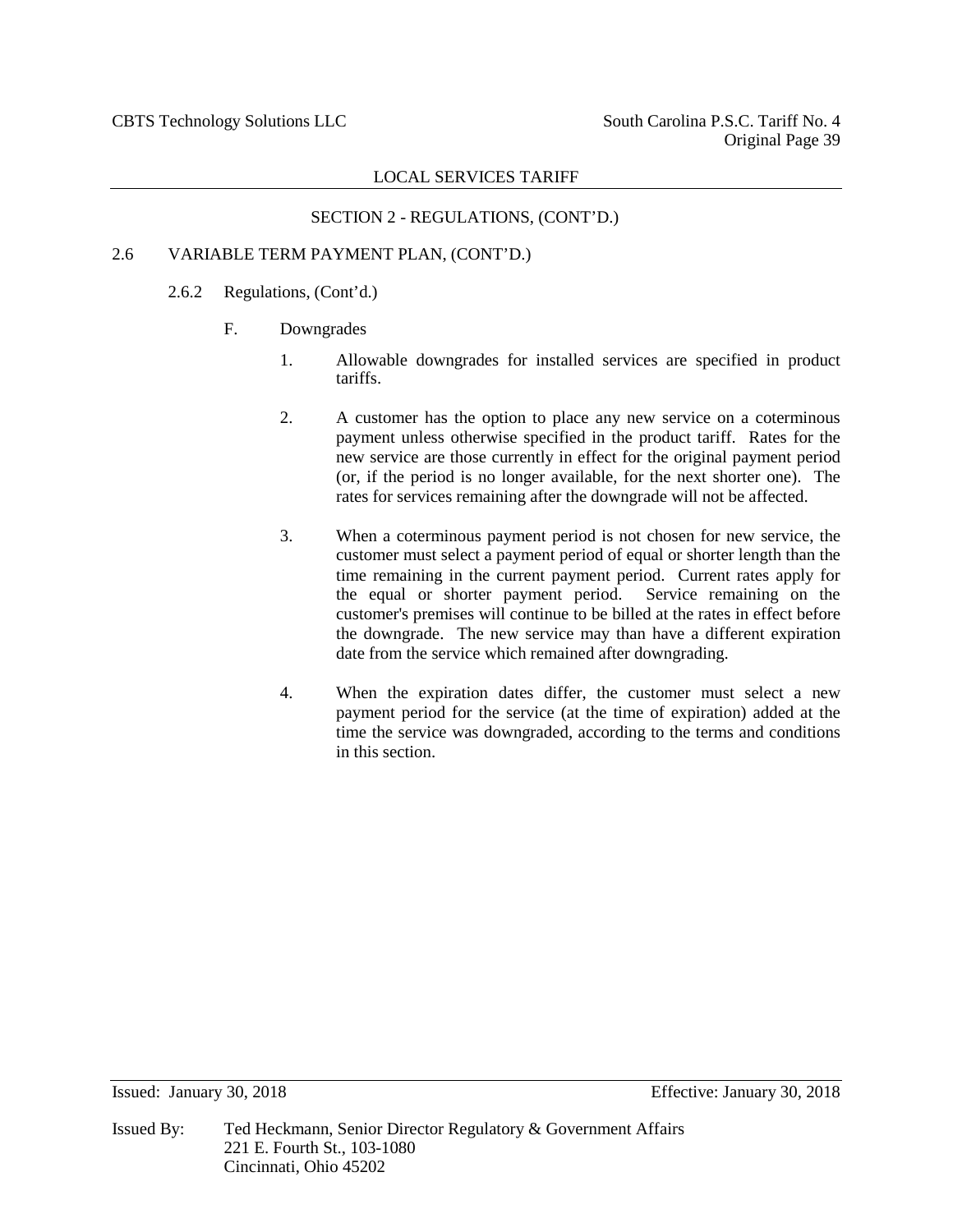## SECTION 2 - REGULATIONS, (CONT'D.)

## 2.6 VARIABLE TERM PAYMENT PLAN, (CONT'D.)

- 2.6.2 Regulations, (Cont'd.)
	- G. Requests for Changes in Length of Initial Payment Period

Following the establishment of service for a service furnished under a Variable Term Payment Plan period and before the completion of that period, the existing payment period may be replaced by a currently offered payment period at the current rates, subject to the following conditions:

- 1. No credit will be given for payments made during the formerly selected period. However, nonrecurring charges will not be reapplied.
- 2. The new payment period begins with the date requested.
- 3. No termination charge applies provided the customer selects a new payment period equal to or longer than the time remaining under the former payment period. Otherwise, a termination charge applies for the former payment period.
- 4. The new payment period selected for a component of a service must be equal to or shorter than the time remaining in that service's existing payment period.
- H. Supersedure

Service may be transferred to a new customer at the same location, upon prior written concurrence by the Company. The new customer will be subject to all provisions currently reflected in the service agreement.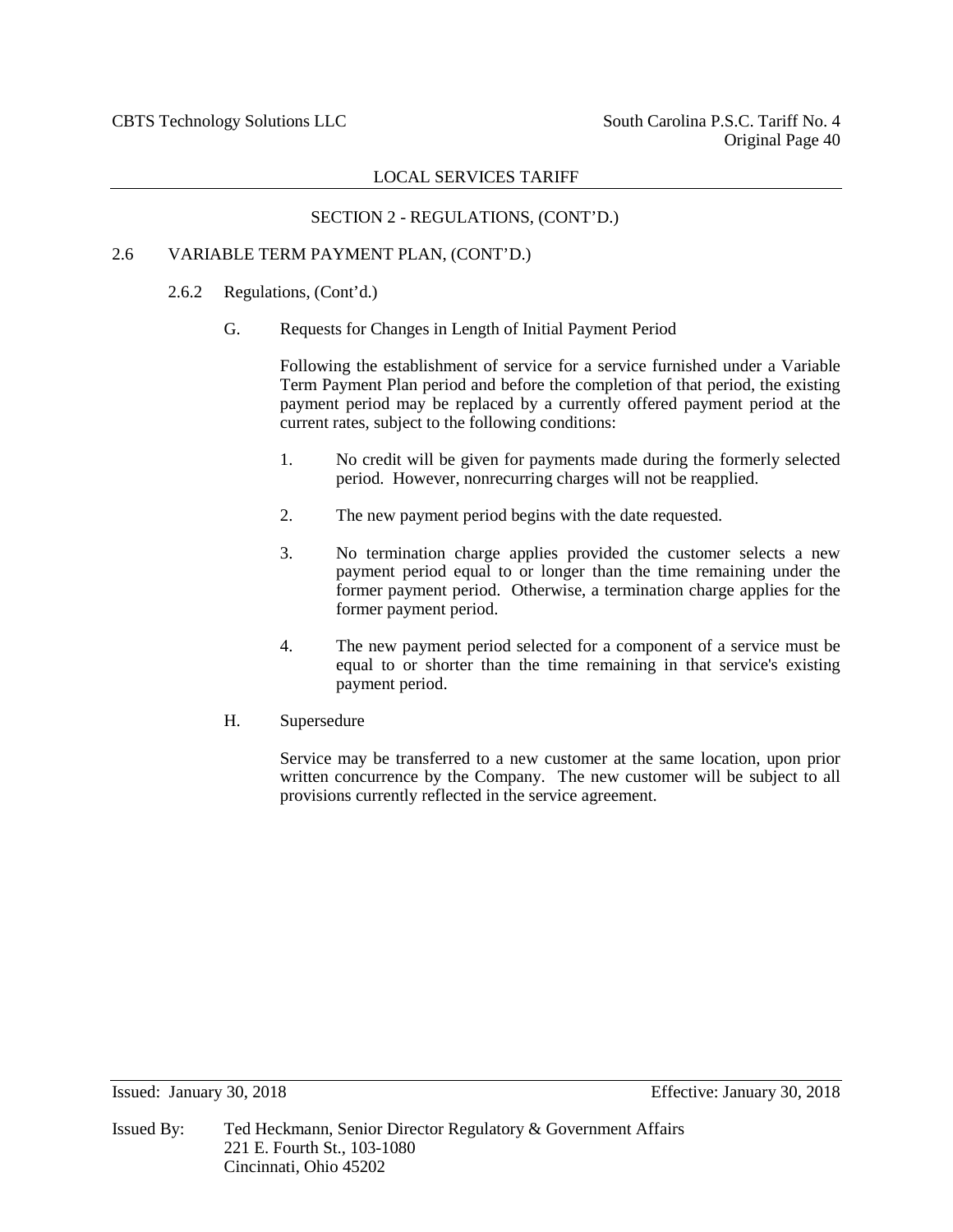#### SECTION 2 - REGULATIONS, (CONT'D.)

## 2.7 EMERGENCY NUMBER 911 SERVICE

This service is offered solely as an aid in handling assistance calls in connection with fire, police or other emergencies. The Company is not responsible for any losses, claims, demands, suits or any liability whatsoever, whether suffered, made, instituted or asserted by the Customer or by any other party or person for any personal injury to or death of any person or persons, and for any loss, damage or destruction of any property, whether owned by the Customer or others, caused or claimed to have been caused by: (1) mistakes, omissions, interruptions, delays, errors or other defects in the provision of this service, or (2) installation, operation, failure to operate, maintenance, removal, presence, condition, location or use of any equipment and facilities furnishing this service.

The Company is not responsible for any infringement or invasions of the right of privacy of any person or persons, caused or claimed to have been caused, directly or indirectly, by the installation, operation, failure to operate, maintenance, removal, presence, condition, occasion or use of emergency 911 service features and the equipment associated therewith, or by any services furnished by the Company including, but not limited to, the identification of the telephone number, address or name associated with the telephone used by the party or parties accessing emergency 911 service, and which arise out of the negligence or other wrongful act of the Company, the Customer, its Customers, agencies or municipalities, or the employees or agents of any one of them.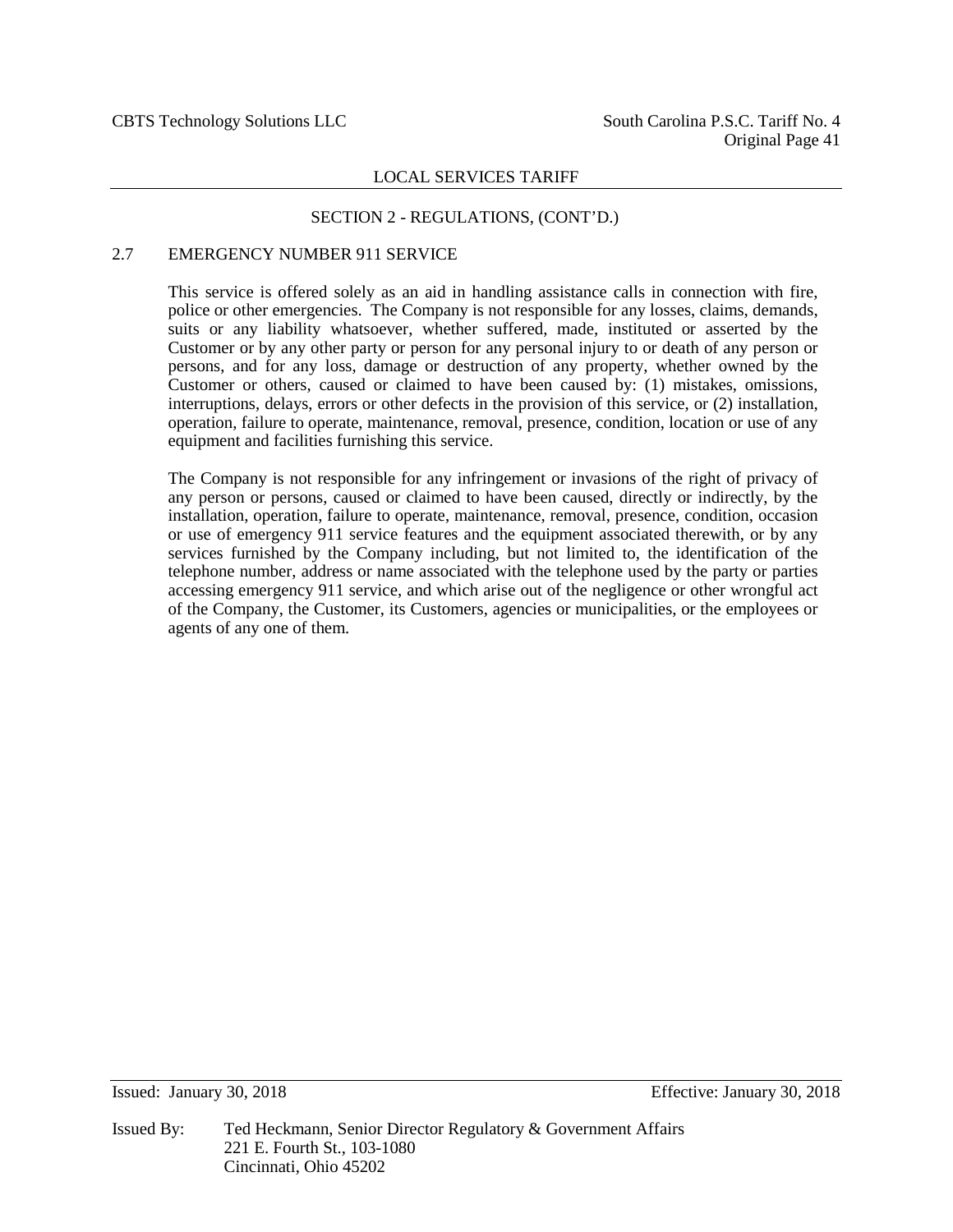## SECTION 3 - DIRECTORY LISTINGS

## 3.1 TERMS AND CONDITIONS

Listings are regularly provided in connection with local exchange service. At the request of the customer, the listing may be omitted from the directory and directory assistance records (Non-Published Service).

The rates and regulations specified in this section apply only to the alphabetical directory. The alphabetical directory is a list of telephone numbers of customers and others arranged alphabetically by surname, business, association, institution, or other nonresidence name.

The alphabetical directory is designed for the purpose of informing calling parties of the telephone number of customers and others listed in it. Accordingly, listings are intended solely for purposes of identification and are limited to information which is essential to such identification.

The Company does not publish a directory of subscriber listings. The Company, however, does arrange for the Subscriber's main billing number to be placed in the directory of the dominant local exchange carrier.

All Directory Listings, regardless of type, must conform to the specifications for the directories. The Company reserves the right to modify the listings to accommodate the space limitations in the directory. Not all listing types are available in all directories.

The Company may refuse a listing which does not constitute a legally authorized or adopted name, or any listing which in its opinion is likely to mislead or to deceive calling parties as to the identity of the listed party, or is intended for advertising purposes or is more elaborate than is reasonably necessary to identify the listed party. The listing of a service, commodity or trade name is not permitted except when such service, commodity or trade name is a part of the name under which the listed party conducts his or her business. The Company may, upon notifying the Customer, discontinue any listing found to be in violation of the foregoing regulations.

A descriptive term characterizing the listed party's business or purpose in a general way may be furnished (in abbreviated form) as a part of the listing, when desired and available. When the character of the listed party's business or purpose is apparent from the name under which it is conducted, a further designation is unnecessary and is not furnished.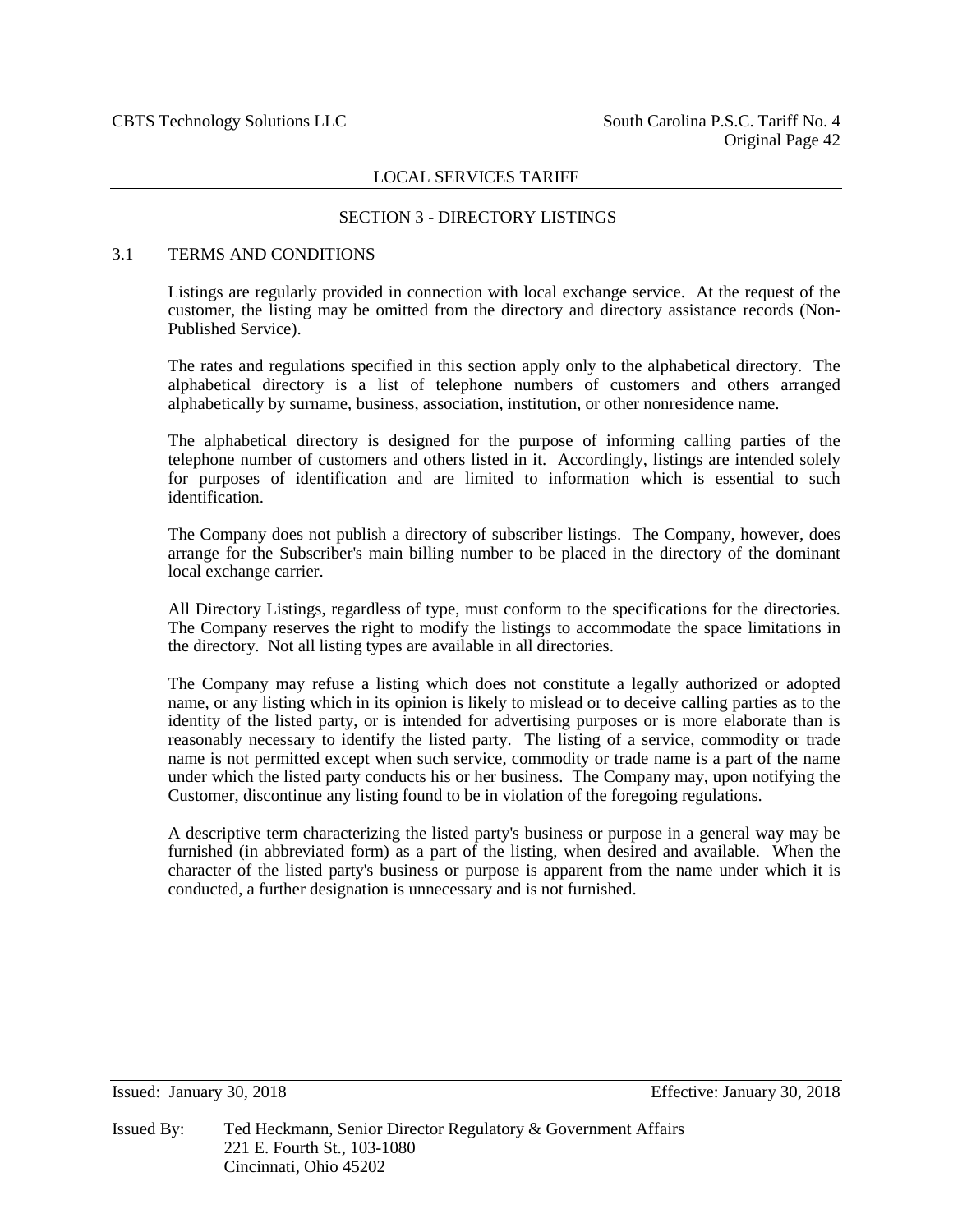## SECTION 3 - DIRECTORY LISTINGS, (CONT'D.)

#### 3.1 TERMS AND CONDITIONS, (CONT'D.)

Abbreviations may be used to limit the length of any listing when in the opinion of the Company, the clearness of the listing and the identification of the listed party is not impaired by use of abbreviations.

Special arrangement of names is not permitted.

Non-Published Service customers forfeit non-address, non-list, or non-published service privacy when calling the Universal Emergency Number Service (911). The telephone number and address of the station from which the emergency call originates are passed to the Public Safety Answering Point along with the call in order for emergency units to respond to the call.

Incoming calls to Non-Published Service customers will be completed by the Company only when the calling party places the call by number. The Company will adhere to this practice regardless of any claim of emergency the calling party may present.

The acceptance by the Company of the customer's request for Non-Published Service does not create any relationship or obligation, direct or indirect, to any person other than the Customer.

The Company makes every effort to safeguard the address and numbers of Non-Published Service customers. However, in the absence of gross negligence or willful misconduct, no liability will attach to the Company for damages arising from inadvertently publishing the address or telephone number of a Non-Published Service customer in the directory; or disclosing the number or address to any person. The customer indemnifies and saves the Company harmless against any and all claims for damages caused or claimed to have been caused, directly or indirectly, by the publication of the number of a Non-Published Service customer in the directory or otherwise disclosed, the Company's liability is limited to and satisfied by a refund of any monthly charges made by the Company.

Providing the name, address and/or telephone number of a Non-Published Service customer to the customer's primary interexchange carrier for billing purposes only, does not constitute publication or disclosure of the customer's name, number and/or address under this tariff.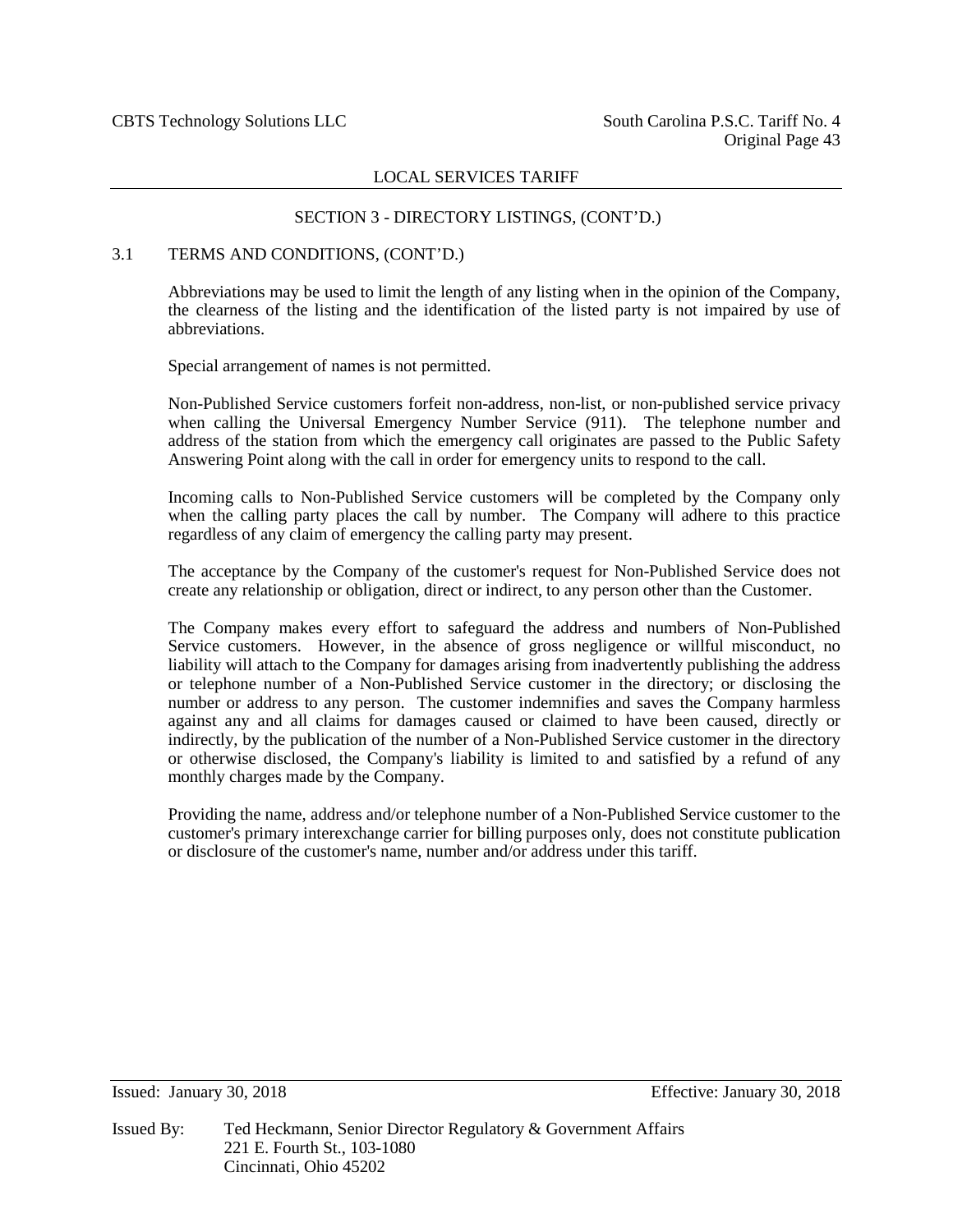## SECTION 3 - DIRECTORY LISTINGS, (CONT'D.)

## 3.1 TERMS AND CONDITIONS, (CONT'D.)

Interexchange carriers may not release the name, address, and/or telephone number of any Non-Published Service customer, except as follows:

- 3.1.1 Use of name and address for the rendering the interexchange carrier's bill to the customer.
- 3.1.2 Release of the telephone number only for purposes of detail billing.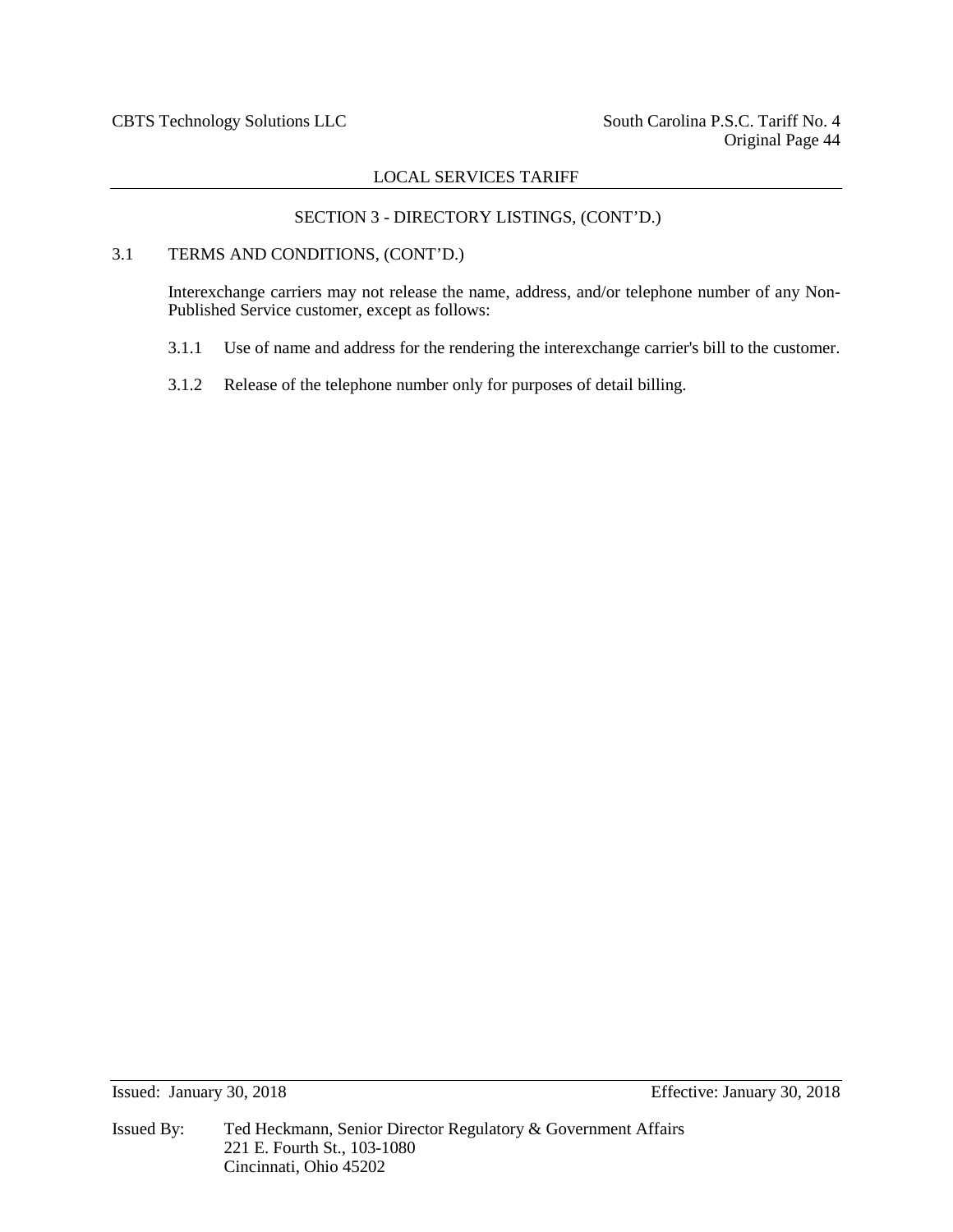## SECTION 3 - DIRECTORY LISTINGS, (CONT'D.)

#### 3.2 DEFINITIONS

#### 3.2.1 Primary Listing

A primary listing is the listing furnished as a part of the local exchange service. It includes the name of the customer; a business, purpose, or other nonresidence designation when required; the address; and the telephone number.

3.2.2 Additional Listings

To be eligible for any type of additional listing, a customer must pay the appropriate monthly rate, if any, for a primary listing or its equivalent. Additional listings are listings which are similar to primary listings and furnished in addition to primary listings at the request of the customer.

3.2.3 Alternate Listings

Alternate listings are supplementary listings which usually follow a primary or regular additional listing and refer a calling party to other telephone numbers under certain conditions. The alternate telephone numbers may be those of other customers, subject to their consent.

#### 3.2.4 Non-Published Service

Non-published listings are not printed in directories nor available from directory assistance. A nonpublished telephone service will be furnished, at the Customer's request providing for the omission or deletion of the Customer's telephone listing from the telephone directory and, in addition, the Customer's telephone listing will be omitted or deleted from the directory assistance records. Per Line Number Privacy will be provided when requested by the customer, to all non-published service customers at no monthly charge.

3.2.5 Foreign Listings

Where available, a listing in a phone directory which is not in the Customer's immediate calling area. The Customer will be charged the rates specified in the tariff published by the specific exchange carrier providing the Foreign Listing.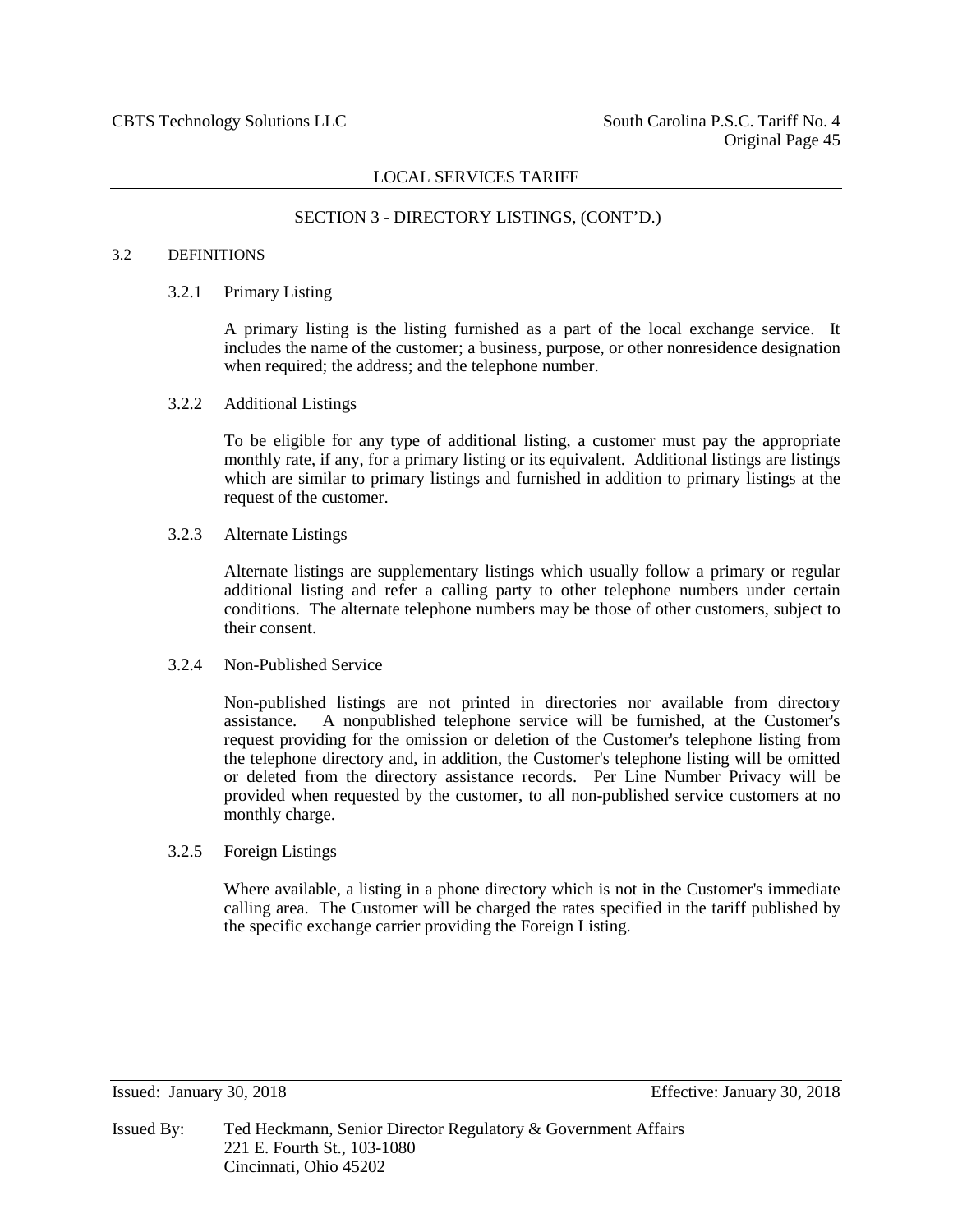## SECTION 3 - DIRECTORY LISTINGS, (CONT'D.)

## 3.3 RATES AND CHARGES

## Non-Recurring Charges (Per Listings or Per number charges):

|                           | Maximum Rate | <b>Current Rate</b> |  |
|---------------------------|--------------|---------------------|--|
| <b>Additional Listing</b> | \$40.00      | \$20.00             |  |
| <b>Alternate Listings</b> | \$40.00      | \$20.00             |  |
| Non-Published Number      | \$40.00      | \$20.00             |  |
| Foreign Listings          | \$40.00      | \$20.00             |  |

Non-Recurring charges will be applied when service is established and when there are subsequent changes to the listing.

#### Recurring Charges:

| <b>Additional Listing</b> | \$10.00 | \$4.50 |
|---------------------------|---------|--------|
| <b>Alternate Listings</b> | \$10.00 | \$4.50 |
| Non-Published Number      | \$10.00 | \$4.00 |
| Foreign Listings          | \$10.00 | \$4.50 |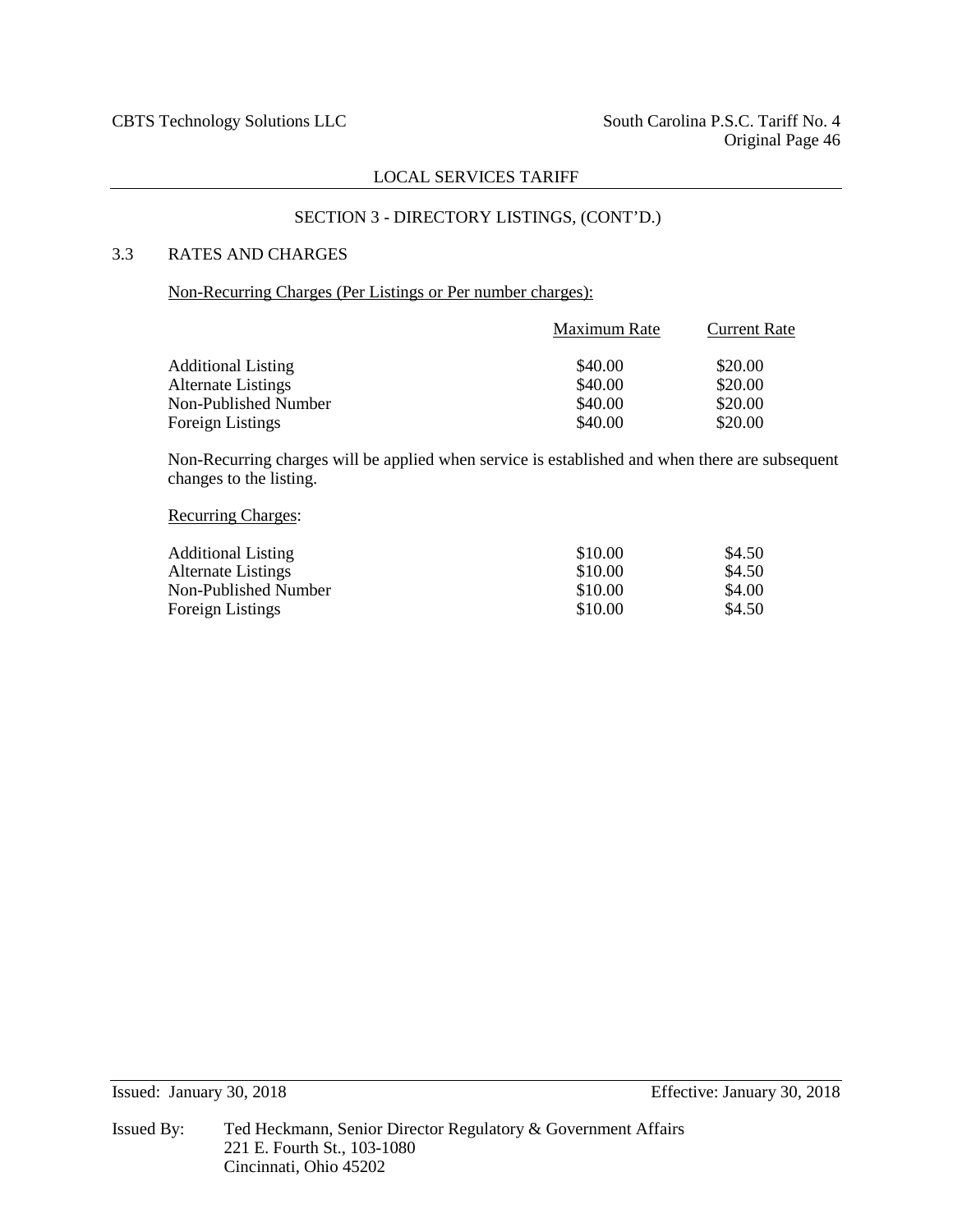## SECTION 4 - DIRECTORY ASSISTANCE SERVICE

## 4.1 TERMS AND CONDITIONS

A Customer may obtain directory assistance in determining telephone numbers within its local calling area by calling the directory assistance operator. The directory assistance charges applies to each call regardless of whether or not the directory assistance operator is able to furnish the requested information.

## 4.2 RATES AND CHARGES

Each call to directory assistance will be charged as follows:

| Maximum Rate | <b>Current Rate</b> |
|--------------|---------------------|
| \$5.00       | \$1.99              |

The Customer may make one request on each directory assistance call.

A credit will be given for calls to directory assistance as follows:

- The customer experiences poor transmission or is cut-off during the call; or
- The customer is given an incorrect telephone number.

To obtain such a credit, the customer must notify the Company.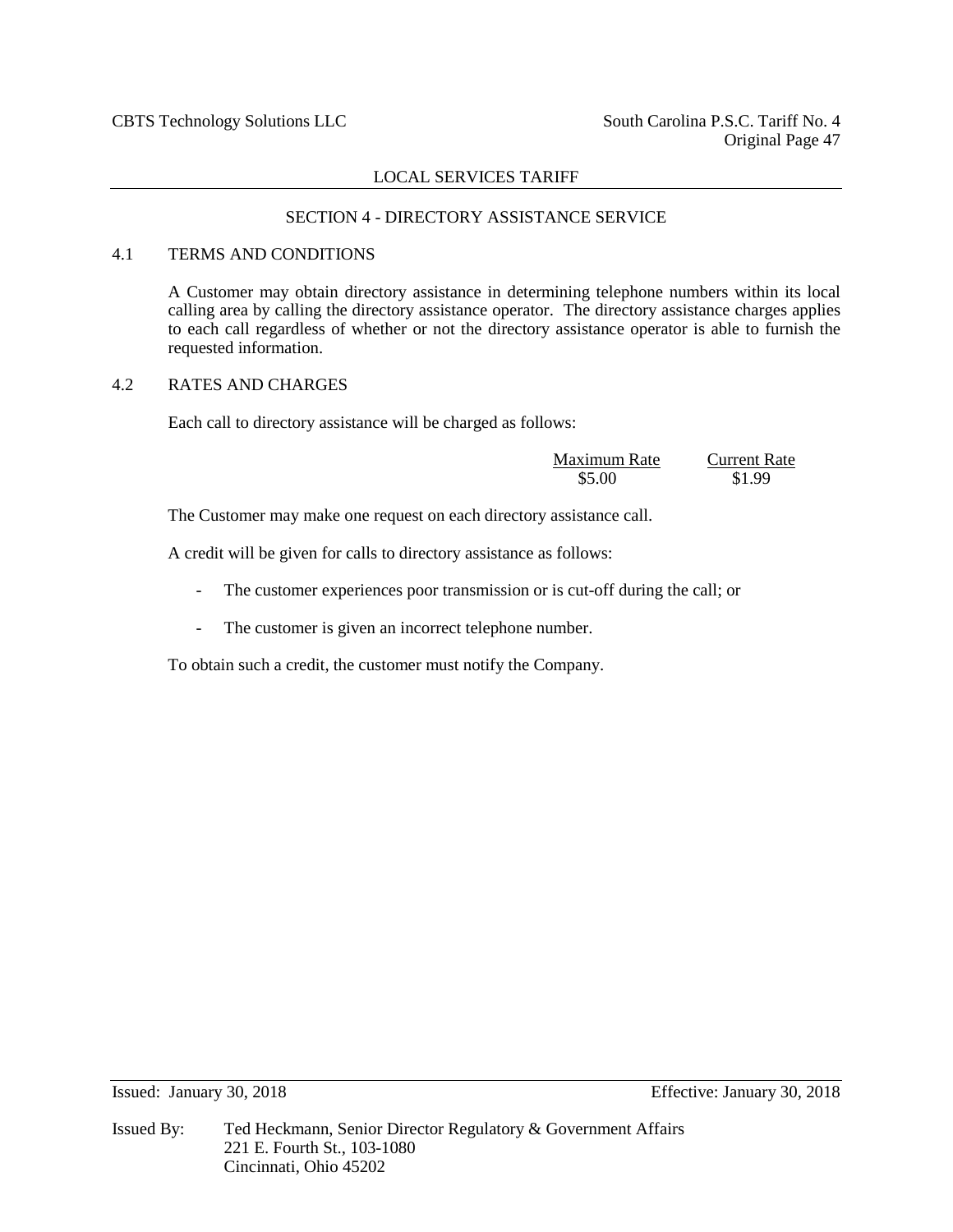## SECTION 5 - OPERATOR ASSISTANCE

## 5.1 SERVICE DESCRIPTIONS

- 5.1.1 General Assistance: The Customer has the option to request general information from the operator, such as dialing instructions, county or city codes, area code information and Customer Service 800 telephone numbers, but does not request the operator to complete the call.
- 5.1.2 Busy Line Verification and Interrupt Service, provides the Customer with the following options:
	- A. Busy Line Verification: Upon request of the calling patty, the Company will determine if the line is clear or in use and report to the calling party.
	- B. Busy Line Verification with interrupt: The operator will interrupt the call on the called line only if the calling party indicates an emergency and requests interruption.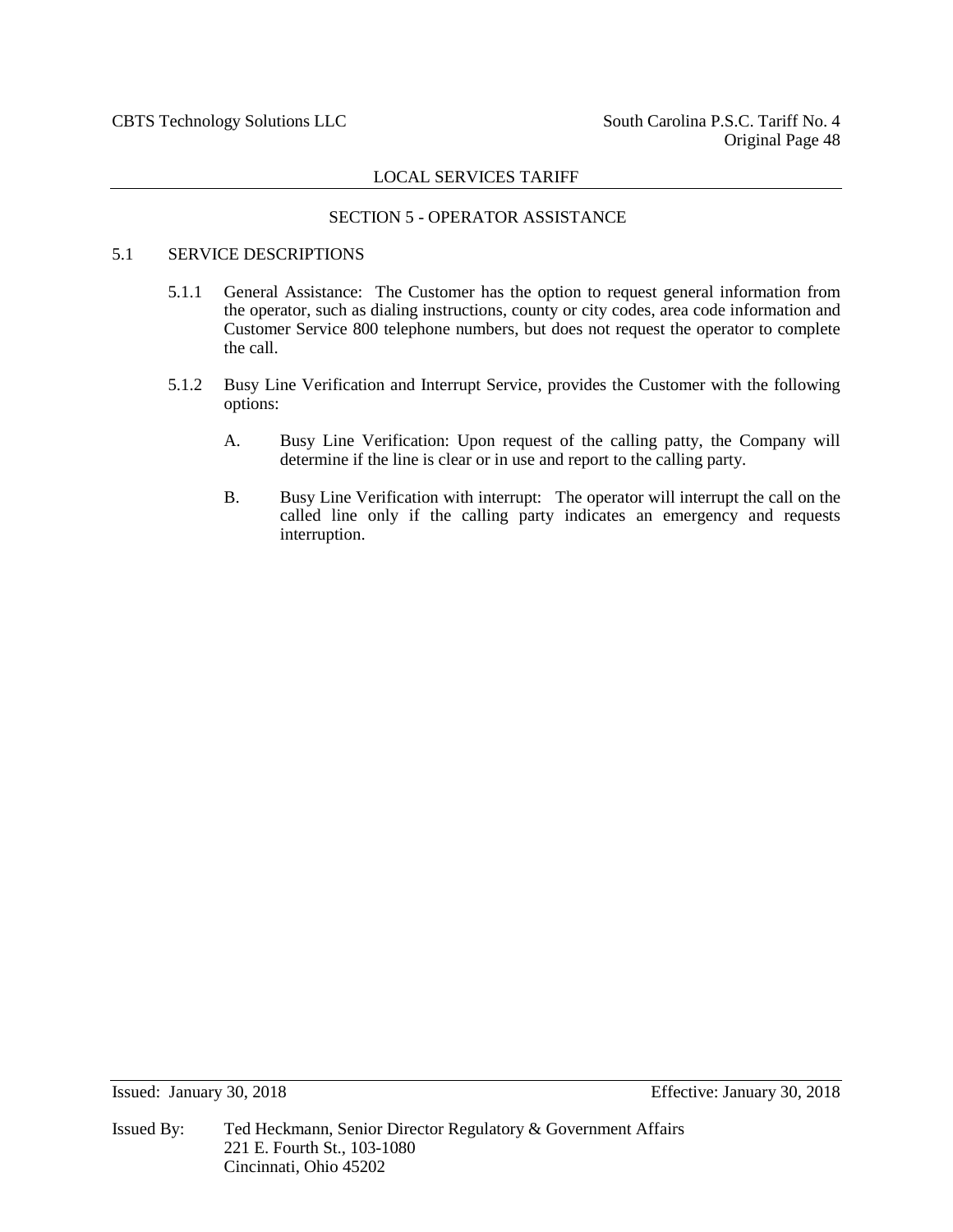## SECTION 5 - OPERATOR ASSISTANCE, (CONT'D.)

## 5.2 RATES AND CHARGES

5.2.1 The following charges will be applied on a per call basis:

|                    | Maximum Rate | <b>Current Rate</b> |  |
|--------------------|--------------|---------------------|--|
| General Assistance | \$5.00       | \$1.00              |  |

- 5.2.2 Rates for busy line verification and interrupt services, as specified below, will apply under the following circumstances, per request:
	- A. The operator verifies that the line is busy with a call in progress.
	- B. The operator verifies that the line is available for incoming calls.
	- C. The operator verifies that the called number is busy with a call in progress and the customer requests interruption. The operator will then interrupt the call, advising the called party the name of the calling party. One charge will apply for both verification and interruption.

|                               | Maximum Rate | <b>Current Rate</b> |
|-------------------------------|--------------|---------------------|
| <b>Busy Line Verification</b> | \$6.00       | \$3.00              |
| Busy Line Interrupt           | \$10.00      | \$5.00              |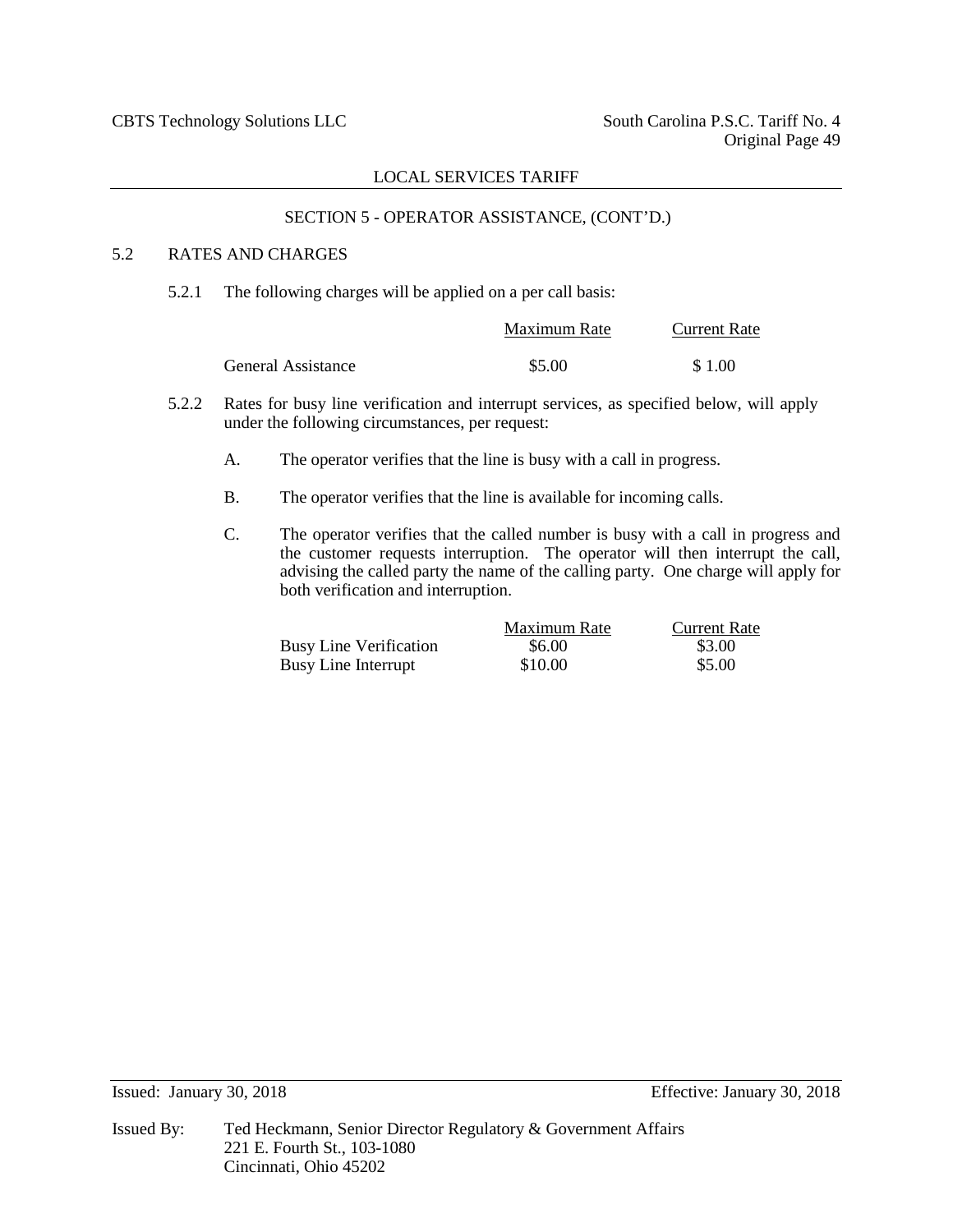## SECTION 6 – BUSINESS ACCESS LINES

## 6.1 RATES AND CHARGES

|                                                                                               | Maximum<br>Rate | Current<br>Rate |
|-----------------------------------------------------------------------------------------------|-----------------|-----------------|
| <b>Monthly Rate</b>                                                                           |                 |                 |
| <b>First Lines</b>                                                                            | \$100.00        | \$49.75         |
| Additional Lines, All Accounts                                                                | \$100.00        | \$49.75         |
| Nonrecurring Rate                                                                             |                 |                 |
| A. To establish or move an Business Access Line, per line                                     | \$100.00        | \$50.00         |
| B. To change telephone number associated with a Business<br>Access Line, per telephone number | \$25.00         | \$12.25         |
| C. To change billing arrangements associated with Business<br>Access Lines, per line          | \$25.00         | \$12.25         |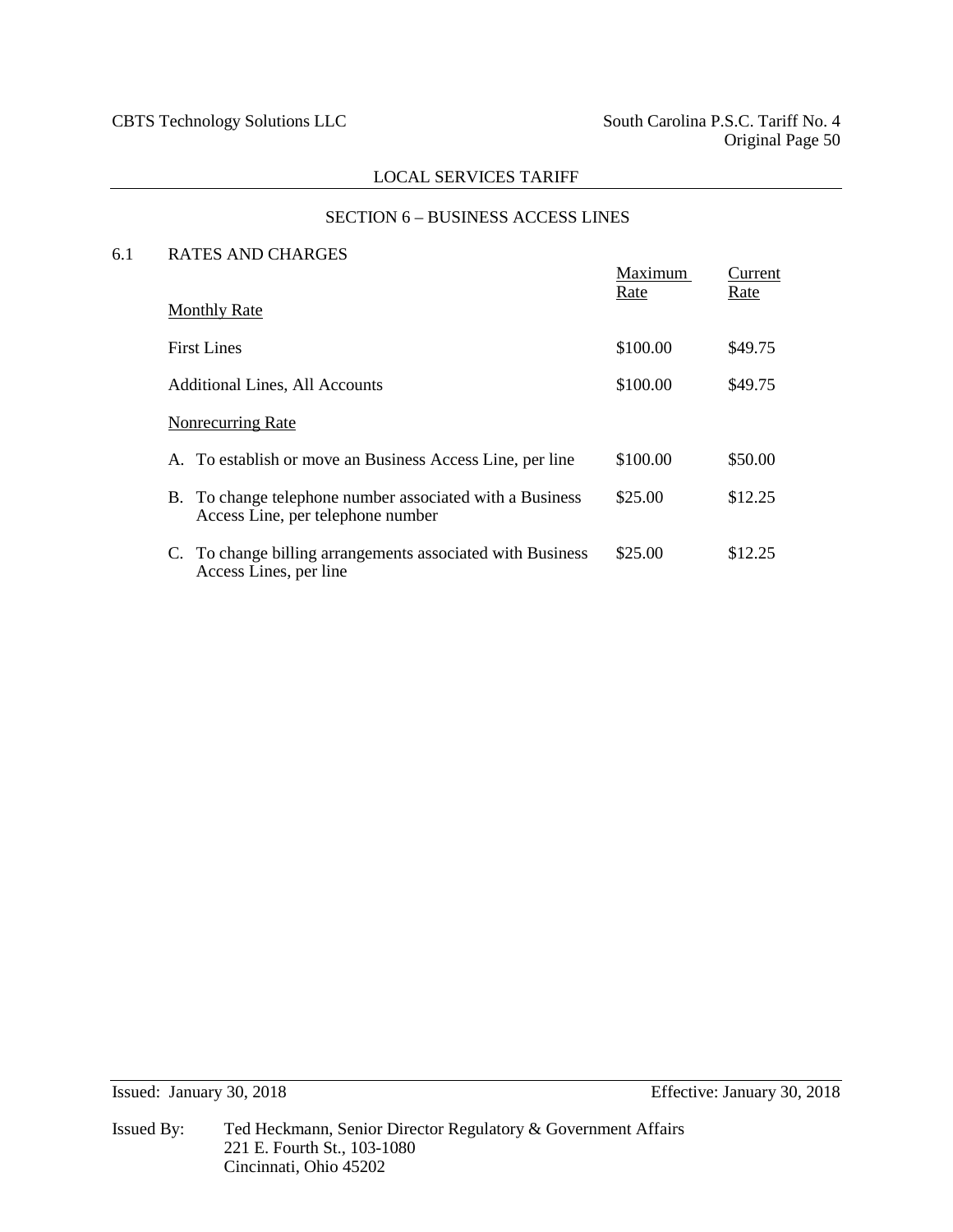#### SECTION 7 – PRI SERVICE

## 7.1 TERMS AND CONDITIONS

#### 7.1.1 Service Description

PRI Service is an ISDN local exchange service that provides a Customer with the ability to transmit and receive multiple voice and data circuit switched calls simultaneously over a single Primary Rate Facility. PRI Service is available from suitably equipped central offices and where suitable loop facilities exist.

PRI Service consists of a Primary Rate Facility and B-Channel Bearer Trunks and D-Channel Bearer Services. The Primary Rate Facility and the ISDN Bearer Trunks are not offered separately. Up to twenty-three B-Channels Bearer Trunks and one D-Channel Bearer Service may be provisioned on each access line. In addition, optional features may be purchased as specified in B.5 of this section.

PRI Service will provide transport of customer information over the 23 available B channels in the form of circuit-switched voice or data at speeds up to 64 Kbps. The basic service will include the 1.544 Mbps switched facility and the D-Channel Bearer Service. B-Channels will be ordered in addition to the Primary Rate Facility.

Dedicated B-Channel configuration: Dedicated trunk groups are the standard feature for PRI Service. Dedicated trunk groups must be assigned to handle one specific call type (examples: DID, DOD).

Three types of B-Channel Bearer Trunk Channels are available as follows.

- A. Standard channels provide the same features as analog trunk lines found in the Local Exchange Services section of this Nonresidence Service Agreement.
- B. DID channels provide direct inward dialing service.
- C. Two Way DID channels provide capability for two way standard service and direct inward dialing service.

D-Channel configuration: Each Basic PRI service will include a dedicated D-Channel for signaling.

All Bearer Trunk Channels use MF or DTMF signaling.

Only flat rate trunk channels are available.

Issued By: Ted Heckmann, Senior Director Regulatory & Government Affairs 221 E. Fourth St., 103-1080 Cincinnati, Ohio 45202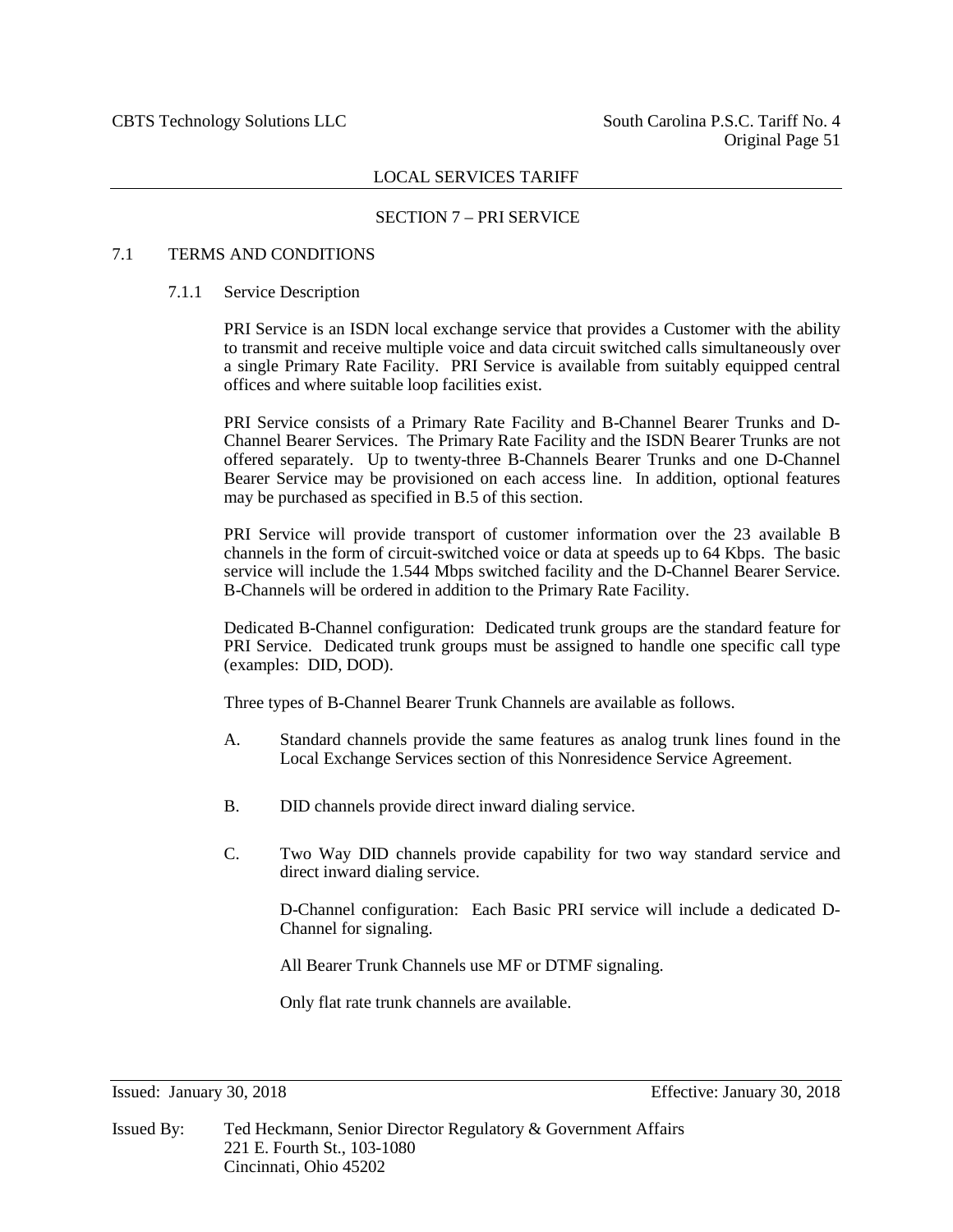## SECTION 7 – PRI SERVICE, (CONT'D.)

## 7.1 TERMS AND CONDITIONS, (CONT'D.)

## 7.1.2 Definitions

A. Primary Rate Facility

A Primary Rate Facility is a digital pipe from the Customer's location to the Company central office which transports one or more ISDN Bearer Trunks (b. and c. following). A Primary Rate Facility can carry up to twenty-three 64 Kbps B-Channel Bearer Trunks and one 64 Kbps D-Channel Bearer Service. All selected Bearer Trunks and Services can operate on the Primary Rate Facility simultaneously.

B. B-Channel Bearer Trunks

B-Channel Bearer Trunks define the types of traffic that the Primary Rate Facility will carry. A B-Channel Bearer Trunk is a 64 Kbps information channel used in conjunction with circuit-switched service. These trunks can be configured as 1-Way In, 1-Way Out, or 2-Way.

C. D-Channel Bearer Services

The D-Channel Bearer Service is a 64 Kbps signaling channel used to control associated B Channels. One D-Channel is required for each Primary Rate Facility, and is included in the Primary Rate Facility's monthly rate.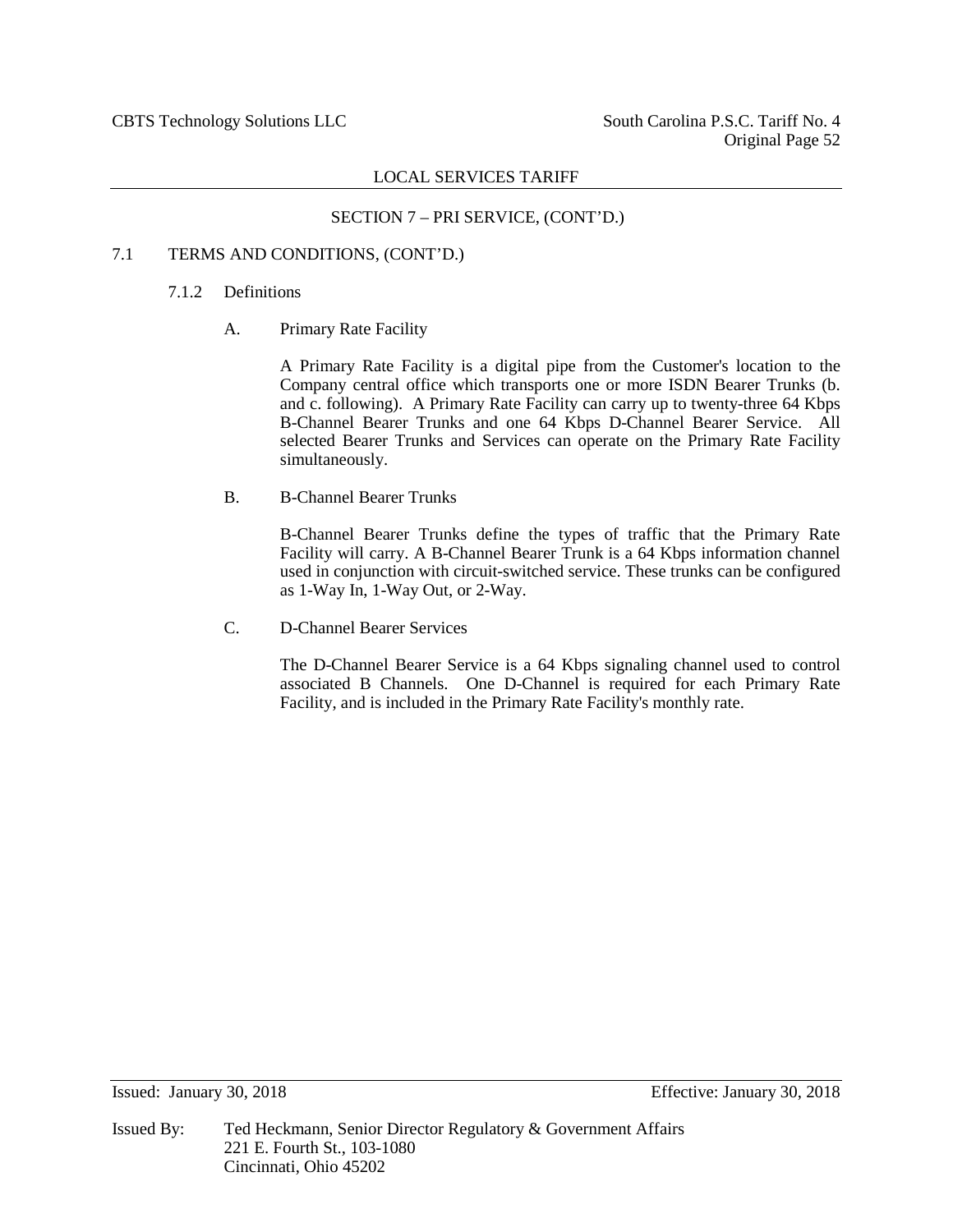## SECTION 7 – PRI SERVICE, (CONT'D.)

## 7.2 REGULATIONS

PRI Service is furnished subject to the availability of suitable facilities and is only served from specially-equipped digital central offices.

Service from some central offices may not provide all of the features and functionality described in this section.

PRI Service is offered under the Variable Term Payment Plan as outlined in this tariff Agreement.

Early contract termination charges as outlined in the Variable Term Payment Plan section of this tariff apply to this service.

The minimum service period for PRI Service is twelve months.

The Customer must provide customer premises equipment that meets the technical requirements of the serving central office.

The Customer is responsible for providing power to all customer premises equipment (CPE) attached to the Primary Rate Facility.

The Customer must notify the Company when call type maximums and minimums are to be changed for the call-by-call feature. This is in order to maintain the proper provision of directory numbers and call control on the line.

Customers wishing to upgrade existing analog trunk service to PRI Service will be charged the listed initial charges for the appropriate number of Primary Rate Facilities and will have to convert to the PRI Service DID rate structure. Initial charges on B-Channel Bearer Trunk Channels are waived for the existing analog trunks that are moved to PRI Service. Any new channels added at the time of conversion to PRI Service will incur initial charges.

When a customer transfers a call, the customer is responsible for any toll charges associated with the customer originated leg(s) of the call.

One 911 charge is applied to each outgoing and 2-way B-Channel Bearer Trunk (per channel).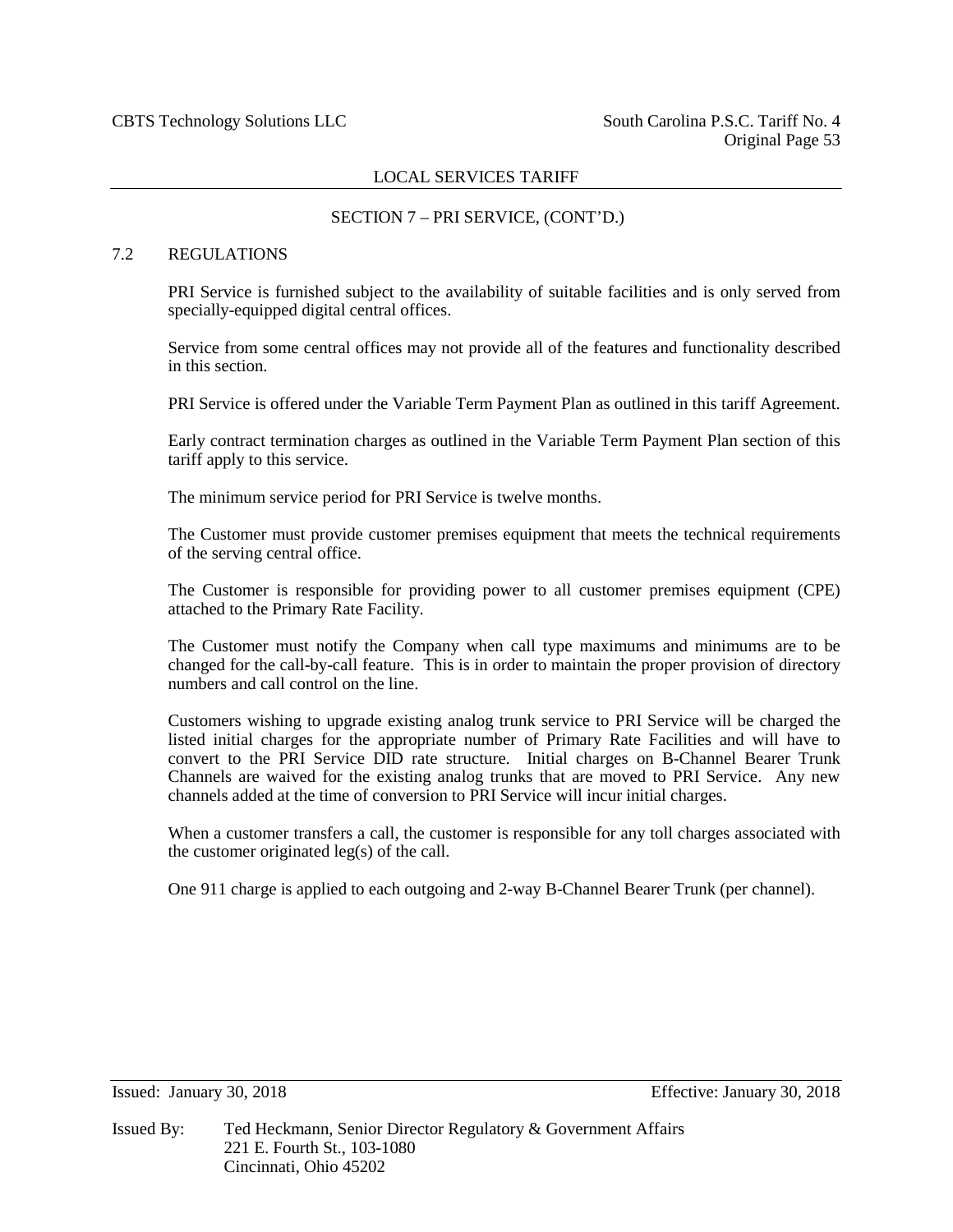#### SECTION 7 – PRI SERVICE, (CONT'D.)

## 7.3 PRI SERVICE OPTIONAL FEATURES

The following features are available to PRI Service customers at additional cost.

A. Call-By-Call Service Selection

This feature provides the option for B-Channels to be assigned into a flexible trunk group which can support different call types based on real-time traffic needs. Call-By-Call service selection also allows primary as well as secondary long-distance carriers to be established for the entire trunk group (e.g., Alternate Routing Arrangement).

B. Individual Calling Line Identification (ICLID)

This feature provides customer access to the calling party's number. Feature operation is dependent on customer premise equipment and technology in use at the calling party's serving office. (Similar to the Caller ID feature available on access lines.)

C. Direct Inward Dialing (DID)

This feature provides Direct Inward Dialing to a station. DID Termination rates will apply per B-Channel configured with this option. ISDN Primary Rate Interface Service DID Number Blocks are ordered with DID Terminations on the B-Channels

D. Back-up D-Channel

This feature provides a minimum of three or more Primary Rate Interface Service facilities terminating at the same customer premises to share one primary and one secondary (or Back-up) D-Channel. The number of Primary Rate Interface Service facilities that can be shared by this feature will be based upon the availability of central office and other network facilities, and will be subject to change on a central office by central office basis.

E. Channel Transfer Service

This feature allows the customer to transfer an incoming call to another line and then hang up leaving the other two parties on a two-way call and freeing up the customer's line for another call. The customer will be responsible for toll charges associated with the transferred call. This feature is for digital channels only and is not intended for Integrated Prime Advantage channels used to transport analog, local exchange service.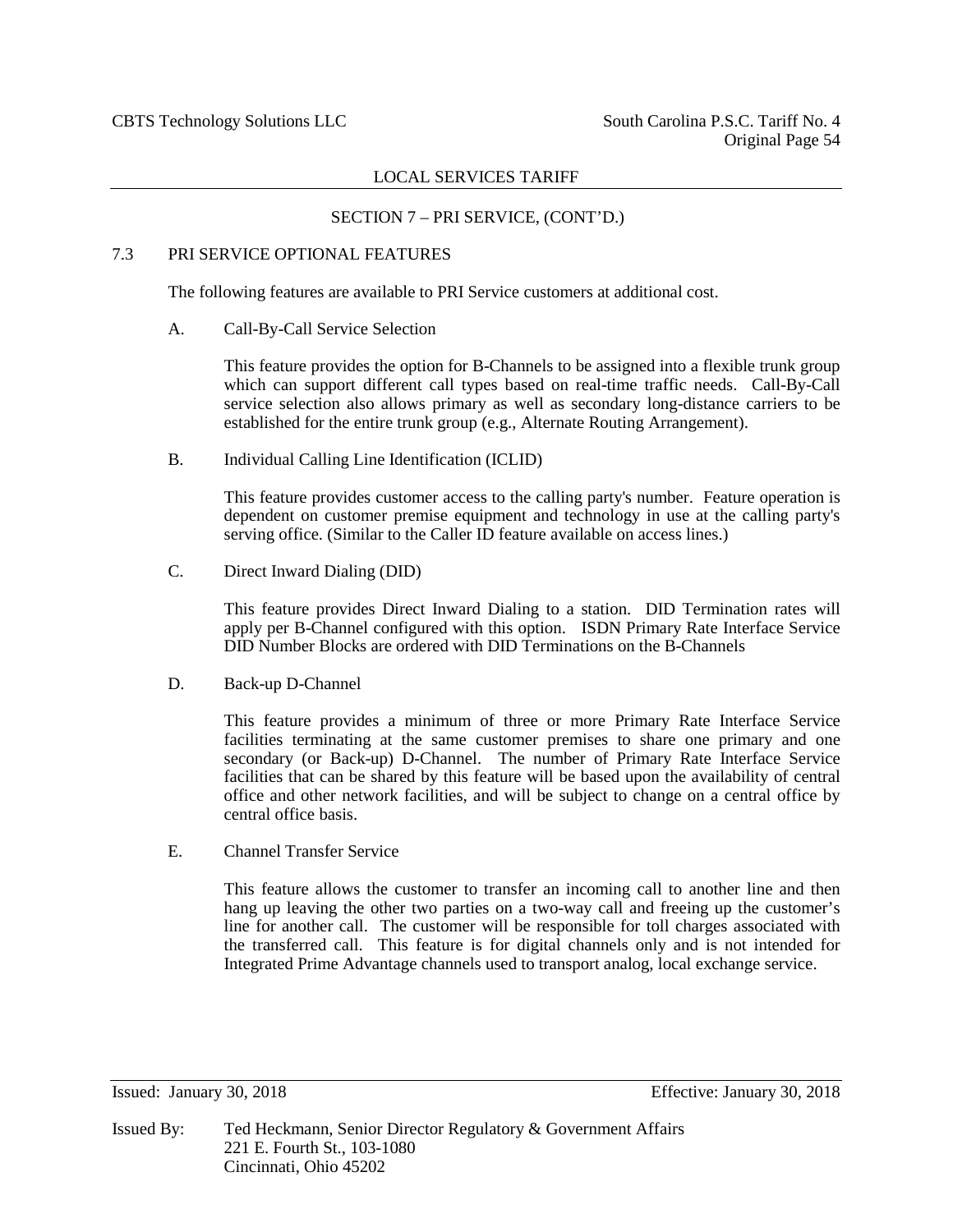## SECTION 7 – PRI SERVICE, (CONT'D.)

## 7.4 MAXIMUM RATES AND CHARGES

7.4.1 Base Service

|       |                                                 | Initial<br>Charge | <b>MTM</b> | <u>12 Mo.</u>       | 24 Mo.   | 36 Mo.    | 60 Mo.    |
|-------|-------------------------------------------------|-------------------|------------|---------------------|----------|-----------|-----------|
|       | <b>Primary Rate Facility</b>                    | \$1000.00         | \$1000.00  | \$1000.00 \$1000.00 |          | \$1000.00 | \$1000.00 |
|       | B-Channel Bearer Trunks with Flat Rate Service: |                   |            |                     |          |           |           |
|       | Each Two-Way/<br><b>DID</b> Channel             | \$40.00           | \$100.00   | \$100.00            | \$100.00 | \$50.00   | \$50.00   |
|       | <b>DID Number Blocks:</b>                       |                   |            |                     |          |           |           |
|       | Each group of 20<br><b>DID Numbers (Note 2)</b> | \$400.00          | \$10.00    | \$10.00             | \$10.00  | \$10.00   | \$10.00   |
| 7.4.2 | <b>Optional Features</b>                        |                   |            |                     |          |           |           |
|       | Call-By-Call                                    | \$300.00          | \$225.00   | \$225.00            | \$225.00 | \$225.00  | \$225.00  |
|       | <b>ICLID</b>                                    | \$200.00          | \$225.00   | \$225.00            | \$225.00 | \$225.00  | \$225.00  |
|       | Call-By-Call and<br><b>ICLID</b> Combination    | \$400.00          | \$400.00   | \$400.00            | \$400.00 | \$400.00  | \$400.00  |
|       | Back-Up D-Channel                               | \$200.00          | \$100.00   | \$100.00            | \$100.00 | \$100.00  | \$100.00  |
|       | <b>Channel Transfer</b><br>Service              | \$200.00          | \$225.00   | \$225.00            | \$225.00 | \$225.00  | \$225.00  |

Note 2: If multiple DID number blocks are purchased at the same time, Initial Charge applies to the first group of DID numbers only.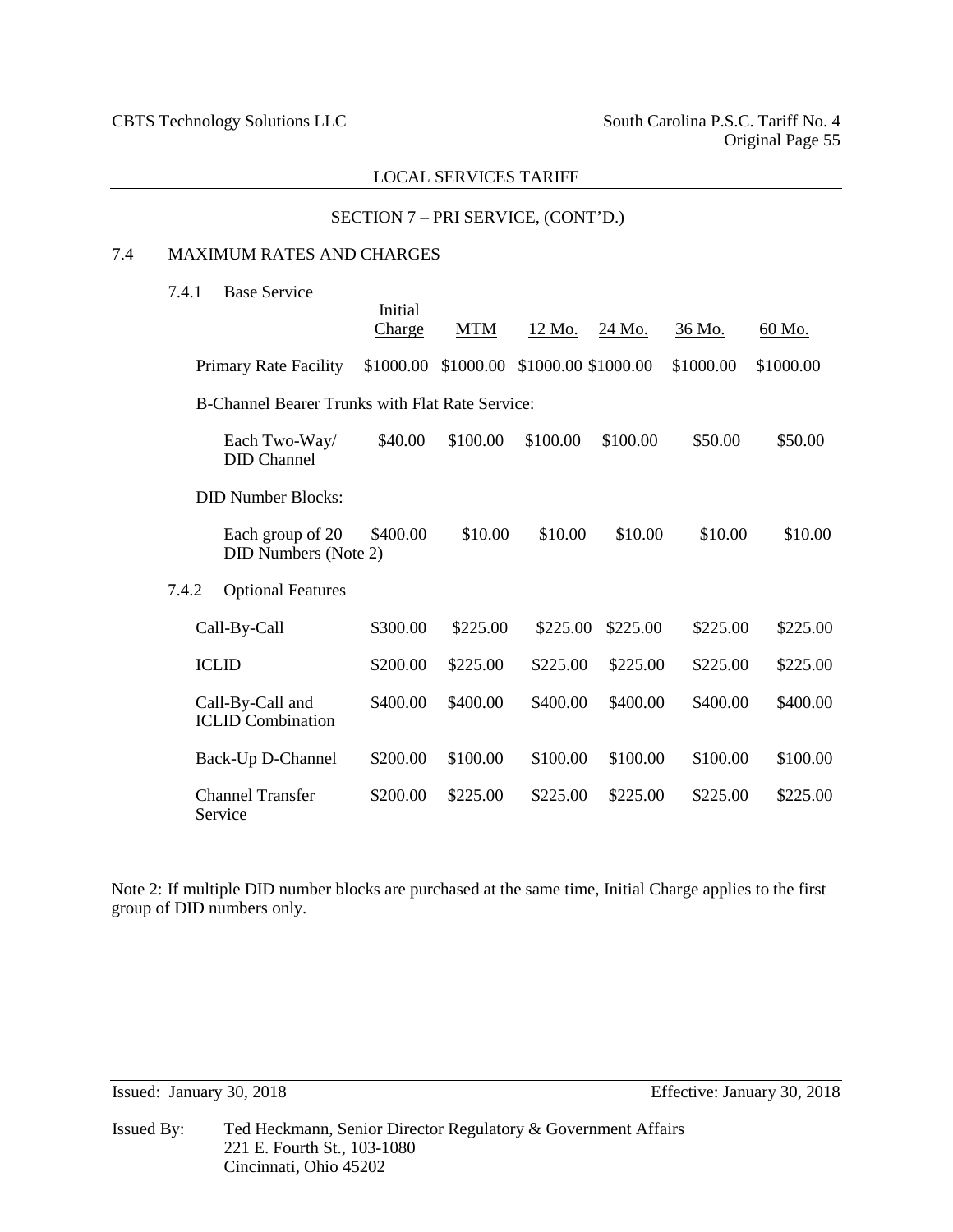## SECTION 7 – PRI SERVICE, (CONT'D.)

## 7.5 CURRENT RATES AND CHARGES

| 7.5.1 | <b>Base Service</b> |
|-------|---------------------|
|       |                     |

|                                                 |                                                 | Initial<br>Charge | <b>MTM</b> |                                                       |                 |         | <u>12 Mo. 24 Mo. 36 Mo. 60 Mo.</u> |  |
|-------------------------------------------------|-------------------------------------------------|-------------------|------------|-------------------------------------------------------|-----------------|---------|------------------------------------|--|
|                                                 | <b>Primary Rate Facility</b>                    |                   |            | \$640.00 \$561.21 \$547.21 \$533.20 \$505.15 \$477.00 |                 |         |                                    |  |
| B-Channel Bearer Trunks with Flat Rate Service: |                                                 |                   |            |                                                       |                 |         |                                    |  |
|                                                 | Each Two-Way/<br><b>DID</b> Channel             | \$21.00           | \$57.25    |                                                       | \$49.38 \$41.50 | \$25.75 | \$24.30                            |  |
|                                                 | <b>DID Number Blocks:</b>                       |                   |            |                                                       |                 |         |                                    |  |
|                                                 | Each group of 20<br><b>DID Numbers (Note 2)</b> | \$207.40          | \$4.15     | \$4.15                                                | \$4.15          | \$4.15  | \$4.15                             |  |
| 7.5.2                                           | <b>Optional Features</b>                        |                   |            |                                                       |                 |         |                                    |  |
|                                                 | Call-By-Call                                    | \$150.00          |            | \$115.00 \$115.00 \$115.00 \$115.00 \$115.00          |                 |         |                                    |  |
|                                                 | <b>ICLID</b>                                    | \$100.00          |            | \$115.00 \$115.00 \$115.00 \$115.00 \$115.00          |                 |         |                                    |  |
|                                                 | Call-By-Call and<br><b>ICLID</b> Combination    | \$200.00          |            | \$200.00 \$200.00 \$200.00 \$200.00 \$200.00          |                 |         |                                    |  |
|                                                 | Back-Up D-Channel                               | \$100.00          | \$50.00    | \$50.00                                               | \$50.00         | \$50.00 | \$50.00                            |  |
|                                                 | Channel Transfer                                | \$100.00          |            | \$115.00 \$115.00 \$115.00 \$115.00                   |                 |         | 115.00                             |  |

Note 2: If multiple DID number blocks are purchased at the same time, Initial Charge applies to the first group of DID numbers only.

Service

Issued By: Ted Heckmann, Senior Director Regulatory & Government Affairs 221 E. Fourth St., 103-1080 Cincinnati, Ohio 45202